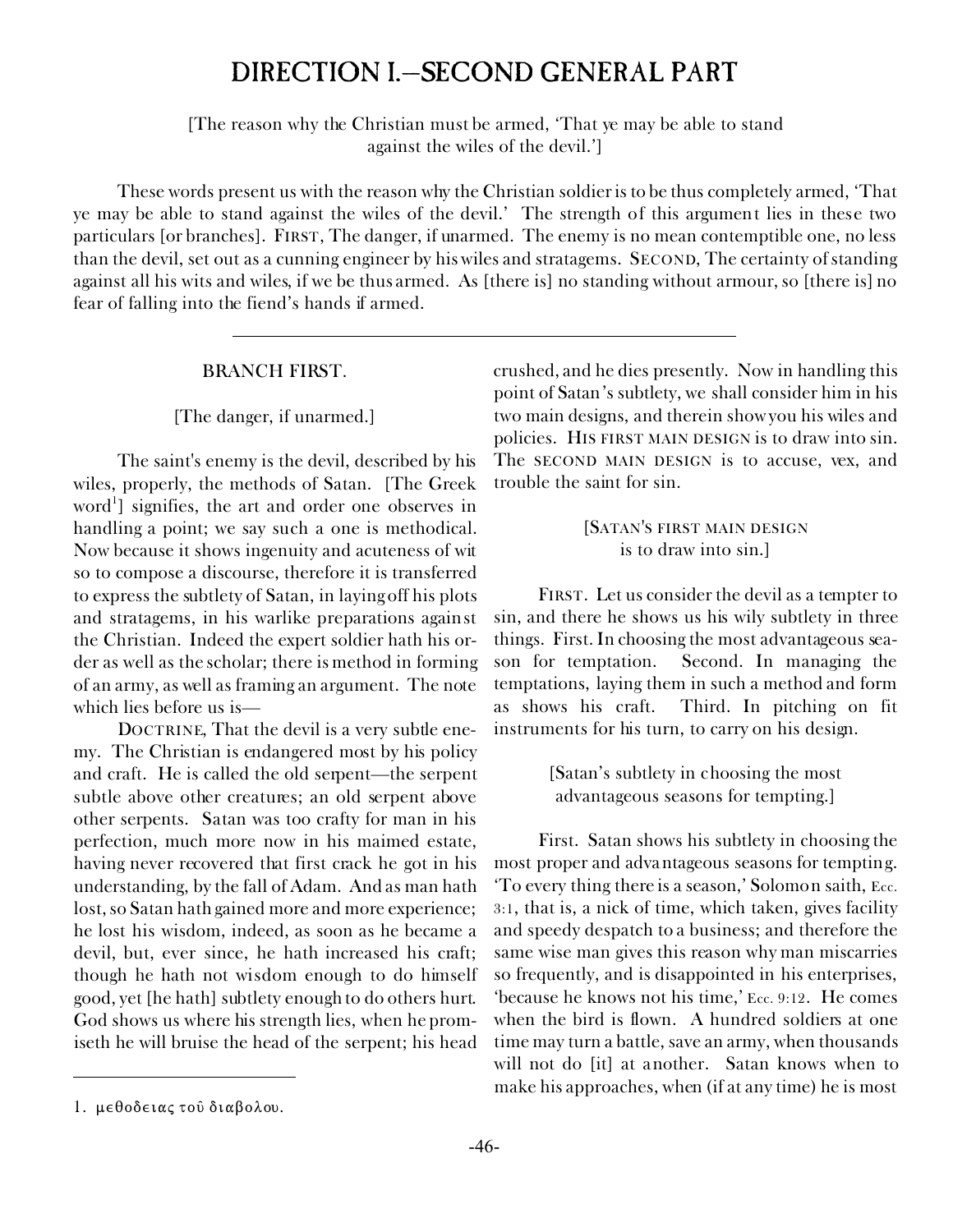likely to be entertained. As Christ hath the tongue of the learned to speak a word in season of counsel and comfort, to a doubting dropping soul, so Satan knows his black heart, and hellish skill, in speaking words of seduction and temptation in season; and a word in season is a words on its wheels. I shall give you a view of his subtlety in special seasons, which he chooseth to tempt in. These special seasons are:

1. *Season.* When the Christian is newly converted. No sooner is this child of grace, the new creature, born, but this dragon pours a flood of temptation after it. He learned the Egyptians but some of his own craft, when he taught them that bloody and cruel baptism, which they exercised upon the Israelitish babes, in throwing them into the river as soon as they were born. The first cry of the new creature gives all the legions of hell an alarm. They are as much troubled at it as Herod and Jerusalem were when Christ was born; and now they sit in council to take away the life of this new-born king. The apostles met with opposition and persecution in their latter days when endued with larger portions of the Spirit, but with temptations from Satan in their former, when young converts; as you may observe in the several passages recorded of them. Satan knew grace within was but weak, and the supplies promised at the Spirit's coming not landed. And when is an enemy more like to carry the town than in such a low condition? And therefore he tries them all. Indeed the advantages are so many, that we may wonder how the young convert escapes with his life; knowledge [being] weak, and [he] so soon let him into an error, especially in divided times, when many ways are held forth one saying, Here is Christ, another There is Christ. And the Christian [is] ready to think every one means honestly that comes with good words, as a little child that hath lost his way to his father's house, is prone to follow any that offer their conduct [or] experience of what he knows little. And if Adam, whose knowledge [was] so perfect, yet was soon cheated—being assaulted before he was well warm in his new possessions—howmuch more advantage hath Satan of the new convert! In him he finds every grace in a great indisposition to make resistance, both from its own weakness, and the strength of contrary corruption, which commonly in such is unmortified. [This] makes it act with more difficulty and mixture,

-47-

as in a fire newly kindled, where the smoke is more than the flame, or like beer newly tunned which runs thick. So that though there appear more strength of affection in such, that it works over into greater abundance of duty than in others, yet [it is] with more dregs of carnal passions, which Satan knows, and therefore chooseth to stir what he sees troubled already.

2. *Season.* When the Christian is beset with some great affliction, this is as blind lane or solitary place, fit for this thief to call for his purse in. An expert captain first labours to make a breach in the wall, and then falls on in storming the city. Satan first got power from God to weaken Job in his estate, children, health and other comforts he had, and now tempts him to impatience, and what not; he lets Christ fast forty days before he comes, and then he falls to his work; as an army stays till a castle be pinched for provision within, and then sends a parley, never more likely to be embraced than in such a strait. A temptation comes strong when the way to relief seems to lie through the sin that Satan is wooing to; when one is poor and Satan comes, What! wilt starve rather than step over the hedge and steal for thy supply? this is enough to put flesh and blood to the stand.

3. *Season.* When the Christian is about some notable enterprise for God's glory, then Satan will lie like a serpent in the way, 'an adder in the path, that biteth his horse-heels, so that his rider shall fall backward.' Thus he stood at Joshua's right hand 'to resist him.' The right hand is the working hand, and his standing there implies the desire to hinder him in his enterprise. Indeed the devil was never friend to temple-work, and therefore that work is so long a doing. What a handsome excuse doth he help the Jews unto—The time is not come! God's time was come, but not the devil's, and therefore he helps them to this poor shift, Ezra 1, 2, 6, 8, perverting the sense of providence as if it were not time, because they were so poor; whereas they thrive no better because they went no sooner about the work, as God tells them plainly. Paul and Barnabas had a holy design in their thoughts, to [go] visit the brethren in every city, and strengthen their faith. The devil knew what a blow this might give to his kingdom; their visiting might hinder him in his circuit, and he stirs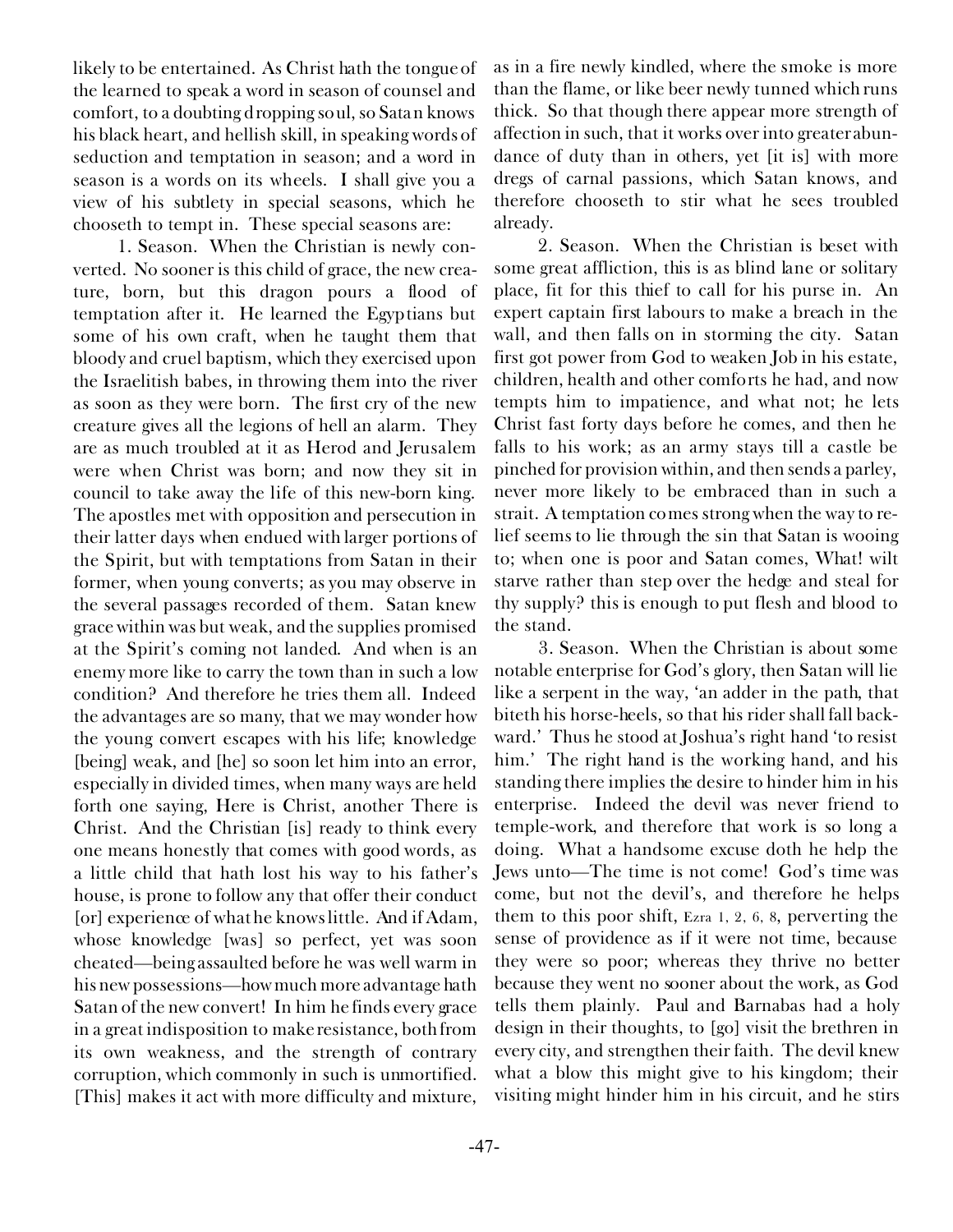up an unhappy difference between these two holy men, who grow so hot that they part in this storm, Acts 15:36-39. There were two remarkable periods of Christ's life, his *intrat* and *exit,* his entrance into his public ministry at his baptism, and his finishing it at his passion, and at both we have the devil fiercely encountering him. The more public thy place, Christian, and the more eminent thy service for God, the more thou must look that the devil [will have] some more dangerous design or other against thee; and therefore if every private soldier needs armour against Satan's bullets of temptation, then the commanders and officers, who stand in the front of the battle, much more.

4. *Season.* When he hath the presence of some object to enforce his temptation. Thus he takes Eve when she is near the tree, and had it in her eye while he should make the motion, [so] that [by] assaulting two ports at once, it might be the harder for her to hinder the landing of his temptation; and if Eve's eye did so soon affect her heart with an inordinate desire, then much more now is it easy for him, by the presence of the object, to excite and actuate that lust which lies dormant in the heart. As Naomi sent her daughter to lie at the feet of Boaz, knowing well, if he endured her there, there were hope he might take her into his bed at last. If the Christian can let the object come so near, Satan will promise himself [that] his suit may in time be granted. Therefore it should be our care, if we would not yield to the sin, not to walk by, or sit at, the door of the occasion. Look not on that beauty with a wandering eye, by which thou wouldst not be taken prisoner. Parley not with that in thy thoughts, which thou meanest not to let into thy heart. Conversation begets affection: some by this have been brought to marry those, whom at first they thought they could not have liked.

5. *Season.* After great manifestations of God's love, then the tempter comes. Such is the weak constitution of grace, that it can neither well bear smiles or frowns from God without a snare; as one said of our English nation,<sup>2</sup> it cannot well bear liberty nor bondage in the height. So neither can the soul. If God smile and open himself a little familiar to us,

then we are prone to grow high and wanton; if the frown, then we sink as much in our faith. Thus the one, like fair weather and warm gleams, brings up the weeds of corruption; and the other, like sharp frosts, nips and even kills the flowers of grace. The Christian is in danger on both hands; therefore Satan takes the advantage, when the Christian is flush of comfort, even as a cheater, who strikes in with some young heir, when he hath newly received his rents, and never leaves till he hath eased him of his money. Thus Satan lies upon the catch, then to inveigle a saint into one sin or other, which he knows will soon leak out his joy. Had ever any a larger testimony from heaven than Peter? Matt. 16:17, where Christ pronounceth him blessed, and puts a singular honour upon him, making him the representative of all his saints. No doubt this favour to Peter stirred up the envious spirit the sooner to fall upon him. If Joseph's parti-coloured coat made the patriarchs to plot against him their brother, no wonder malice should prompt Satan to show his spite, where Christ had set such a mark of love and honour; and therefore we find him soon at Peter's elbow, making him his instrument to tempt his Master, who rebukes Peter with a 'get thee behind me, Satan.' He that seemed a rock even now, through Satan's policy is laid as a stone of offence for Christ to stumble at. So [with] David, when he had received such wonderful mercies, settled in his throne with the ruin of his enemies, yea, pardoned for his bloody sin, and now ready to lay down his head with peace in the dust, Satan chops in to cloud his clear evening, and tempts him to number the people; so ambitious is Satan then chiefly to throw the saint into the mire of sin, when his coat is cleanest.

6. *Season.* At the hour of death, when the saint is down and prostrate in his bodily strength, now this coward falls upon him. It is the last indeed he hath for the game; now or never; overcome him now and ever. As they say of the natural serpent<sup>3</sup>, he is never seen at his length till dying; so this mystical serpent never strains his wits and wiles more, than when his time is short. The saint is even stepping into eternity, and now he treads upon his heel, which he cannot

<sup>2.</sup> *Totam nee pati potest libertatem nec servitutem.* 3. *Nunquam nisi moriens, producitur in longum.*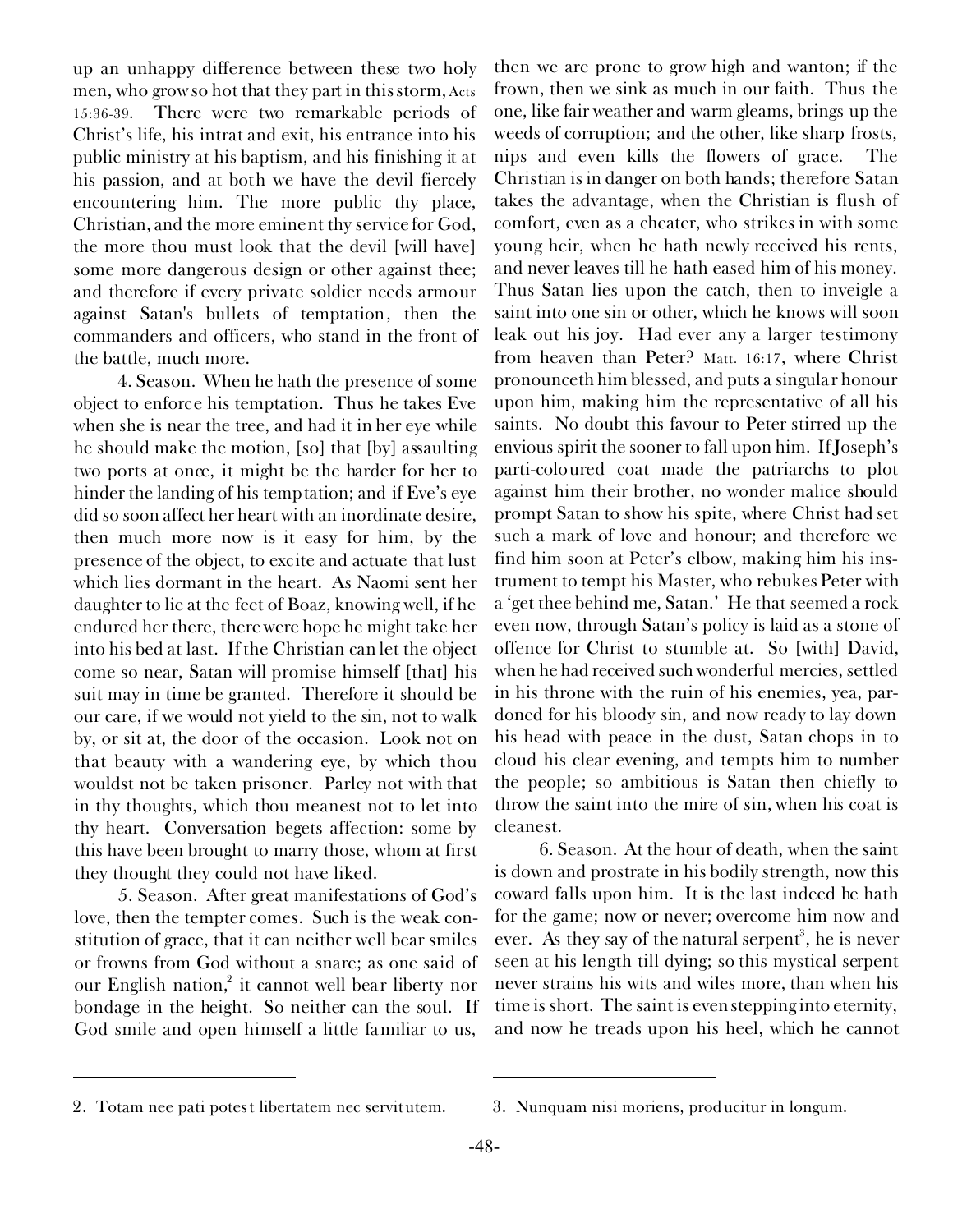trip up so as to hinder his arrival in heaven, yet at least to bruise it, that he may go with more pain thither.

## *[Satan's subtlety in managing his temptations, where several stratagems used by him to deceive the Christian are laid down.]*

*Second.* The second way wherein Satan shows his tempting subtlety, is in those stratagems he useth to deceive the Christian, *managing his temptations, laying them in such a method and form, as shows his craft.*

1. *Stratagem.* He hangs out false colours, and comes up to the Christian in the disguise of a friend, so that the gates are opened to him, and his motions received with applause, before either be discovered. Therefore he is said to 'transform himself into an angel of light,' II Cor. 11:14. Of all plots it is most dangerous, when he appears in Samuel's mantle, and silvers his foul tongue with fair language. Thus in point of error he corrupts some in their judgement, by commending his notions for special gospel-truths, and like a cunning chapman $^4$  puts off his old ware (errors I mean that have lain long upon his hand), only turning them a little after the mode of the times, and they go for new light, under the skirt of Christian liberty. He conveys in libertinism, by crying up the Spirit. He decries and vilifies the Scripture, by magnifying faith. He labours to undermine repentance, and blow up good works. By bewailing the corruption of the church in its administrations, he draws unstable souls from it, and amuseth them, till at last they fall into a giddiness<sup>5</sup>, and can see no church at all in being. And he prevails no less on the hearts and lives of men by this wile, than on their judgments. Under the notion of zeal, he kindles sometimes a dangerous flame of passion and wrath in the heart, which like a rash fire makes the Christian's spirit boil over into unchristian desires of, and prayers for, revenge where he should forgive. Of this we have an instance of the disciples, Luke 9:54, where two holy men are desiring that 'fire may come down

from heaven.' Little did they think from whence they had their coal that did so heat them, till Christ told them, 'Ye know not what manner of spirit ye are of,' ver. 55. Sometimes he pretends pity and natural affection, which in some cases may be good counsel, and all the while he desires to promote cowardice and sinful self-love, whereby the Christian may be brought to fly from his colours, shrink from the truth, or decline some necessary duty of his calling. This wile of his, when he got Peter to be his spokesman, saying, Master, pity thyself, Christ soon spied, and stopped his mouth with that sharp rebuke, 'Get thee behind me, Satan.' O what need have we to study the Scriptures, our hearts, and Satan's wiles, that we may not bid this enemy welcome, and all the while think it is Christ that is our guest!

2. *Stratagem.* Is to get intelligence of the saint's affairs. This is one great wheel in the politician's clock, to have spies in all places, by whom they are acquainted with the counsels and motions of their enemies, and [as] this gives them advantage to disappoint their designs, so also more safely to compass their own. It is no hard matter for him to play this game well, that sees his enemies' hands. David knew how the squares went at court, Jonathan's arrows carried him the news; and accordingly he removed his quarters, and was too hard for his great enemy Saul. Satan is the greatest intelligencer in the world; he makes it his business to inquire into the inclinations, thoughts, affections, purposes of the creature, that finding which humour abounds, he may apply himself accordingly,—[finding] which way the stream goes, that he may open the passage of temptation, and cut the channel to fall of the creature's affections, and not force it against the torrent of nature. Now if we consider but the piercing apprehension of the angelic nature, how quick he is to take the scent which way the game goes, by a word dropped, the cast of an eye, or such a small matter—signal enough to give him the alarm; if we consider his experience in heart-anatomy, having inspected, and as it were dissected, so many in his long practice, whereby his knowledge is much perfected, as also his great diligence to add to both these, being as close a student as ever, considering the saints, and studying how he may do them a mischief, as we see in Job's case, whom he had so observed, that he was able to give an answer *ex*

<sup>4.</sup> CHAPMAN : a peddlar, hawker, *archaic;* a trader. —SDB

<sup>5.</sup> Vertigo.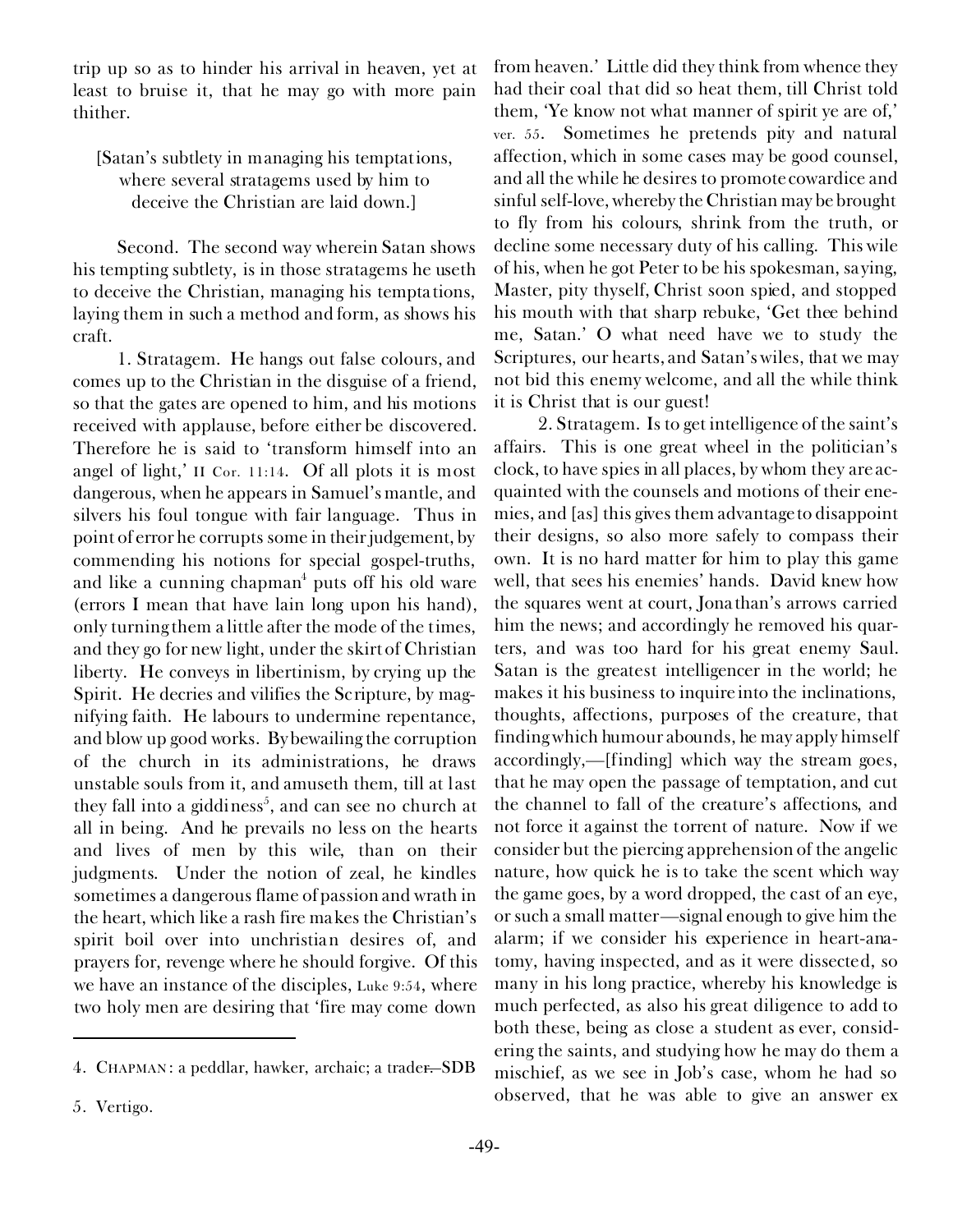*tempore* to God, [as to] what Job's state and present posture was, and what might be the most probable means of obtaining his will of him; and besides all this, the correspondence that he hath with those in and about the Christian, from whom he learns much of his estate, as David [did] by Hushai in Absalom's counsel;—all these considered, it is almost impossible for the creature to stir out of the closet of his heart, but it will be known whither he inclines. Some corrupt passion or other will bewray the soul to him, as they did [bewray] David to Saul, who told him where he might find him, in the wilderness of Engedi, I Sam. 24:4. Thus will these give intelligence to Satan, and say [to him], If thou wouldst surprise such a one, he is gone that way, you will have him in the wood of worldly employments, over head and ears in the desires of this life. See where another sits under a bower, delighting himself in this child, or that gift, endowment of mind, or the like; lay but the limetwig<sup>6</sup> there, and you shall soon have him in it. Now Satan having thus intelligence, lets him alone to act his part. He sure cannot be at a loss himself, when his scholars, the Jesuits I mean, have such agility of mind, to wreathe and cast themselves into any form becoming the persons they would seduce. Is ambition the lust the heart favours? O the pleasing projects that he will put such upon! How easily, having first blown them up with vain hopes, doth he draw them into horrid sins. Thus Haman, that he may have a monopoly of his prince's favour, is hurried into that bloody plot, fatal at last to himself against the Jews. Is uncleanness the lust after which the creature's eye wanders? Now he will be the pander, to bring him and his minion together. Thus he, finding Amnon sick of this disease, sends Jonadab, a deep-pated fellow, II Sam. 13.3, to put this fine device into his head of feigning himself sick, whereby his sister fell into his snare.

3. *Stratagem.* In his gradual approaches to the soul. When he comes to tempt, he is modest, and asks but a little; he know that he may get that at many times, which he should be denied if he asked all at once. A few are let into a city, when an army coming in a body would be shut out; and therefore that he may beget no suspicion, he presents may be a few general propositions, which do not discover the depth of his plot. These like scouts go before, while his whole body lies hid as it were in some swamp at hand. Thus he wriggled into Eve's bosom, whom he doth not, at first dash, bid take and eat. No, he is more mannerly than do so. This would have been so hideous, that as the fish with some sudden noise, by a stone cast into the river, is scared from the bait, so she would have been affrighted from holding parley with such a one. No, he propounds a question which shall make way for this. Hath God said? art [thou] not mistaken? Could this be his meaning, whose bounty lets thee eat of the rest, to deny thee the best of all? Thus he digs about and loosens the root of her faith, and then the tree falls the easier the next gust of temptation. This is a dangerous policy indeed. Many have yielded to go a mile with Satan, that never intended to go two; but when once on the way, they have been allured farther and farther, till at last they know not how to leave his company.

Thus Satan leads poor creatures down into the depths of sin by winding stairs, that let them not see the bottom whither they are going. He first presents an object that occasions some thoughts; these set on fire the affections, and they fume up into the brain, and cloud the understanding, which being thus disabled, Satan now dares a little more declare himself, and boldly solicit the creature to that it even now have defied. Many who at this day lie in open profaneness, never thought they should have rolled so far from their profession; but Satan beguiled them, poor souls, with their modest beginnings. O Christian, give not place to Satan, no, not an inch, in his first motions. He that is a beggar and a modest one without doors, will command the house if let in. Yield at first, and thou givest away thy strength to resist him in the rest; when the hem is worn, the whole garment will ravel out, if it be not mended by timely repentance.

4. *Stratagem.* The fourth way, wherein Satan shows his subtlety in managing his temptations, is in his reserves. A wise captain hath ever some fresh troops at hand, to fall in at a pinch when others are worsted. Satan is seldom at a loss in this respect; when one temptation is beat back, he soon hath

<sup>6.</sup> LIME-TWIG : 1) a twig smeared with birdlime to snare birds. 2) any kind of snare. — SDB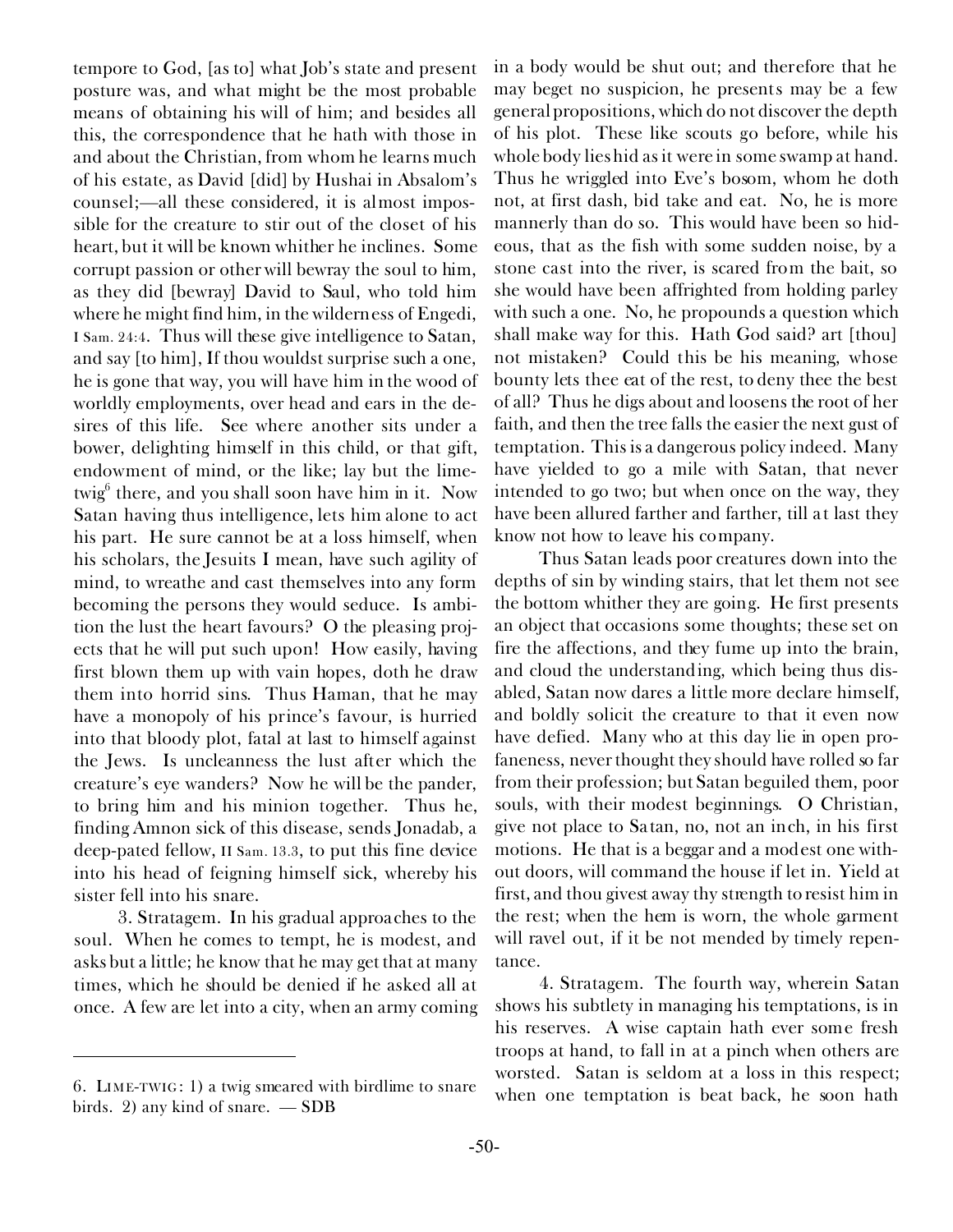another to fill up the gap, and make good the line.

Thus he tempts Christ to diffidence and distrust, by bidding him turn stones into bread, as if it were now time to carve for himself, being so long neglected of his Father, as to fast forty days, and no supplies heard of. No sooner had Christ quenched this dart with these words, 'It is written, Man shall not live by bread alone, but by every word that proceedeth out of the mouth of God,' Matt. 4:4, but he hath another on the string, which he let fly to him, tempting him to presumption. 'Then the devil taketh him up and setteth him on a pinnacle,' and bids, 'Cast thyself down headlong; for it is written, He shall give his angels charge concerning thee,' &c., ver. 5, 6. As if he had said, If thou hast such confidence on God and his Word, as thou pretendest, show it by casting thyself down, for thou hast a word between thee and the ground, if thou darest trust God. And truly, though Christ had his answer ready, and was prepared to receive his charge on the right hand and on the left, being so completely armed that no temptation could come amiss, yet note we, [that] Satan's temptations on Christ were like the serpents motion on a rock, of which Solomon speaks, Prov. 30:19. They make no impression, no dint at all; but on us they are as a serpent on sand, or dust, that leaves a print, when not in the heart yet in the fancy—colours that which is next door to it, and so the object there is ready to slip in, if great care be not observed. Especially in this case when he doth thus change his hand, as when we have resisted one way, falls afresh in another, yea, plants his succeeding temptation upon our very resistance in the former.

Now it requires some readiness in our postures, and skill at all our weapons, to make our defence; like a disputant, when he is put out of his road, and hath a new question started, or argument unusual brought, now he is tried to purpose. And truly this is Satan's way when he tempts the Christian to neglect of [the] duties of God's worship (from his worldly occasions, the multitude of them, or necessity of following them); and this takes not, then he is on the other side, and is drawing the Christian to the neglect of his worldly calling, out of a seeming zeal to promote his other in the worship of God. Or first, he comes and labours to deaden the heart in duty, but the Christian too watchful for him there, then he is

puffing of him up with an opinion of his enlargement in it, and ever he keep his sliest and most sublimated temptations for the last.

5. *Stratagem.* In his politic retreats. You shall have an enemy fly as [if] overcome, when it is on a design of overcoming. This was Joshua's wile, by which he caught the men of Ai in a trap, Josh. 8. We read not only of Satan's being cast out, but of the unclean spirit going out voluntarily, yet with a purpose to come again, and bring worse company with him, Matt. 12:43. Satan is not always beat back by the dint and power of conquering grace, but sometimes he draws off, and raiseth his own siege, the more handsomely to get the Christian out of his fastnesses and trenches, that so he may snap him on the plains, whom he cannot come at in his works and fortifications. Temptations send the saint to his castle, as the sight of the dog doth the coney to her burrow. Now the soul walks the rounds, stands upon its guard, dares not neglect duty, because the enemy is under its very walls, shutting in his temptations continually; but when Satan seems to give the soul over, and the Christian finds he is not haunted, with such motions as formerly, truly now he is prone to remit in his diligence, fail in his duty, and grow either unfrequent or formal therein; as the Romans, whose valour decayed for want of the Carthaginian troops to alarm them. Let Satan tempt or not tempt, assault or retreat, keep thou in order, stand in a fighting posture, let his flight strengthen thy faith, but not weaken thy care. The Parthians do their enemy most hurt in their flight, shooting their darts as they run, and so may Satan do thee, if thy seeming victory makes thee secure.

### *[Satan's subtlety in choosing fitting instruments for his purpose.]*

*Third.* Satan shows his subtlety *in pitching on fit instruments for his turn to carry on his designs.* He, as the master-workman, cuts out the temptation, and gives it the shape, but sometime he hath his journeymen to make it up; he knows his work may be carried on better by others, when he appears not aboveboard himself. Indeed there is not such a suitableness between the angelical nature and man's, as there is between one man and another; and therefore he cannot make his approaches so familiarly with us,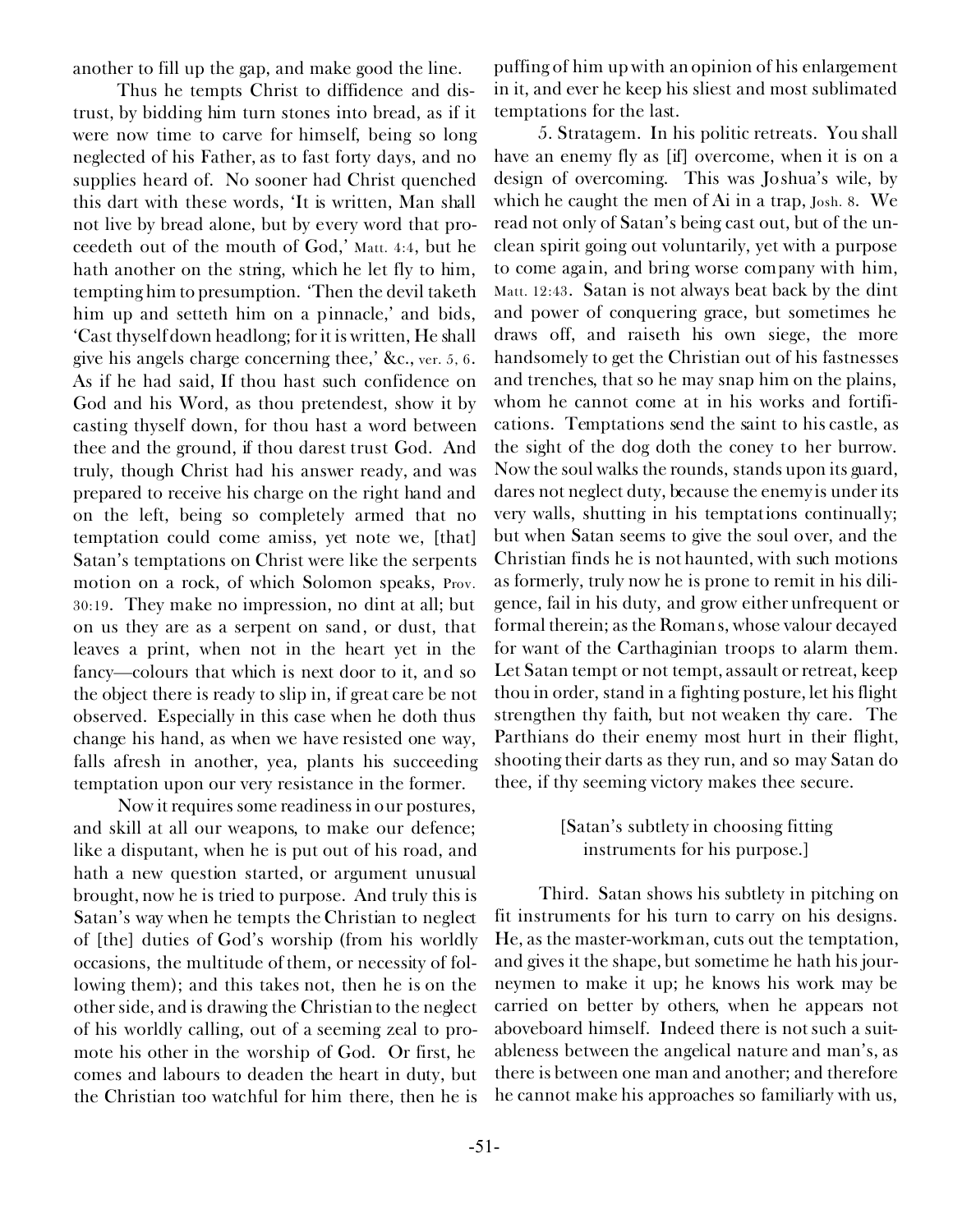as man can do to man. And here, as in other things, he is God's ape. You know this very reason was given, why the Israelites desired God might not speak to them, but Moses, and God liked the motion: 'they have well said,' saith God, 'I will raise them up a prophet from among their brethren, like unto thee,' Deut. 18:17, 18. Thus Satan useth the ministry of men like ourselves, by which as he becomes more familiar, so he is less suspected, while Joab-like, he gets another to do his errand. Now it is not any [one that] will serve his turn for this employment; he is very choice in his instruments he pitcheth on. It is not every soldier [that] is fit for an embassage, to treat with an enemy, to betray a town, and the like. Satan considers who can do his work to his greatest advantage. And in this he is unlike God, who is not at all choice in his instruments, because he needs none, and is able to do as well with one as another; but Satan's power being finite, he must patch up the defect of the lion's skin with the fox's. Now the persons Satan aims at for his instruments are chiefly of four sorts. 1. Persons of *place and power.* 2. Persons of *parts and policy.* 3. Persons of *holiness,* or *at least reputed so.* 4. Persons of *relation and interest.*

1. *Instrument.* Satan makes choice of *persons of place and power.* These are either in the commonwealth or church. If he can, he will secure the throne and the pulpit, as the two forts that command the whole line. (1.) Men of power in the commonwealth; it is his old trick to be tampering with such. A prince or a ruler may stand for a thousand; therefore saith Paul to Elymas, when he would have turned the deputy from the faith, 'O full of all subtilty thou child of the devil!' Acts 13:10. As if he had said, You have learned this of your father the devil—to haunt the courts of princes, wind into the favour of great ones. There is a double policy that Satan hath in gaining such to his side. *(a)* None have such advantage to draw others to their way. Corrupt the captain, and it is hard if he bring not off his troop with him. When the princes—men of renown in their tribes—stood up with Korah, presently a multitude are drawn into the conspiracy, Num. 16:2,19. Let Jeroboam set up idolatry, and Israel is soon in a snare. It is said [that] the people willingly walked after his commandment, Hos, 5:11. *(b)* Should the sin stay at court, and the infection go no farther, yet the sin of such a one, though a

good man, may cost a whole kingdom dear. 'Satan stood up against Israel, and provoked David to number Israel,' I Chron. 21:1. He owed Israel a spite, and he pays them home in their king's sin, which dropped in a fearful plague upon their heads. (2.) Such as are in place and office in the church. No such way to infect the whole town, as to poison the cistern at which they draw their water. Who shall persuade Ahab that he may go to Ramoth-Gilead and fall? Satan can tell: 'I will go forth, and I will be a lying spirit in the mouth of all his prophets,' I Kings 22:22. How shall the profane be hardened in their sins? Let the preacher sew pillows under their elbows, and cry Peace, peace, and it is done. How may the worship of God come to be neglected? Let Hophni and Phinehas be but scandalous in their lives, and many both good and bad will 'abhor the sacrifice of the Lord.'

2. *Instrument.* He employeth *persons of parts and policy.* If any hath more pregnancy of wit and depth of reason than other, he is the man Satan looks upon for his service, and so far does he prevail, that very few of his rank are found among Christ's disciples, 'Not many wise.' Indeed, God will not have his kingdom, either in the heart or in the world, maintained by carnal policy, [for] it is a gospel command that we walk in godly simplicity<sup>7</sup>. Though the serpent can shrink up into his folds, and appear what he is not, yet it doth not become the saints to juggle or shuffle with God or men; and truly when any of them have made use of the serpent's subtlety, it hath not followed their hand. Jacob got the blessing by a wile, but he might have had it cheaper with plain dealing. Abraham and Sarah both dissemble to Abimelech; God discovers their sin, and reproves them for it by the mouth of a heathen. Asa, out of state-policy, joins league with Syria, yea, pawns the vessels of the sanctuary and all for help. And what comes of all this? 'Herein thou hast done foolishly,' saith God, 'from henceforth thou shalt have wars.' Sinful policy shall not long thrive in the saints' hands well. But Satan will not out of his way; he inquires for the subtlest-pated men, a Balaam, Ahithophel, Haman, Sanballat, men admired for their counsel and deep plots; these are for his turn. A wicked cause needs a

<sup>7.</sup> *Sine plicis—*without folds.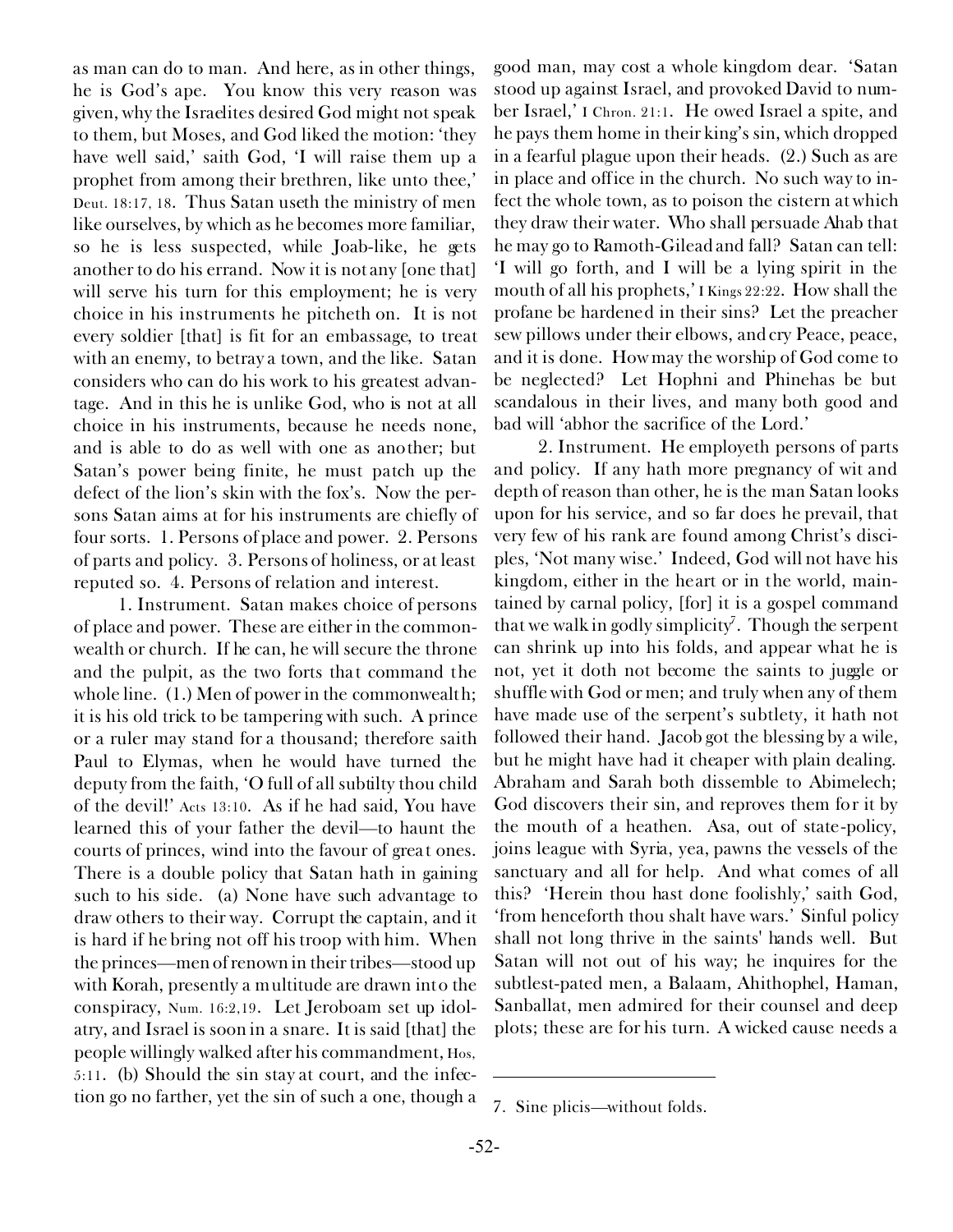smooth orator; bad ware, a pleasing chapman. As in particular, the instruments he useth to seduce and corrupt the minds of men are commonly subtle-pated men, such 'that if it were possible should deceive the very elect.' This made the apostle so jealous of the Corinthians, whom he had espoused to Christ, lest, as Eve by the serpent, so their 'minds should be corrupted from the simplicity that is in Christ.' He must be a cunning devil indeed that can draw off the spouse's love from he Beloved; yet there is such a witchery in Satan's instruments, that many have been brought to fly on the face of those truths and ordinances, yea, [of] Christ himself, to whom they have seemed espoused formerly. Now in three particulars this sort of Satan's instruments show their master's subtlety.

(1.) In aspersing the good name of the sincere messengers of Christ—Satan's old trick to raise his credit upon the ruined reputation of Christ's faithful servants. Thus he taught Korah, Dathan, and Abiram to charge Moses and Aaron: 'Ye take too much upon you, seeing all the congregation is holy,' Num. 16:3. They would make the people believe that it was the pride of their heart to claim a monopoly to themselves, as if none but Aaron and his fraternity were holy enough to offer incense, and by this subtle practice they seduced for a while, in a manner, the whole congregation to their side. So the lying prophets, that were Satan's knights of the post to Ahab, fell foul on good Micaiah. Our Saviour himself was no better handled by the Pharisees and their confederates; and Paul, the chief of the apostles, [had] his ministry undermined, and his reputation blasted, by false teachers, as if he had been some weak sorry preacher. 'but his bodily presence is weak,' say they, 'and his speech contemptible,' II Cor. 10:10. And is this your admired man?

(2.) In covering their impostures and errors with choice notions and excellent truths. Arius himself, and other dangerous instruments of Satan, were too wise to stuff their discourses with nothing but heterodox matter. Precious truths dropped from them, with which they sprinkled their corrupt principles, yet with such art as should not easily be discerned. This, as one observes, our Saviour warns his disciples of, when he bids them 'beware of the leaven of the Pharisees,' that is, of their errors. But why leaven? [Just] for the secret mixture of it with the

wholesome bread. You do not make your bread all of leaven, for none would then eat it, but crumble a little into a whole batch, which sours all. Thus Christ doth tell the disciples, that the Pharisees among many truths mix their errors; and therefore it behoves them to beware, lest with the truth the errors go down also. Again, leaven is very much like the dough, of the same grain with it, [and] only differs in age and sourness. Thus Christ intimates the resemblance of their errors to the truth, as it were, out of the Scriptures, but soured with their own false glosses. This indeed makes it easy for Christ's sheep to be infected with the scab of error, because that weed which breeds the rot is so like the grass that nourisheth them.

(3.) Their subtlety appears in holding forth such principles as are indulgent to the flesh. This brings in whole shoals of silly souls into their net. The heart of man loves a life to shape a religion according to his own humour, and is easy to believe that to be a truth that favours his own inclination. Now there are three lusts that Satan's instruments labour to gratify in their doctrine—carnal reason, pride, and fleshly liberty.

*(a) Carnal reason.* This is the great idol which the more intelligent part of the world worship, making it the very standard of their faith, and from this bitter root have sprung those Arian and Socinian heresies. And truly he that will go no farther than reason will carry him, may hold out in the plain way of the moral law, but when he comes to the depths of the gospel, must either go back, or be content that faith should help reason over.

*(b)* Another lust that Satan cockers is *pride.* Man naturally would be a god to himself, though for clambering so high he got his fall; and whatever doctrine nourisheth a good opinion of man in his own eye, this is acceptable to him; and this hath spawned another fry of dangerous errors—the Pelagian and Semi-pelagian, which set nature upon its legs, and persuade man he got alone to Christ, or at least with a little external help, of a hand to lead, or argument to excite, without any creating work in the soul. O, we cannot conceive how glib such stuff goes down. If one workman should tell you your house is rotten, and must be pulled down, and all new materials prepared; and another should say, No such matter; such a beam is good, and such a spar may stand—a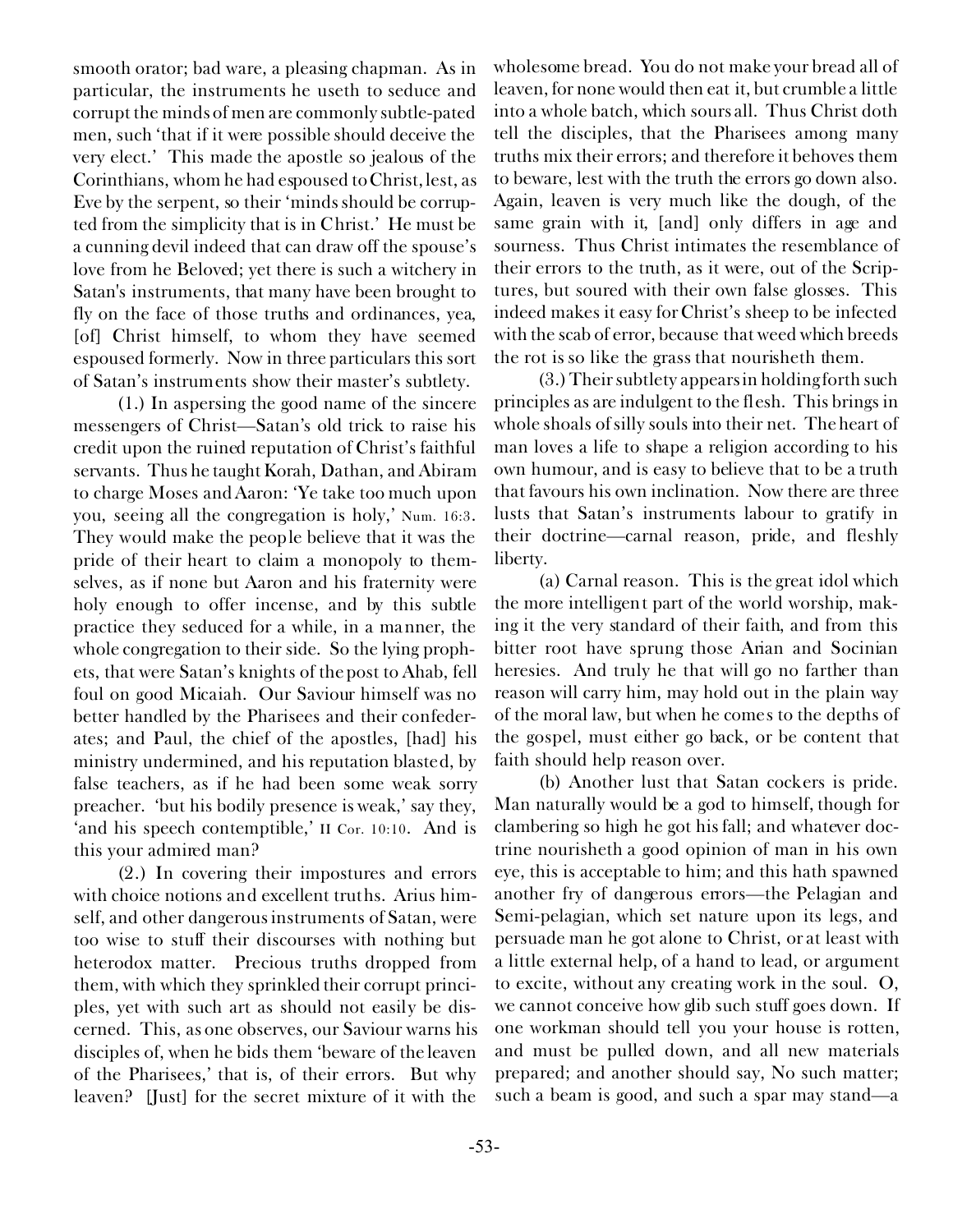little cost will serve the turn: it were no wonder that you should listen to him that would put you to least cost and trouble. The faithful servants of Christ tell sinners from the Word, that man in his natural state is corrupt and rotten, that nothing of the old frame will serve, and there must needs be all new; but in comes an Arminian, and blows up the sinner's pride, and tells him he is not so weak or wicked as the other represents him. If thou *wilt,* thou mayest repent and believe; or, at least, by exerting thy natural abilities, oblige God to superadd what thou hast not. This is the workman that will please proud man best.

*(c)* Satan by his instruments nourisheth that desire of *fleshly liberty,* which is in man by nature, who is a son of Belial, without yoke; and if he must wear any, that will please best which hath the softest lining, and pincheth the flesh least; and therefore when the sincere teachers of the Word will not abate of the strictness of the command, but press sincere obedience to it, then come Satan's instruments and say, These are hard task-masters, who will not allow one play-day in a year to the Christian, but tie him to continual duty; we will show you an easier way to heaven. Come, saith the Papist, confess but once a year to the priest, pay him well for his pains, and be an obedient son of the church, and we will dispense with all the rest. Come, saith the Familist $\delta$ , the gos

pel charter allows more liberty than these legal preachers tell you of. They bid you repent and believe, when Christ hath done all these to your hand. What have you left to do but to nourish the flesh? Something sure is in it, that impostors find such quick return for their ware, while truth hangs upon the log. And is it not this, that they are content to afford heaven cheaper to their disciples than Christ will to his? He that sells cheapest shall have most customers, though, at last, best will be best cheap; truth with self-denial [is] a better pennyworth, than error with all its flesh-pleasing.

3. *Instrument.* Satan makes choice of such as *have a great name for holiness.* None so good as a *live bird* to draw other birds into the net. But is it possible that such should do this work for the devil? Yes, such is the policy of Satan, and the frailty of the best, that the most holy men have been his instruments to seduce others. 'Abraham' he tempts his wife to lie, 'Say thou art my sister.' The old prophet leads the man of God out of his way, I Kings 13:11; the holiness of the man, and the reverence of his age, it is like, gave authority to his counsel. O, how should this make you watchful, whose long travel and great progress in the ways of God, have gained you a name of eminency in the church, what you say, do, or hold, because you are file-leading men, and others look more on you than their way!

4. *Instrument.* Satan chooseth *persons of relation and interest,* such as by relation or affection have deep interest in the persons he would gain. Some will kiss the child for the nurse's sake, and like the present for the hand that brings it. It is like David would not have received that from Nabal, which he took from Abigail, and thanks her. Satan sent the apple by Eve's hand to Adam. Delilah doth more with Samson than all the Philistines' bands. Job's wife brings him the poison, 'Curse God and die.' Some think Satan spared her life, when he slew his children and serv-

<sup>8.</sup> FAMILISTS, the Family of Love, followers of the Dutch merchant Hendrik Niclaes (c. 1502-c. 1580), who were communitarians in life-style and mystics in theology. The sect was established in 1540, in Emden, East Friesland. Members followed the pantheistic, antinomian teachings of Niclaes and were under his leadership. They professed Christian perfectionism influenced by Anabaptist teachings, but they renounced specific creeds, dogmas, and liturgies, calling for a mystical unity of believers inspired by divine love. Other groups sprang up where Niclaes traveled on business-in Amsterdam, Paris, London, and elsewhere. His books, especially Mirror of Justice (published anonymously), received considerable attention. In England, where the Familists were most strident, Queen Elizabeth I condemned their books in 1580 and sought to jail the believers. They persisted, however, and King James I claimed they were responsible for the rise of Puritanism . It has been thought that John Bunyan received inspiration for his Pilgrim's Progress (continued...)

<sup>8. (...</sup>continued)

<sup>(1678-84)</sup> from Niclaes's writings, many of which were reprinted in the Commonwealth period. By the time of the Restoration (1660), the Familists had all but disappeared.

*Quoted from the Funk and Wagnalls online Encyclopedia* —L. B. W.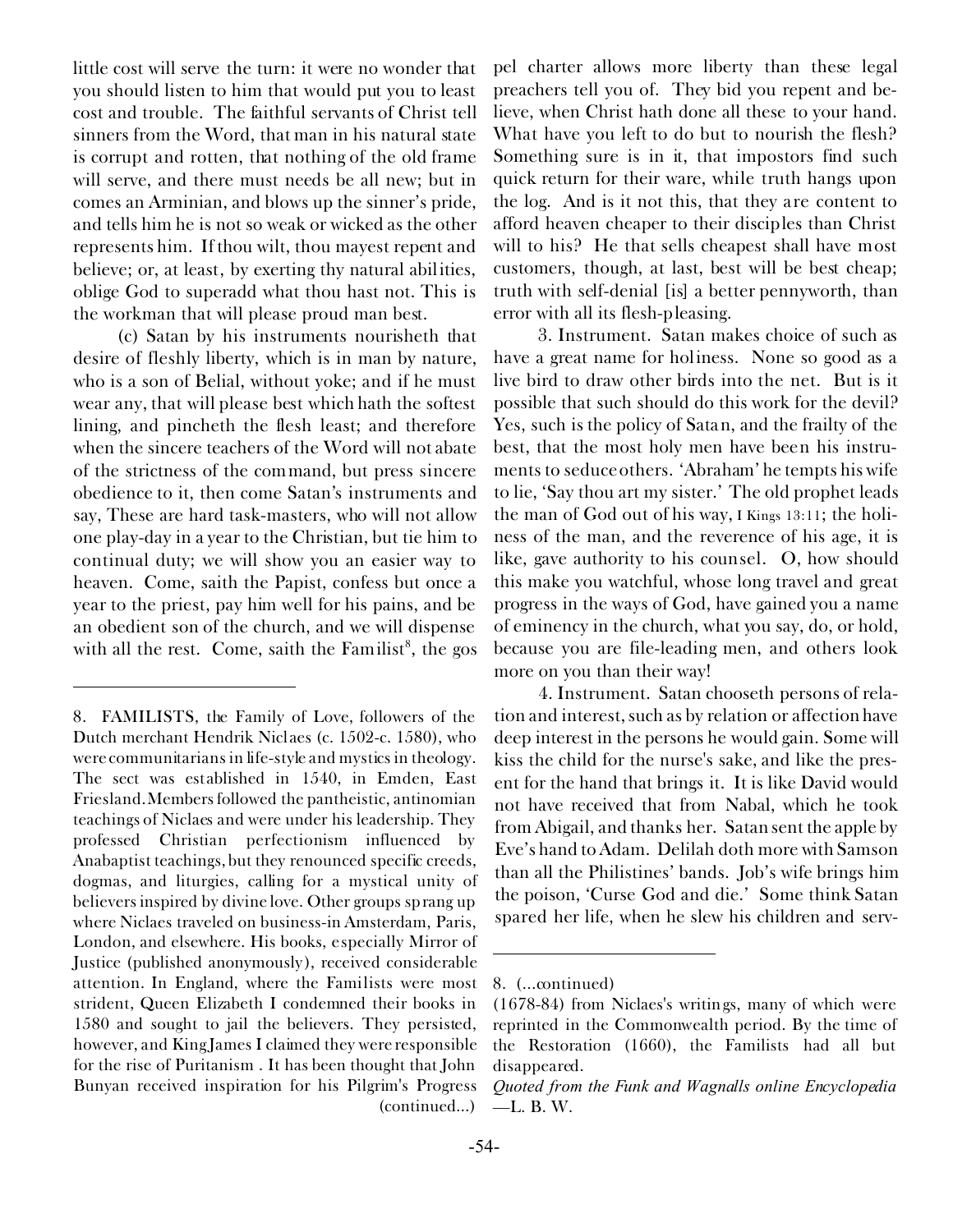ants—(though she was also within his commission)—as the most likely instrument, by reason of her relation and his affection, to lead him into temptation. Satan employs Peter, a disciple, to tempt Christ, at another time his friends and kinsfolk. Some martyrs have confessed, the hardest work they met withal, was to overcome the prayers and tears of their friends and relations. Paul himself could not get off his snare without heart-breaking. 'What mean ye to weep and to break mine heart?' Acts 21:13.

### *[Satan's subtlety as* A TEMPTER TO SIN *briefly applied.]*

*Use First.* Affect not sinful policy and subtlety, it makes you but like the devil. There is the wisdom of the serpent, which is commended, and that is his perfection as a creature, in which both the literal and the mystical excel, the one in an ingenious observing nature above the beast of the field, and the other in knowledge as an angel above men; but as the subtlety of the one and knowledge of the other is degenerate, and makes them more able to do mischief, the one of the bodies, the others to the souls of men, this kind of wisdom and subtlety is to be abhorred by us. The serpent's eye, as one saith, does well only in the dove's head.

1. Affect not subtlety in contriving any sin. Some are wise to do evil, Jer. 4:22. Masters of this craft, who can as they lie on their beds, cast their wicked designs into an artificial method, showing a kind of devilish wit therein, as the Egyptians who dealt wisely, as they thought, with the Israelites, and Jezebel, who had printed her bloody design in so fair a letter, that some might read her saint while she was playing the devil. This is the black art indeed, and make the soul as black as hell that practiseth it. It is not hard for any, though a fool, to learn. Be but wicked, and the devil will help thee to be witty. Come but a while to his school, and thou mayest soon be a cunning man. No sins speak a higher attainment in wickedness, than those which are of deliberate counsel and deep plottings. Creatures, as they go longer with their young, so their birth is more strong and perfect, as the elephant above all others. The longer a sin is a forming and forging within, and the oftener the head and heart meet about it, the com-

pleter the sin. Here are many litters of unformed sins in one, such, I mean, as are conceived and cast forth in the hurry of extemporary passion. Those sudden acts show weakness, these other deep wickedness.

2. Take heed of hiding sin when thou hast committed it. This is one of the devices that are in man's heart; and as much art and cunning is shown in this, as in any one part of the sinner's trade. What a trick had the patriarchs to blind their father's eye with a bloody coat? Joseph's mistress, to prevent a charge from Joseph, accuseth him for what she is guilty, like the robber who escaped by crying 'stop the thief.' God taught man to make coats to cover his naked body, but the devil learnt him to weave these coverings to hide the nakedness of his soul. The more subtle thou seemest in concealing thy sin, the more egregiously thou playest the fool. None so shamed as the liar when found out, and that thou art sure to be. Thy covering is too short to hide thee from God's eye, and what God sees, if thou dost not put thyself to shame, he will tell all the world hereafter, however thou escapest in this life.

3. Take heed of subtlety and sinful policy, in compassing that which is lawful in itself; it is lawful to improve thy estate and husband it well for thy posterity but take not the devil's counsel, who will be putting thee upon some tricks in thy trade and sleights in thy dealing. Such may go for wise men for a while, but the prophet reads their destiny, 'At his end he shall be a fool,' Jer. 17:11. It is lawful to love our estate, life, liberty; but beware of sinful policy to save them. It is no wisdom to shuffle with God, by denying his truth, or shifting off our duty to keep correspondence with men. He is a weak fencer that lays his soul at open guard to be stabbed and wounded with guilt, while he is lifting up his hands to save a broken head. Our fear commonly meets us at that door by which we think to run from it. He that 'will save his life shall lose it.' As you love your peace, Christians, be plain-hearted with God and man, and keep the king's highway. Go the plain way of command to obtain thy desire, and not leap over hedge and ditch to come a little sooner to the journey's end; such commonly either meet with some stop that makes them come back with shame, or else put to venture their necks in some desperate leap. He is sure to come faster, if not sooner, home, that is wil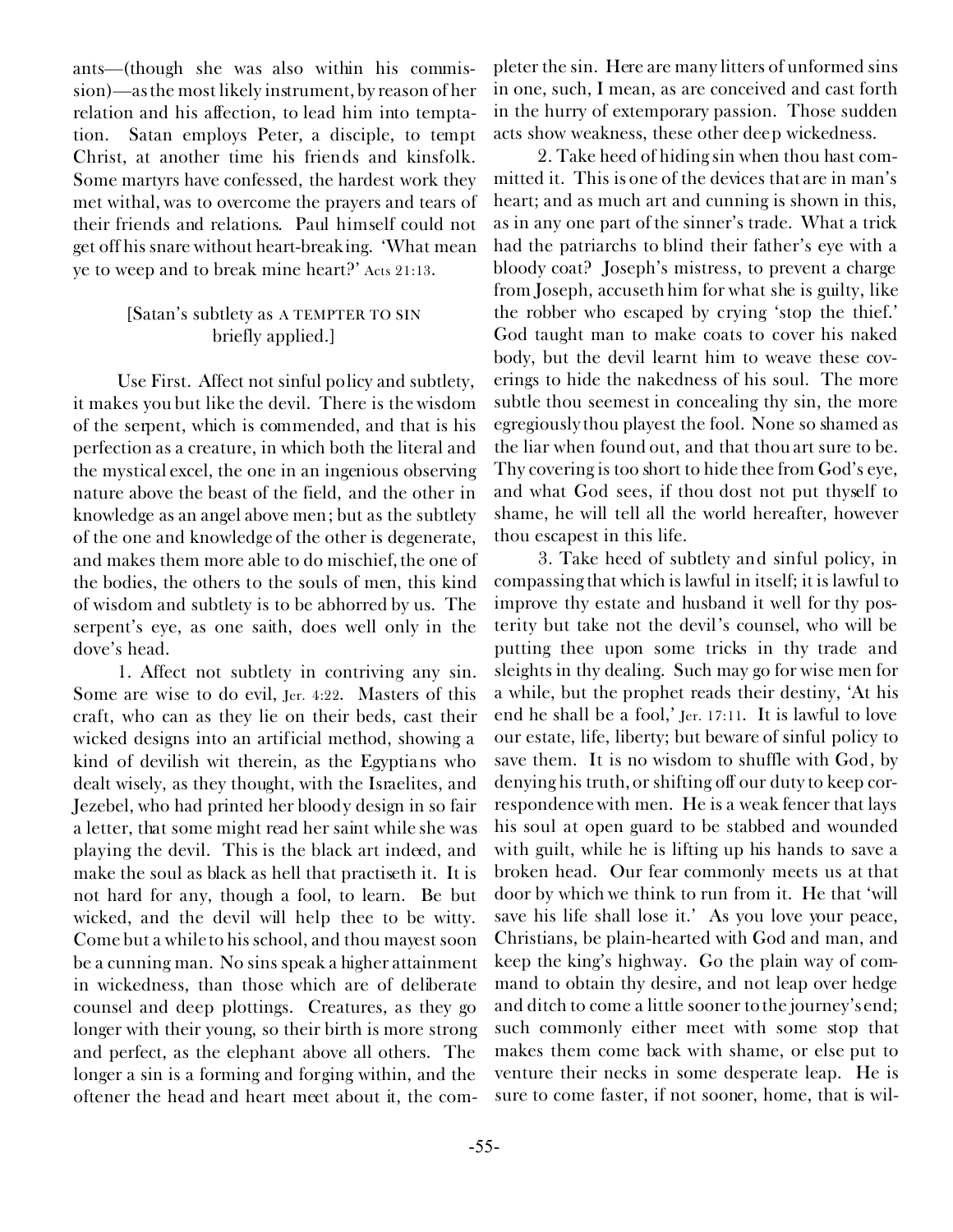ling to go a little about to keep God company. The historian's observation is worth the Christian's remembrance: 'Crafty counsels promise fair at first, but prove more difficult in the managing, and in the end do pay the undertaker home with desperate sorrow.'<sup>9</sup>

*Use Second.* Is Satan so subtle? O then, think not to be too cunning for the devil, he will be too hard for thee at last. Sin not with thoughts of an after-repentance; it is possible thou meanest this at present, but dost thou think, who sits down to play with this cheater, to draw out thy stock when thou pleasest? Alas, poor wretch! he has a thousand devices to carry thee on, and engage thee deeper, till he hath not left thee any tenderness in thy conscience. As some have been served at play, intending to venture only a shilling or two, yet have by the secret witchery in gaming, played the very clothes off their back before they had done,—O how many have thus sinned away all their principles, yea, profession itself, that they have not so much as this cloak left, but walk naked to their shame! [They are] like children, who, got into a boat, think to play near the shore, but are unawares by a violent gust carried down to the wide sea. O how know you that dally with Satan, but that at last you may (who begin modestly) be carried down to the broad sea of profaneness? Some men are so subtle to over-reach, and so cruel when they get men into their hands, that a man had better beg his bread than borrow of them. Such a merchant is Satan, cunning to insinuate, and get the creature into his books, and when he hath him on the hip, [there is] no more mercy to be had at his hand than the lamb may expect from the ravenous wolf.

*Use Third.* Study his wiles, and acquaint thyself with Satan's policy. Paul takes it for granted, that every saint doth in some measure understand them; 'We are not ignorant of his devices,' II Cor. 2:11. He is but an ill fencer that knows and observes nothing of his enemy's play. Many particular stratagems I have laid down already which may help a little, and for thy direction in this study of, and inquiry into, Satan's wiles, take the threefold counsel.

1. Take God into thy counsel. Heaven over-

looks hell. God at any time can tell thee what plots are hatching there against thee. Consider Satan as he is God's creature; *so* God cannot but know him. He that makes the watch, knows every pin in it. He formed this crooked serpent, though not the crookedness of this serpent; and though Satan's way in tempting is as wonderful as the way of a serpent on a rock, yet God traceth him, yea, knows all his thoughts together. Hell itself is naked before him; and this destroyer hath no covering. Again, consider him as God's prisoner, who hath him fast in chains, and so the Lord, who is his keeper, must needs know whither his prisoner goes, who cannot stir without his leave. Lastly, consider him as his messenger, for so he is. An evil spirit from the Lord vexed Saul, and he that gives him his errand, is able to tell thee what it is. Go then and plough with God's heifer; improve thy interest with Christ, who knows what his Father knows, and is ready to reveal all that concerns thee to thee, John 15:15. It was he who described the devil coming against Peter and the rest of the apostles, and faithfully revealed it to them, before they thought of any such matter, Luke 22. Through Christ's hands passes all that is transacted in heaven hell. We live in days of great actions, deep counsels, and plots on all sides, and only a few that stand on the upper end of the world know these mysteries of state; all the rest know little more than pamphlet intelligence. Thus it is in regard of those plots which Satan in his infernal conclave is laying against the souls of men; they are but a few that know anything to purpose of Satan's designs against them; and those are the saints, from whom God cannot hide his own counsels of love, but sends his Spirit to reveal unto them here, what he hath prepared for them in heaven, I Cor. 2:10, and therefore much less will he conceal any destructive plot of Satan from them.

2. Be intimately acquainted with thy own heart, and thou wilt the better know his design against thee, who takes his method of tempting from the inclination and posture of thy heart. As a general walks about the city, and views it well, and then raiseth his batteries where he hath the greatest advantage, so doth Satan compass and consider the Christian in every part before he tempts.

3. Be careful to read the word of God with observation. In it thou hast the history of the most re- 9. *Consilia callida prima specie læta, tractatu dura eventu*

*tristia.—Livius*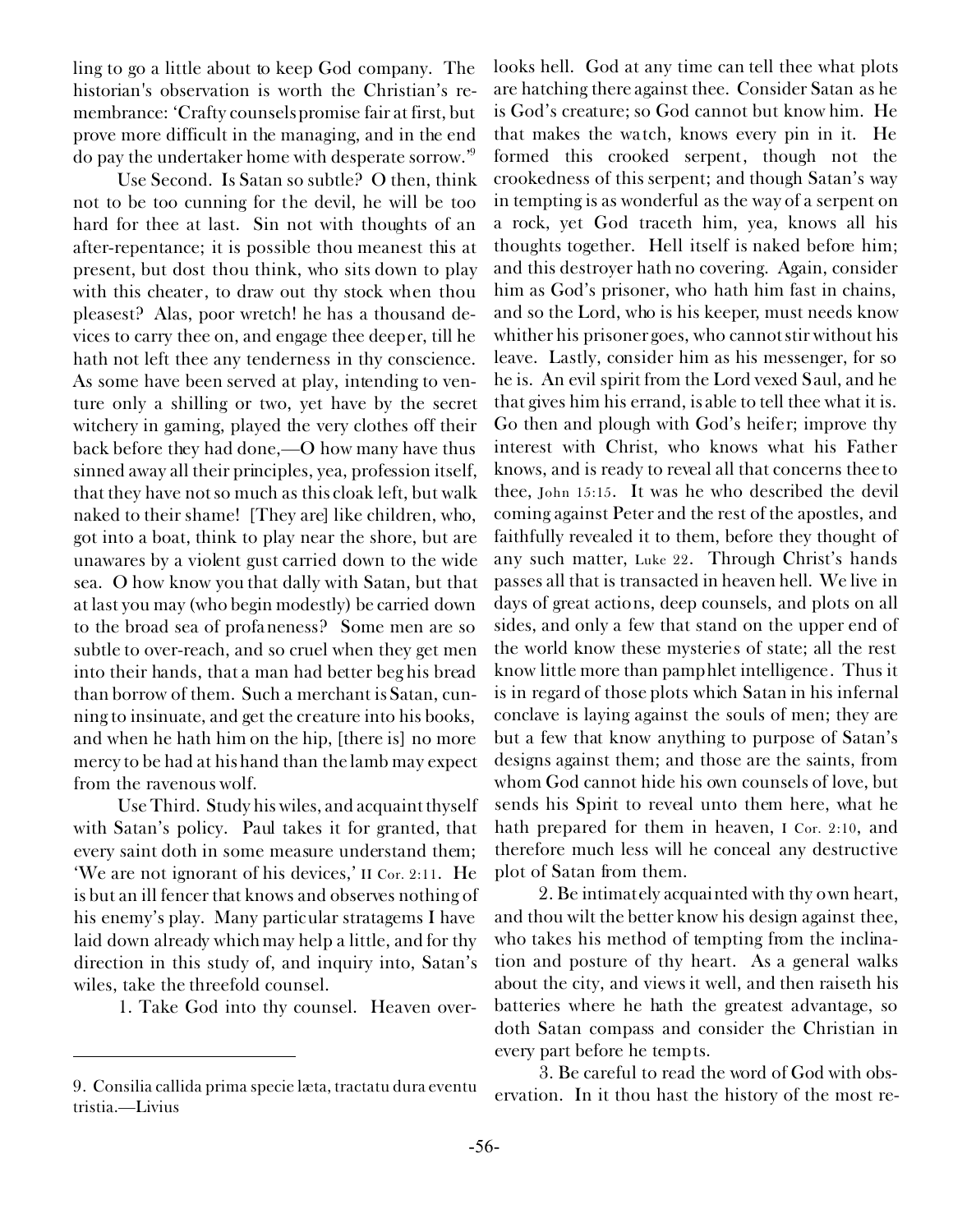markable battles that have been fought by the most eminent worthies in Christ's army of saints with this great warrior Satan. Here thou mayest see how Satan hath foiled them, and how they have recovered their lost ground. Here you have his cabinet-counsels opened. There is not a lust which you are in danger of, but you have it described; not a temptation which the Word doth not arm you against. It is reported that a certain Jew should have poisoned Luther, but was happily prevented by his picture which was sent to Luther, with a warning from a faithful friend that he should take heed of such a man when he saw him, by which he knew the murderer, and escaped his hands. The Word shows thee, O Christian, the face of those lusts which Satan employs to butcher thy precious soul. 'By them thy servant is warned,' saith David, Ps. 19:11.

# [SATAN'S SECOND MAIN DESIGN *is to accuse, vex, and trouble the saint for sin.]*

The second main design in which Satan appears such a subtle enemy is as a troubler and an accuser for sin, molesting the saint's peace, and disquieting the saint's spirit. As the Holy Spirit's work is not only to be a sanctifier, but also a comforter, whose fruits are righteousness and peace, so the evil spirit Satan is both a seducer unto sin, and an accuser for sin, a tempter and a troubler, and indeed in the same order. As the Holy Ghost is first a sanctifier, and then a comforter, so Satan [is] first a tempter, then a troubler. Joseph's mistress first tries to draw him to gratify her lust, [but] that string breaking, she hath another to trounce him and charge him, and, for a plea, she hath his coat to cover her malice; nor is it hard for Satan to pick some hole in the saint's coat, when he walks most circumspectly. The proper seat of sin is the will, of comfort the conscience. Satan hath not absolute knowledge of or power over these, [they] being locked up from any other but God, and therefore what he doth, either in defiling temptations, or disquieting, is by wiles more than by open force; and he is not inferior in troubling, to himself in tempting. Satan hath, as the serpent, a way by himself. Other beasts [have] their motion direct, right on, but the serpent goes askew, as we say, winding and writhing its body; [so] that when you see a serpent creeping along, you can hardly discern which way its tends. Thus Satan in his vexing temptations hath many intricate policies, turning this way and that way, the better to conceal his design from the saint, which will appear in these following methods:

*First Wile.* He *vexeth the Christian by laying his brats at the saint's door,* and charging him with that which is his own creature. And here he hath such a notable art, that many dear saints of God are woefully hampered and dejected, as if they were the vilest blasphemers and veriest atheists in the world: whereas indeed the cup is of his own putting into the sack. But so slyly is it conveyed into the saint's bosom, that the Christian, though amazed and frighted at the sight of them, yet being jealous of his own heart, and unacquainted with Satan's tricks of this kind, cannot conceive how such notions should come there, if not bred in, and vomited out by his own naughty heart. So he bears the blame of the sin himself, because he cannot find the right father, mourning as one that is forlorn and cast off by God, or else, saith he, I should never have such vermin of hell creeping in my bosom. And here Satan hath the end he proposeth, for he is not so silly as to hope he should have welcome with such a horrid crew of blasphemous and atheistical thoughts in that soul, where he hath been denied when he came in an enticing way. No, but his design is by way of revenge, because the soul will not prostitute itself to his lust, otherwise therefore to haunt it and scare it with those imps of blasphemy. So he served Luther, to whom he appeared, and when repulsed by him, went away and left a noisome stench behind him in the room. Thus when the Christian hath worsted Satan in his more pleasing temptations, being maddened, he belcheth forth this stench of blasphemous motions to annoy and affright him, that from them the Christian may draw some sad conclusion or other, and indeed the Christian's sin lies commonly more in the conclusion which he draws from them—as that he is not a child of God—than in the motions themselves. All the counsel therefore I shall give thee in this case, is to do with these motions, as you use to serve those vagrants and rogues that come about the country, whom, though you cannot keep from passing through your town, yet you look they settle not there, but whip them and send them to their own home. Thus give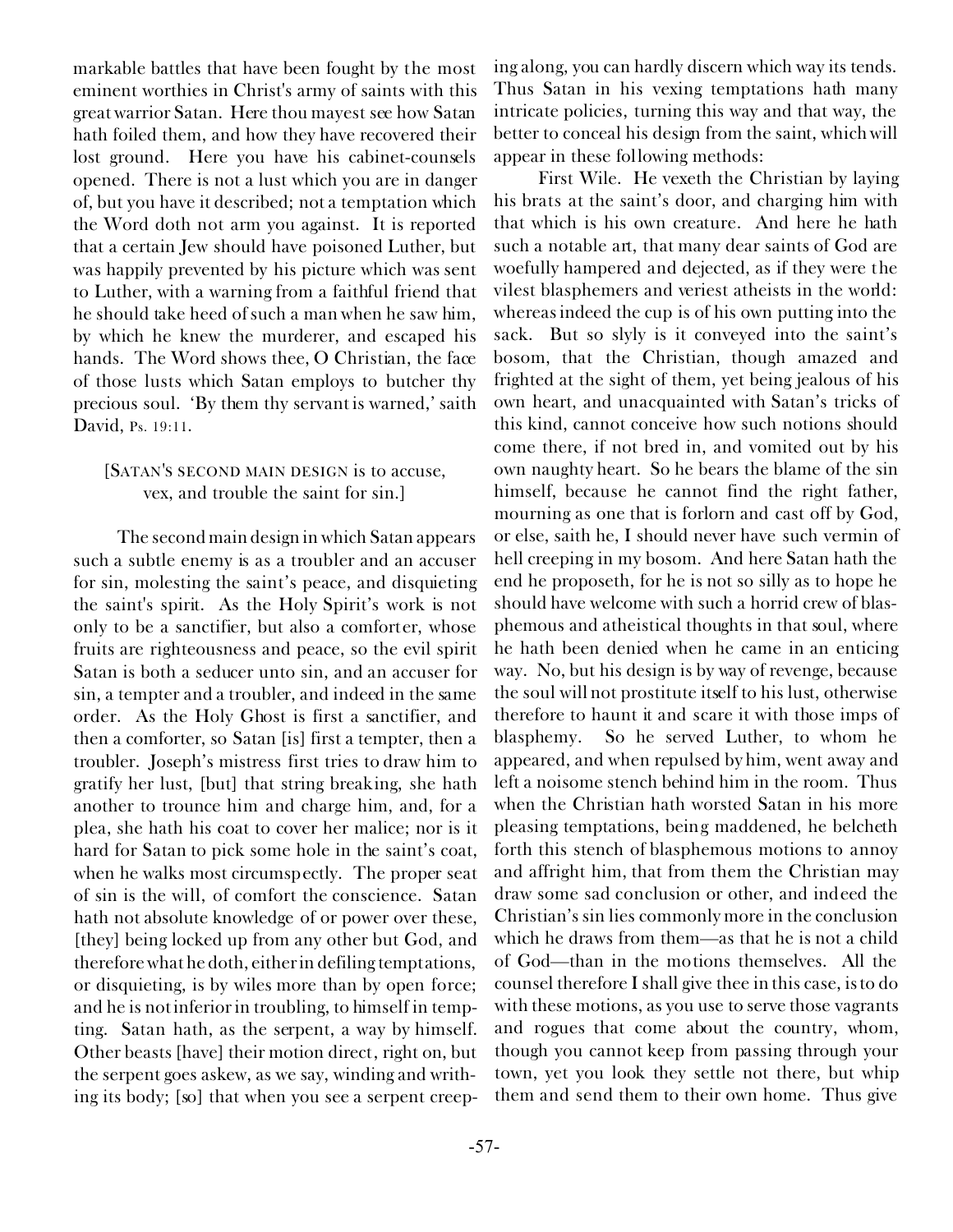these motions the law, in mourning for them, resisting of them, and they shall not be your charge. Yea, it is like you shall seldomer be troubled with such guests; but if once you come to entertain them, and be Satan's nurse to them, then the law of God will cast them upon you.

*Second Wile.* Another wile of Satan as a troubler, is *in aggravating the saint's sins,* against which he hath a notable declamatory faculty—not that he hates sin, but the saint. Now in this, his chief subtlety is so to lay his charge, that it may seem to be the act of the Holy Spirit. He knows an arrow out of God's quiver wounds deep; and therefore, when he accuseth, he comes in God's name. As suppose a child were conscious to himself of displeasing his father, and one that owes him a spite, to trouble him, should counterfeit a letter from his father, and cunningly convey it into the son's hand, who receives it as from his father. Therein he chargeth him with many heavy crimes, disowns him, and threatens he shall never come in his sight, or have penny portion from him; [and] the poor son, conscious to himself of many undutiful carriages, and not knowing the plot, takes on heavily, and can neither eat nor sleep from grief. Here is a real trouble begot from a false and imaginary ground. Thus Satan observes how the squares go between God and his children. Such a saint he sees tardy in his duty, faulty in that service, and he knows the Christian is conscious of this, and that the Spirit of God will also show his distaste for these; both which [reasons] prompt Satan to draw a charge at length, raking up all the aggravations he can think of, and give it into the saint as sent from God. Thus he taught Job's friends to pick up those infirmities which dropped from him in his distress, and shoot them back in his face, as if indeed they had been sent from God to declare him an hypocrite, and denounce his wrath for the same.

But how shall we know the false accusation of Satan from the rebukes of God and his Spirit?

1. If they cross any former act or work of the Spirit in thy soul, they are Satan's, not the Holy Spirit's. Now you shall observe Satan's scope in accusing the Christian, and aggravating his sin, is to unsaint him, and persuade him he is but an hypocrite. Oh, saith Satan, now thou hast shown what thou art. See what a foul spot is on thy coat. This is not the spot of

a child. Whoever, that was a saint, committed such a sin after such a sort? All thy comforts and confidence which thou hast bragged of, were false, I warrant you. Thus you see Satan at one blow dasheth all in pieces. The whole fabric of grace which God hath been rearing up many years in the soul, must now at one puff of his malicious mouth be blown down, and all the sweet comforts with which the Holy Spirit hath sealed up God's love, must be defaced with this one blot, which Satan draws over the fair copy of the saint's evidence. Well, soul, for thy comfort know, if ever the Spirit of God hath begun sanctifying or comforting work, causing thee to hope in his mercy, he never is, will, can be the messenger to bring contrary news to thy soul; his language is not yea and nay, but yea and amen for ever. Indeed, when the saint plays the wanton, he can chide, yea, will frown and tell the soul roundly of its sin, as he did David by Nathan. 'Thou art the man'—this thou hast done. He paints out his sin with such bloody colours, as made David's heart melt, as it were, into so many drops of water. But that shall not serve his turn; he tells him what a rod is steeping for him, that shall smart to purpose —one of his own house, no other than his darling son, shall rise up against him. [This happens in order] that he may the more fully conceive how ill God took the sin of him, a child, a saint, when he shall know what it is to have his beloved child traitorously invade his crown, and unnaturally hunt for his precious life; yet not a word all this while is heard from Nathan teaching David to unsaint himself, and call in question the work of God in his soul. No, he had no such commission from God; he was sent to make him mourn for his sin, not from his sin to question his state which God had so oft put out of doubt.

2. When they asperse the riches of God's grace, and so charge the Christian, that withal they reflect upon the good name of God, they are not of the Holy Spirit but from Satan. When you find your sins so represented and aggravated to you, as exceeding either the mercy of God's nature, or the grace of his  $covenant<sup>10</sup>$ , this comes from that foul liar. The Holy Spirit is Christ's spokesman to commend him to

<sup>10.</sup> *Hic se aperit diabolus—*Here the Evil One reveals himself.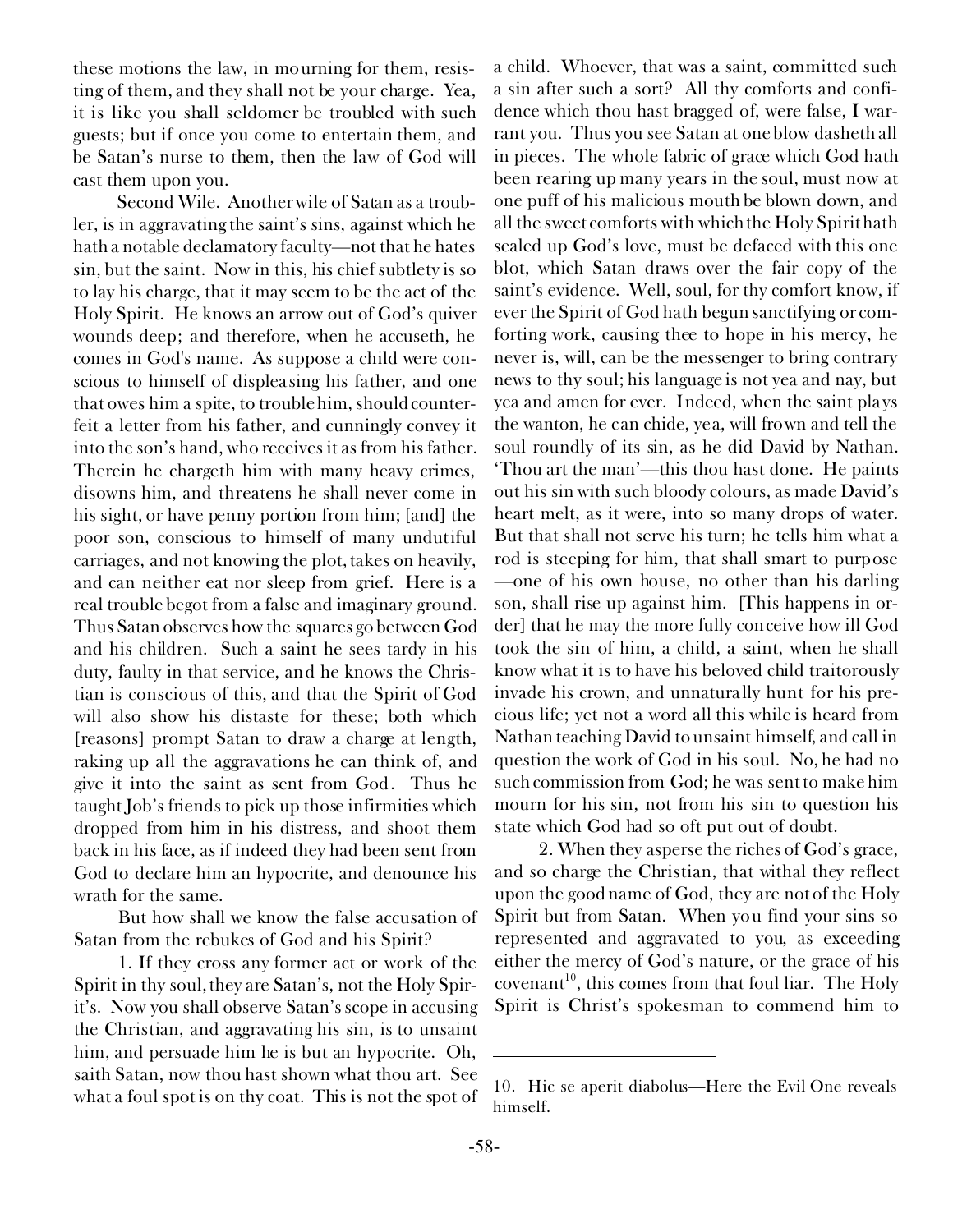souls, and to woo sinners to embrace the grace of the gospel; and can such words drop from his sacred lips, as should break the match and sink Christ's esteem in the thoughts of the creature? You may know where this is mined. When you hear one commend another for a wise or good man, and at last come in with a *but* that dasheth all, you will easily think he is no friend to the man, but some sly enemy that by seeming to commend, desires to disgrace the more. Thus you find God represented to you as merciful and gracious, but not to such a great sinner as you. to have power and strength, but not able to save thee; you may say, Avaunt, Satan, thy speech bewrayeth thee.

*Third Wile.* Another wile of Satan lies *in cavilling at the Christian's duties and performances,* by which he puts him to much toil and trouble. He is at church as soon as thou canst be, Christian, for thy heart; yea, he stands under thy closet-window, and hears what thou sayest to God in secret, all the while studying how he may commence a suit against thee from thy duty. [He is] like those who come to sermons to carp and catch at what the preacher saith, that they make him an offender for some word or other misplaced; or like a cunning opponent in the schools, while his adversary is busy in reading his position, he is studying to confute it. And truly Satan hath such an art as this, that he is able to take our duties in pieces, and so disfigure them that they shall appear formal, though never so zealous; hypocritical, though enriched with much sincerity. When thou hast done thy duty, Christian, then stands up this sophist to ravel out thy work; there, will he say, thou playedst the hypocrite, zealous, but serving thyself, here wandering, there nodding, a little further puffed up with pride. And what wages canst thou hope for at God's hands, now thou hast spoiled his work, and cut it all out into chips? Thus he makes many poor souls lead a weary life; nothing they do but he hath a fling at, that they know not whether [it be] best to pray or not, to hear or not; and when they have prayed and heard, whether it be to any purpose or not. Thus their souls hang in doubt, and their days pass in sorrow; while their enemy stands in a corner, and laughs at the cheat he hath put upon them; as one, who by putting a counterfeit spider into the dish, makes those that sit at table either out of conceit with the meat, that they dare not eat, or afraid of themselves if they have eaten, lest they should be poisoned with their meat.

*Question.* But you will say, What will you have us do in this case to withstand the cavils of Satan, in reference to our duties?

*Answer* 1. Let this make thee more accurate in all thou doest. It is the very end God aims at in suffering Satan thus to watch you, that you his children might be the more circumspect, because you have one [who] overlooks you, that will be sure to tell tales of you to God, and accuse thee to thy own self. Doth it not behove thee to write thy copy fair, when such a critic reads and scans it over? Doth it not concern thee to know thy heart well, to turn over the Scriptures diligently, that thou mayest know the state of thy soul-controversy in all the cases of conscience thereof, when thou hast such a subtle opponent to reply upon thee?

*Answer* 2. Let it make thee more humble. If Satan can charge thee with so much in thy best duties, O what then can thy God do! God suffers sometimes the infirmities of his people to be known by the wicked, who are ready to check and frump them for them, for the end of humbling his people. How much more low should these accusations of Satan, which are in a great part too true, lay us before God?

*Answer* 3. Observe the fallacy of Satan's argument, which discovered, will help thee to answer his cavil. The fallacy is double.

(1.) He will persuade thee that thy duty and thyself are hypocritical, proud, formal, &c., because something of these sins are to be found in thy duty. Now, Christian, learn to distinguish between pride in a duty, and a proud duty; hypocrisy in a person, and a hypocrite; wine in a man, and a man in wine. The best of saints have the stirrings of such corruptions in them and in their services. These birds will light on an Abraham's sacrifice, but comfort thyself with this, that if thou findest a party within thy bosom pleading for God, and entering its protest against thee, thou and thy services are evangelically perfect. God beholds these as the weaknesses of thy sickly state here below, and pities thee, as thou wouldst do thy lame child. How odious is he to us that mocks one for natural defects, a blear eye, or a stammering tongue! such are these in thy new nature. Observable is that in Christ's prayer against Satan, 'And the Lord said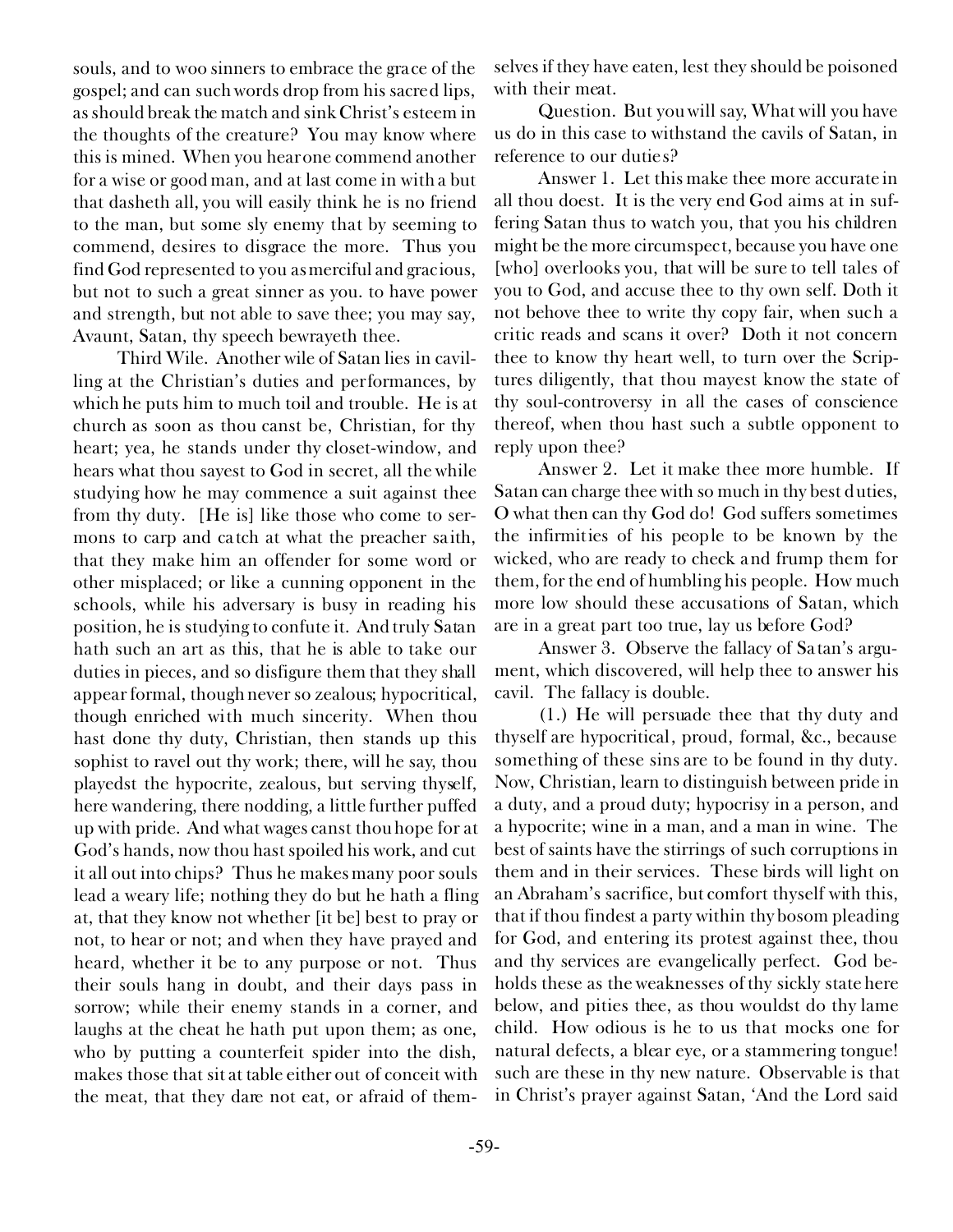unto Satan, Zech. 3:2, The Lord rebuke thee, O Satan; is not this a brand plucked out of the fire,'. As if Christ had said, Lord, wilt thou suffer this envious spirit to twit thy poor child with, and charge him for, those infirmities that cleave to his perfect state? He is but new plucked out of the fire. No wonder there are some sparks unquenched, some corruptions unmortified, some disorders unreformed in his place and calling; and what Christ did for Joshua, he doth incessantly for all his saints, for apologizing for their infirmities with his Father.

(2.) His other fallacy is in arguing from the sin that is in our duty, to the non-acceptance of them. Will God, saith he, thinkest thou, take such broken groats at thy hand? Is he not a holy God? Now here, Christian, learn to distinguish and answer Satan. There is a double acceptance. There is an acceptance of a thing by way of payment of a debt, and there is an acceptance of a thing offered as a token of love and testimony of gratitude. He that will not accept of broken money, or half the sum for payment of a debt; the same man, if his friend sends him through but a bent sixpence, in token of his love, will take it kindly. It is true, Christian, the debt thou owest to God must be paid in good and lawful money, but for thy comfort, here Christ is thy paymaster. Send Satan to him, bid him bring his charge against Christ, who is ready at God's right hand to clear his accounts, and show his discharge for the whole debt. But now thy performances and obedience come under another notion, as tokens of thy love and thankfulness to God, and such is the gracious disposition of thy heavenly Father, that he accepts thy mite. Love refuseth nothing that love sends. It is not the weight or worth of the gift, but 'the desire of a man in his kindness,' Prov. 19:22.

*Fourth Wile.* A fourth wile of Satan as a troubler, *is to draw the saint into the depths of despair,* under a specious pretence of not being humbled enough for sin. This we find singled out by the apostle for one of the devil's fetches. 'We are not ignorant,' saith he, 'of his devices, $11$  II Cor. 2.11, his sophistical reasonings. Satan sets much by this sleight; no weapon [is] oftener in his hand. Where is the Christian that hath not met him at this door? Here Satan finds the Christian easy to be wrought on —the humours being stirred to his hand—while the Christian of his own accord complains of the hardness of his heart, and is very prone to believe any who comply with his musing thoughts; yea, thinks every flatters him that would persuade him otherwise. It is easier to dye that soul into black, which is of a sad colour already, than to make such a one take the lightsome tincture of joy and comfort.

*Question.* But how shall I answer this subtle enemy, when he perplexeth my spirit with not being humbled enough for sin, &c.?

*Answer.* I answer as to the former, Labour to spy the fallacy of his argument, and his mouth is soon stopped.

*Argument* 1. Satan argues thus. There ought to be a proportion between sin and sorrow. But there is no proportion between thy sins and thy sorrow. Therefore thou art not humbled enough. What a plausible argument is here at first blush? For the major, that there ought to be a proportion between sin and sorrow, this Satan will show you scripture for. Manasseh was a great sinner, and an ordinary sorrow will not serve his turn; 'He humbled himself greatly before the Lord,' II Chron. 33.12. Now, saith Satan, weigh thy sin the balance with thy sorrow; art thou as great a mourner as thou hast been a sinner? So many years thou hast waged war against the Almighty, making havoc of his laws, loading his patience till it groaned again, raking in the sides of Christ with thy bloody dagger—while thou didst grieve his Spirit, and reject his grace—and dost [thou] think a little remorse, like a rolling cloud letting fall a few drops of sorrow, will be accepted? No, thou must steep in sorrow as thou hast soaked in sin. Now to show you the fallacy, we must distinguish of a twofold proportion of sorrow.

(1.) An exact proportion of sorrow to the inherent nature and demerit of sin.

(2.) There is a proportion to the law and rule of the gospel. Now the first is not a thing feasible, because the injury done in the least sin is infinite, because done to an infinite God. And if it could be feasible, yet according to the tenor of the first covenant it would not be acceptable, because it had no clause to give any hope for an after-game by repen-<br>11. *vonματα*.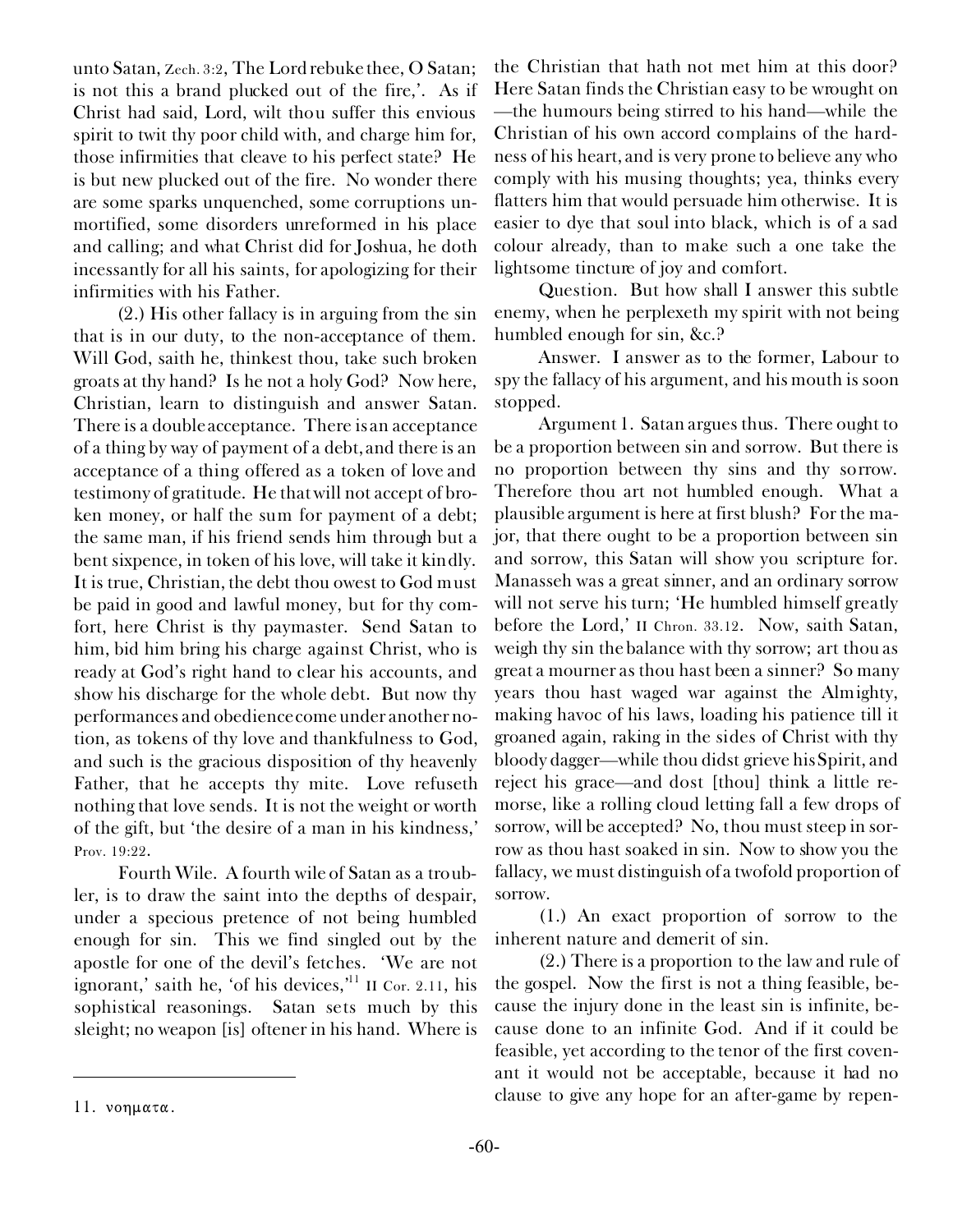tance: but the other, which is a gospel sorrow, is indeed repentance unto life, both given by the Spirit of the gospel, and to be tried by the rule of the gospel. This is given for thy relief. As you see sometimes in the highway, where the waters are too deep for travellers, you have a foot-bridge or causey, by which they may escape the flood, and safely pass on; so that none but such as have not eyes, or are drunk, will venture to go through the waters, when they may avoid the danger. Thou art a dead man if thou think to answer thy sin with proportionable sorrow; thou wilt soon be above thy depth, and quackle<sup>12</sup> thyself with thy own tears, but never get over the least sin thou committedst. Go not on therefore as thou lovest thy life, but turn aside to this gospel path, and thou escapest the danger. O you tempted souls, when Satan saith you are not humbled enough, see where you may be relieved. I am a Roman, saith Paul, I appeal to Cæsar. I am a Christian, say, I appeal to Christ's law. And what is the law of the gospel concerning this? Heart-sorrow is gospel sorrow: 'they were pricked in their heart,' Acts 2:37. And Peter, like an honest chirugeon<sup>13</sup>, will not keep these bleeding patients longer in pain with their wounds open, but presently claps on the healing plaster of the gospel —'Believe on the Lord Jesus.' Now a prick to the heart is more than a wound to the conscience. The heart is the seat of life. Sin wounded there lies a dying. To do anything from the heart makes it acceptable, Eph. 6:6; II Cor. 5:11. Now, poor soul, hadst thou sat thus long in the devil's stocks if thou hadst understood this aright? Doth thy heart clear or condemn thee, when in secret thou art bemoaning thy sin before God? If thy heart be false, I cannot help you, no, not the gospel itself; but if sincere, thou hast boldness with God, I John 3:21.

*Argument* 2. A second argument Satan useth, is this, He whose sorrow falls short of theirs that never truly repented, he is not humbled enough. But, soul, thy sorrow falls short of some that never truly repented; *ergo.* Well, the first proposition is true, but how will Satan prove his minor? Thus: Ahab, he

took for his sin, and went in sackcloth. Judas, he made bitter complaint. O, says Satan, didst thou not know such a one that lay under terror of conscience, walking in a sad mournful condition so many months, and every one took him for the greatest convert [in] the country? And yet he at last fell foully, and proved an apostate. But thou never didst feel such smart, pass so many weary nights and days in mourning and bitter lamentation as he hath done, [and] therefore thou fallest short of one that fell short of repentance. And truly this is a sad stumbling-block to a soul in an hour of temptation. Like a ship sunk in the mouth of the harbour, which is more dangerous to others than if it had perished in the open sea; there is less scandal by the sins of the wicked, who sink, as it were, in the broad sea of profaneness, than in those who are convinced of sin, troubled in conscience, and miscarry so near the harbour, within sight, as it were, of saving grace. Tempted souls can hardly get over these without dashing. Am I better than such a one that proved nought at last? Now to help thee a little to find out the fallacy of this argument, we must distinguish between the terrors that accompany sorrow, and the intrinsical nature of this grace. The first, which are accessory, may be separated from the other, as the raging of the sea, which is caused by the wind, from the sea when the wind is down. From this distinction take two conclusions.

(1.) One may fall short of an hypocrite in the terrors that sometimes accompany sorrow, and yet have the truth of this grace, which the other with all his terrors wants. Christians run into many mistakes, by judging rather according to that which is accessory, than that which is essential to the nature of duties and graces. Sometimes thou hearest one pray with a moving expression, while thou canst hardly get out a few broken words in duty, and thou art ready to accuse thyself and to admire him, as if the gilt of the key made it open the door the better. Thou seest another abound with joy which thou wantest, and art ready to conclude his grace more, and thine less; whereas thou mayest have more real grace, only thou wantest a light to show thee where it lies. Take heed of judging by accessories. Perhaps thou hast not heard so much of the rattling chains of hell, nor in thy conscience the outcries of the damned to make thy flesh tremble; but hast not seen *that* in a bleeding

<sup>12.</sup> *Quackle* means to suffocate or choke.

<sup>13.</sup> This is an archaic variant and form of the word *surgeon.* — SDB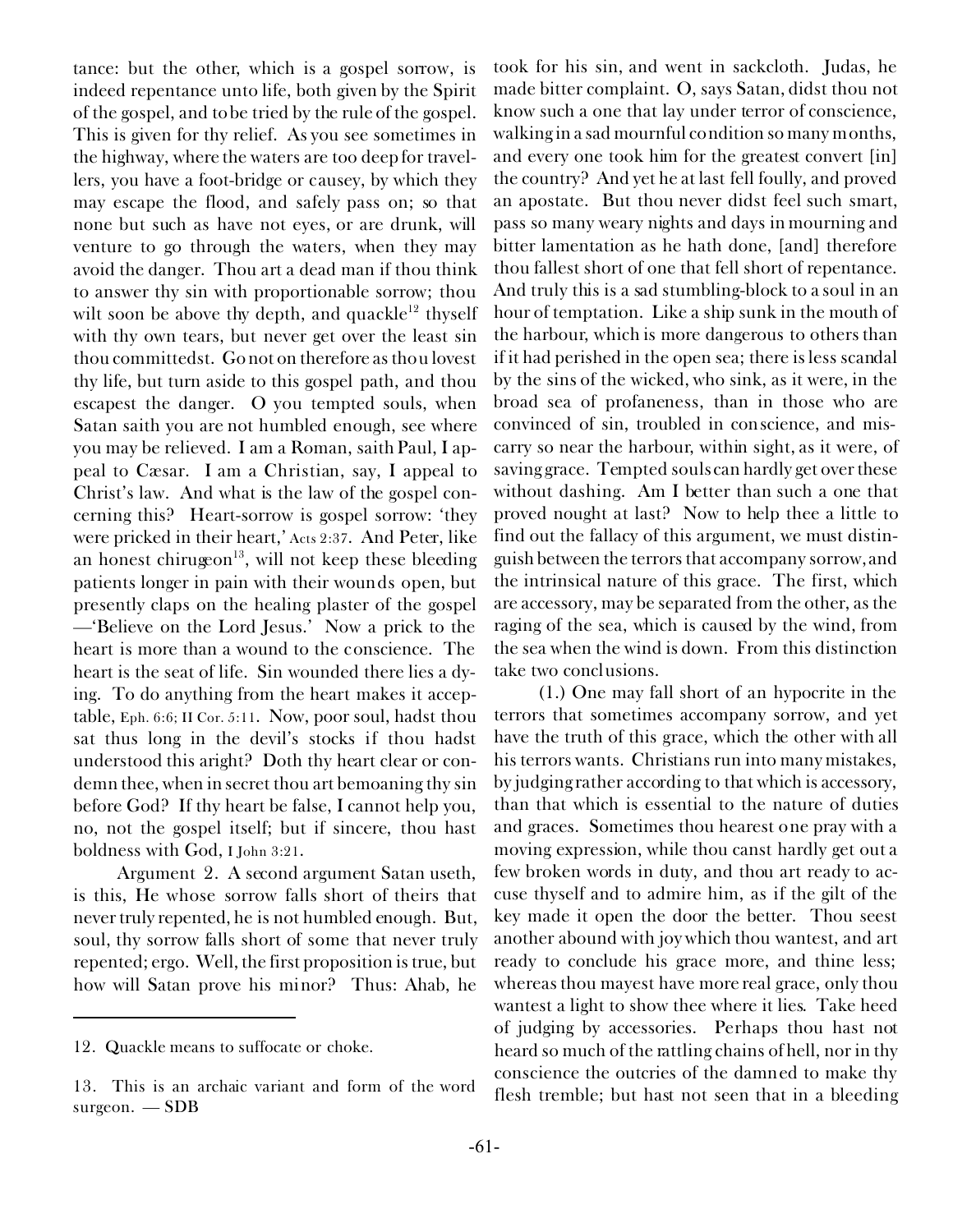Christ which hath made thy heart melt and mourn, yea, loathe and hate thy lusts more than the devil himself? Truly, Christian, it is strange to hear a patient complain of his physician, when he finds his physic work effectually to the evacuating his distempered humours, and the restoring his health, merely because he was not so sick as some others with the working of it. Soul, thou hast more reason to be blessing God that the convictions of his Spirit wrought so kindly on thee, to effect that in thee without those errors which have cost others so dear.

(2.) This is so weak an argument, that contrariwise, the more the terrors are, the less the sorrow is for sin while they remain. These are indeed preparatory sometimes to sorrow; they go before this grace as austere John before meek Jesus. But as John went down when Christ went up, his increase was John's decrease, so as truly godly sorrow goes up, these terrors go down. As the wind gathers the clouds, but those clouds seldom melt into a set rain, until the wind falls that gathered them; so these terrors raise the clouds of our sins in our consciences, but when these sins melt into godly sorrow, this lays the storm presently. Indeed, as the loud winds blow away the rain, so these terrors keep off the soul from this gospel sorrow. While the creature is making an outcry, 'it is damned, it is damned,' it is taken up so much with the fear of hell, that sin as sin, which is the proper object of godly sorrow, is little looked on or mourned for. A murderer condemned to die is so possessed with the fear of death and thought of the gallows, that there lies the slain body, it may be, before him, unlamented by him: but when his pardon is brought, then he can bestow his tears freely on his murdered friend. 'They shall look on him whom they have pierced, and mourn.' Faith is the eye. This eye, beholding its sin piercing Christ, and Christ pardoning its sin, affects the heart. The heart affected sighs. These inward clouds melt, and run from the eye of faith with in tears; and all this is done when there is no tempest of terror upon the spirit, but a sweet serenity of love and peace; and therefore, Christian, see how Satan abuseth thee, when he would persuade thee thou art not humbled enough, because thy sorrow is not attended with these legal terrors.

## *[Brief application of Satan's subtlety as*  A TROUBLER AND ACCUSER FOR SIN.]

*Use First.* Is Satan so subtle to trouble the saint's peace? This proves them to be the children of Satan, who show the same art and subtlety in vexing the spirits of the saints, as doth their infernal father; not to speak of bloody persecutors, who are the devil's slaughter-slaves to butcher the saints, but of those who more slyly trouble and molest the saint's peace.

1. Such as rake up the saint's old sins, which God hath forgiven and forgotten, merely to grieve their spirits and bespatter their names. These show their devilish malice indeed, who can take such pains to travel many years back, that they may find a handful of dirt to throw on the saint's face. Thus Shimei twitted David, 'Come out, thou bloody man,' II Sam. 16:7. When you that fear God meet with such reproaches, answer them as Beza did the Papists, who for want of other matter charged him for some wanton poems penned by him in his youth.<sup>14</sup>. These men, saith he, grudge me the pardoning mercy of God.

2. Such as watch for the saints' halting, and catch at every infirmity to make them odious, and themselves merry. It is a dreadful curse such bring upon themselves, though they think little of it; no less than Amalek's, the remembrance of whose name God threatened to blot out from under heaven, Deut. 25:19. Why what had Amalek done to deserve this? They smote the hindermost, those that were feeble, and could not march with the rest. And was it so great a cruelty to do this? Much more to smite with the edge of a mocking tongue the feeble in grace.

3. Such who father their sins upon the saints. Thus Ahab calls the prophet the troubler of Israel, when it was himself and his father's house. What a grief was it, think you, to Moses' spirit, for the Israelites to lay the blood of those that died in the wilderness at his door? Whereas, God knows, he was their constant bail, when at any time God's hand is up to destroy them. And this was the charge which the best of God's servants in this crooked generation of ours

<sup>14.</sup> *Hi homunciones invident mihi gratiam Dei.*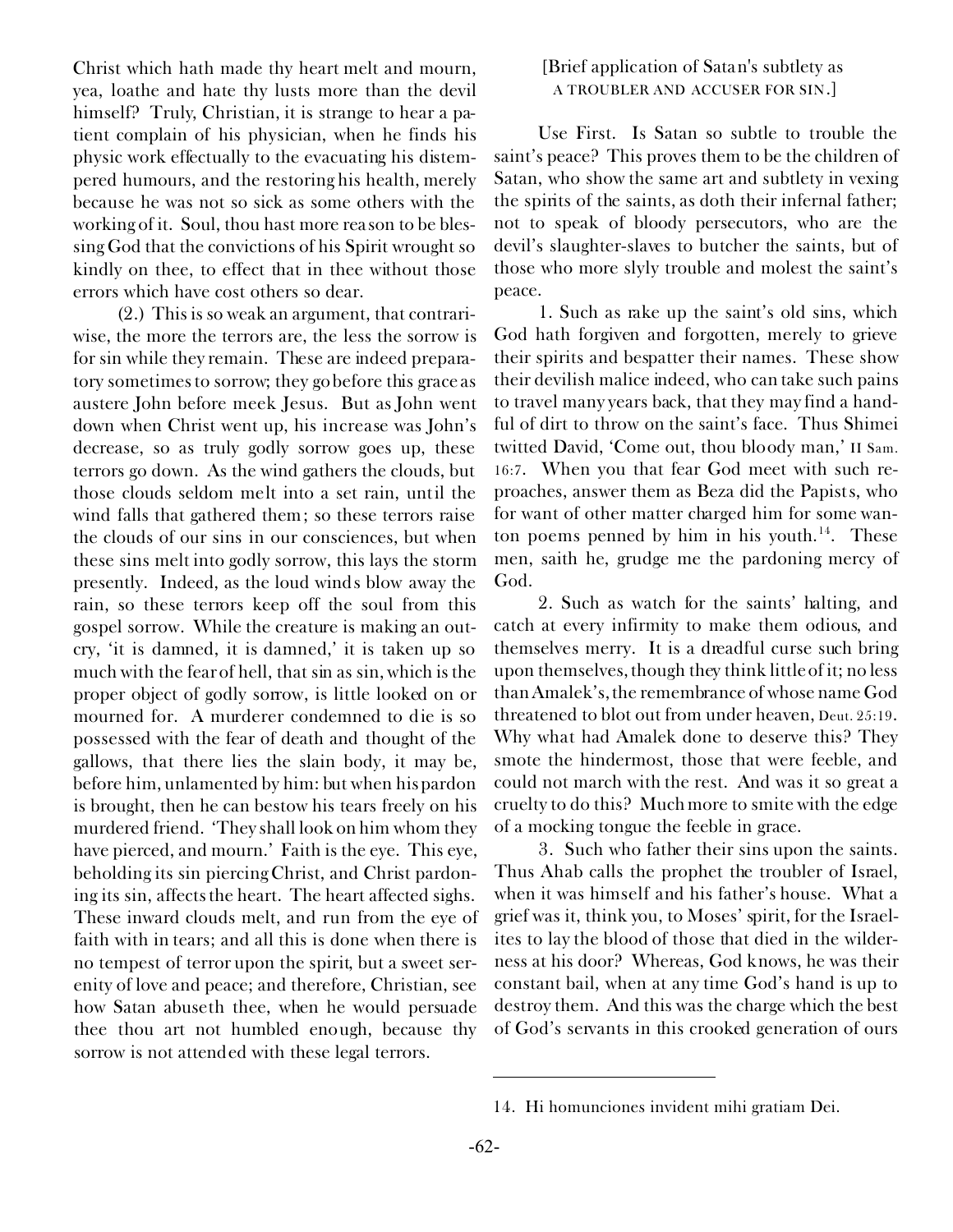lie under. We may thank them, say the profane, for all our late miseries in the nation; we were well enough till they would reform us. O for shame, blame not the good physic that was administered, but the corrupt body of the nation that could not bear it.

4. Such as will themselves sin, merely to trouble the saint's spirit. Thus Rabshakeh blasphemed, and when desired to speak in another language, he goes on the more to grieve them. Sometimes you shall have a profane wretch, knowing one to be conscientious, and cannot brook to hear the name of God taken in vain, or the ways of God flouted, will on purpose fall upon such discourse as shall grate his chaste ears and trouble his gracious spirit. Such a one strikes father and child in one blow; [he] thinks it not enough to dishonour God, except the saint stands by to see and hear the wrong done to his heavenly Father.

*Use Second.* This may afford matter of admiration and thankfulness to any of you, O ye saints who are not at this day under Satan's hatches. Is he so subtle to disquiet, and hast thou any peace in thy conscience? To whom art thou beholden for that serenity that is on thy spirit? To none but thy God, under whose wing thou sittest so warm and safe. Is there not combustible matter enough in thy conscience for his sparks to kindle? Perhaps thou hast not committed such bloody sins as others. That is not the reason for thy peace, for the least is big enough to damn, much more to trouble thee. Thou hast not grossly fallen, may be, since conversion, that is rare, if thou beest of long standing, yet the ghosts of thy unregenerate sins might walk in thy conscience. Thou hast had many testimonies of God's favour, hast thou not? Who more than David? Ps. 77. Yet he [was] at a loss, sometimes learning to spell his evidences, as if he could never have read them. The sense of God's love comes and goes with the present taste. He that is in the dark, while there, sees not the more for former light. O bless God for that light which shines in at thy window; Satan is plotting to undermine thy comfort every day. This thief sees thy pleasant fruits as they hang, and his teeth water at them, but the wall is too high for him to climb; thy God keeps this serpent out of thy paradise. It is not the grace of God in thee, but the favour of God, as a shield about thee, [that] defends thee from the

wicked one.

*Use Third.* Let Satan's subtlety to molest your peace, make thee, O Christian, more wise and wary. Thou hast no a fool to deal with, but one that hath wit enough to spill thy comfort and spoil thy joy, if not narrowly watched. This is the dainty bit he gapes for. It is not harder to keep the flies out of your cupboards in summer from tainting your provision, than Satan out of your consciences. Many a sweet meal hath he robbed the saints of, and sent them supperless to bed; take heed, therefore, that he roams not thine away also.

*[Directions tending to entrench and fortify the Christian against the assaults of Satan,* AS A TROUBLER AND ACCUSER.]

*Question.* How shall I stand in a defensive posture, may the Christian say, against these wiles of Satan as a troubler?

*Answer First.* If thou wouldst be guarded from him as a troubler, *take heed of him as a seducer.* The haft of Satan's hatchet, with which he lies chopping at the root of the Christian's comfort, is commonly made of the Christian's wood. First he tempts *to* sin, and then *for* it. Satan is but a creature, and cannot work without tools; he can indeed make much of a little, but not anything of nothing, as we see in his assaulting of Christ, where he troubled himself to little purpose, because he came and found nothing in him, John 14:30. Though the devil throws the stone, yet it is the mud in us which royles our comforts. It is in vain for the Philistines to fall on Samson till his lock was cut. Take heed, therefore, of yielding to his enticing motions. These are the stumbling-blocks at which he hopes thou [wilt] break thy shins, bruise thy conscience; which once done, let him alone to spin out the cure. Indeed, a saint's flesh heals not so easily as others: drink not of the devil's wassel;<sup>15</sup> there is poison in the cup, his wine is a mocker; look not on it as it sparkles in the temptation. What thou drinkest down with sweetness, thou wilt be sure to bring up again as gall and wormwood. Above all sins, take

<sup>15.</sup> *Wassel* is an English beverage used at Christmas, and made of apples, sugar, and ale.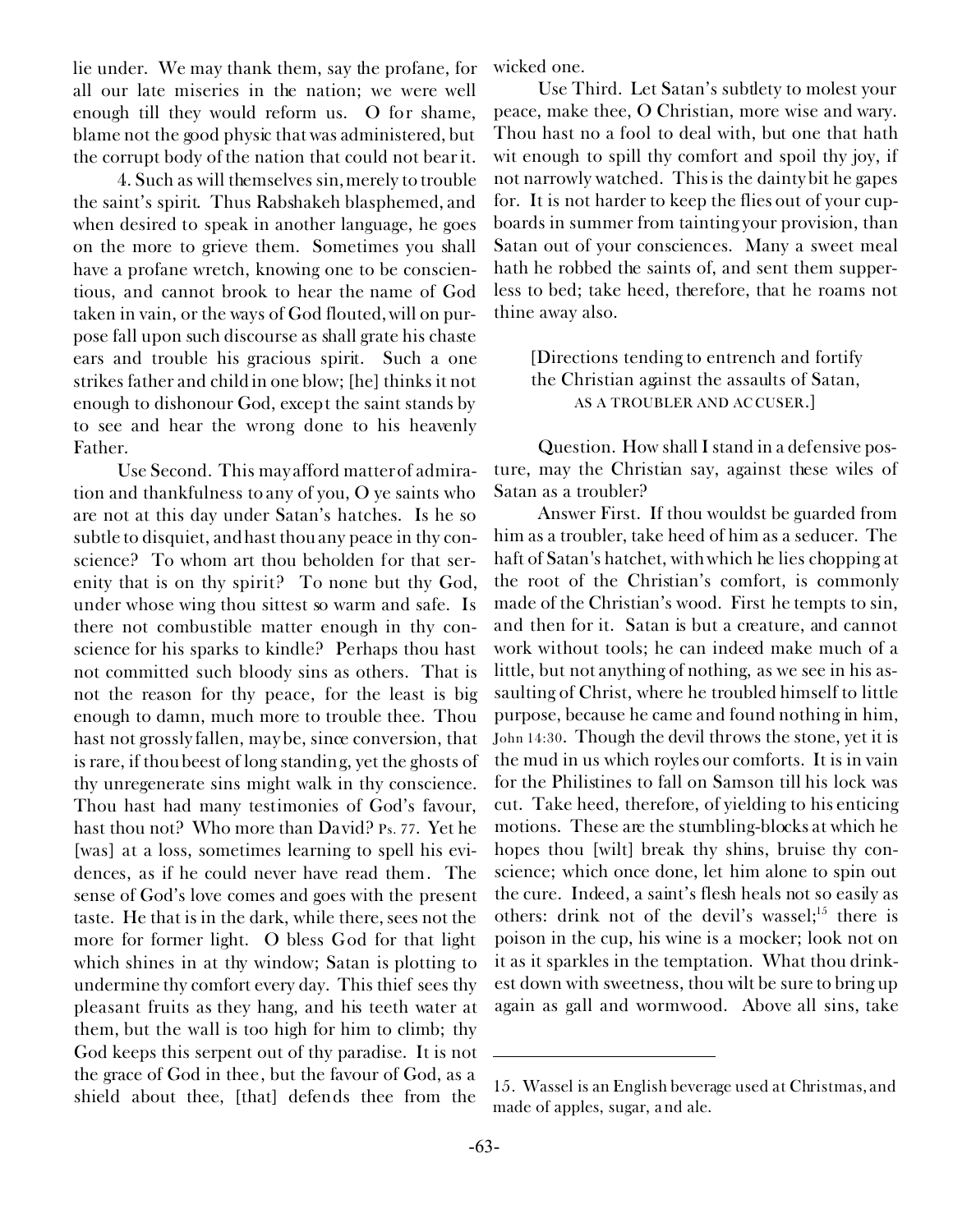heed of presumptuous ones; thou art not out of the danger of such. Sad stories we have of saints' falls, and what follows then? Ps. 19:13. Take him, jailor, saith God, deliver such a one unto Satan. And if a saint be the prisoner, and the devil the keeper, you may guess how he shall be used. O how he will tear and rend thy conscience! Though that dreadful ordinance is not used as it should be in the church, yet God's court sits, and if he excommunicate a soul from his presence, he falls presently into Satan's clutches. Well, if through his subtlety thou hast been overtaken, take heed thou art yet not in the devil's quarters. Shake the viper off thy hand; ply thee to thy chirurgeon. Green wounds cure best. If thou neglectest and the wind get to it, thy conscience will soon fester. Ahab, we read, was wounded in battle, and was loath to yield to it; it is said, he was held up in his chariot, but he died for it, I Kings 22:35. When a soul hath received a wound—committed a sin—Satan labours to bolster him up with flattering hopes, holds him up, as it were, in his chariot against God. What, yield for this! Afraid for a little scratch, and lose the spoil of thy future, pleasure for this? O take heed of listening to such counsel; the sooner thou yieldest, the fairer quarter thou shalt have. Every step in this way gets thee further from thy peace. A rent garment is catched by every nail, and the rent made wider. Renew therefore thy repentance speedily, whereby this breach may be made up, and worse prevented, which else will befall thee.

*Answer Second.* Study that grand gospel truth of *a soul's justification before God.* Acquaint thyself with this in all its causes; the moving cause, the free mercy of God, being justified freely by his grace; the meritorious, which is the blood of Christ; and the instrumental, faith; with all the sweet privileges that flow from it, Rom. 3:24. An effectual door once opened to let the soul into this truth, would not only spoil the pope's market, as Gardner said, but the devil's also. When Satan comes to disquiet the Christian's peace, for want of a right understanding here, he is soon worsted by his enemy; as the silly hare which might escape the dogs in some covert or burrow that is at hand, but trusting to her heels is by the print of her own feet and scent, which she leaves behind, followed, till at last, weary and spent, she falls into the mouth of them. In all that a Christian doth, there is

a print of sinful infirmity, and a scent by which Satan is enabled to trace and pursue him over hedge and ditch; this grace and that duty, till the soul, not able to stand before the accusation of Satan, is ready to fall down in despair at his feet. Whereas, here is a hiding place whither the enemy durst not come, 'the clefts of the rock,' the hole 'of the stairs,' which this truth leads unto. When Satan chargeth thee for a sinner, perhaps thou interposest thy repentance and reformation, but soon art beaten out of those works, when thou art shown the sinful mixtures that are in them: whereas this truth would choke all his bullets, that thou believest on him who hath said, Not unto him that worketh, but unto him that believeth on him that justifieth the ungodly, his faith is imputed for righteousness, Rom. 4:5. Get therefore into this tower of the gospel covenant, and roll this truth (as she that stone on the head of Abimelech) on the head of Satan.

*Answer Third.* Be sure, Christian, *thou keepest the plains.* Take heed that Satan coop thee not up in some straits, where thou canst neither well fight nor fly. Such a trap the Egyptians hoped they had the Israelites in, when they cried, They are entangled, they are entangled. There are three kinds of straits wherein he labours to entrap the Christian—nice questions, obscure scriptures, and dark providences.

1. He labours to puzzle him with *nice and scrupulous questions,* on purpose to retard the work, and clog him in his notion, that meeting with such intricacies in his Christian course, which he cannot easily resolve, thereby he may be made either to give over, or go on heavily. Therefore we have particular charge not to trouble the weak heads of young converts with 'doubtful disputations,' Rom. 14:1. Sometimes Satan will be asking the soul, How it knows its election. And where he finds one not so fully resolved, as to dare to own the same, he frames his argument against such a one's closing with Christ and the promise, as if it were presumption to assume that, which is the only portion of the elect, before we know ourselves of that number. Now, Christian, keep the plains and thou art safe. It is plain, we are not to make election a ground for our faith, but our faith and calling a medium or argument to prove our election. Election indeed is first in order of divine acting, God chooseth before we believe; yet faith is first in our acting. We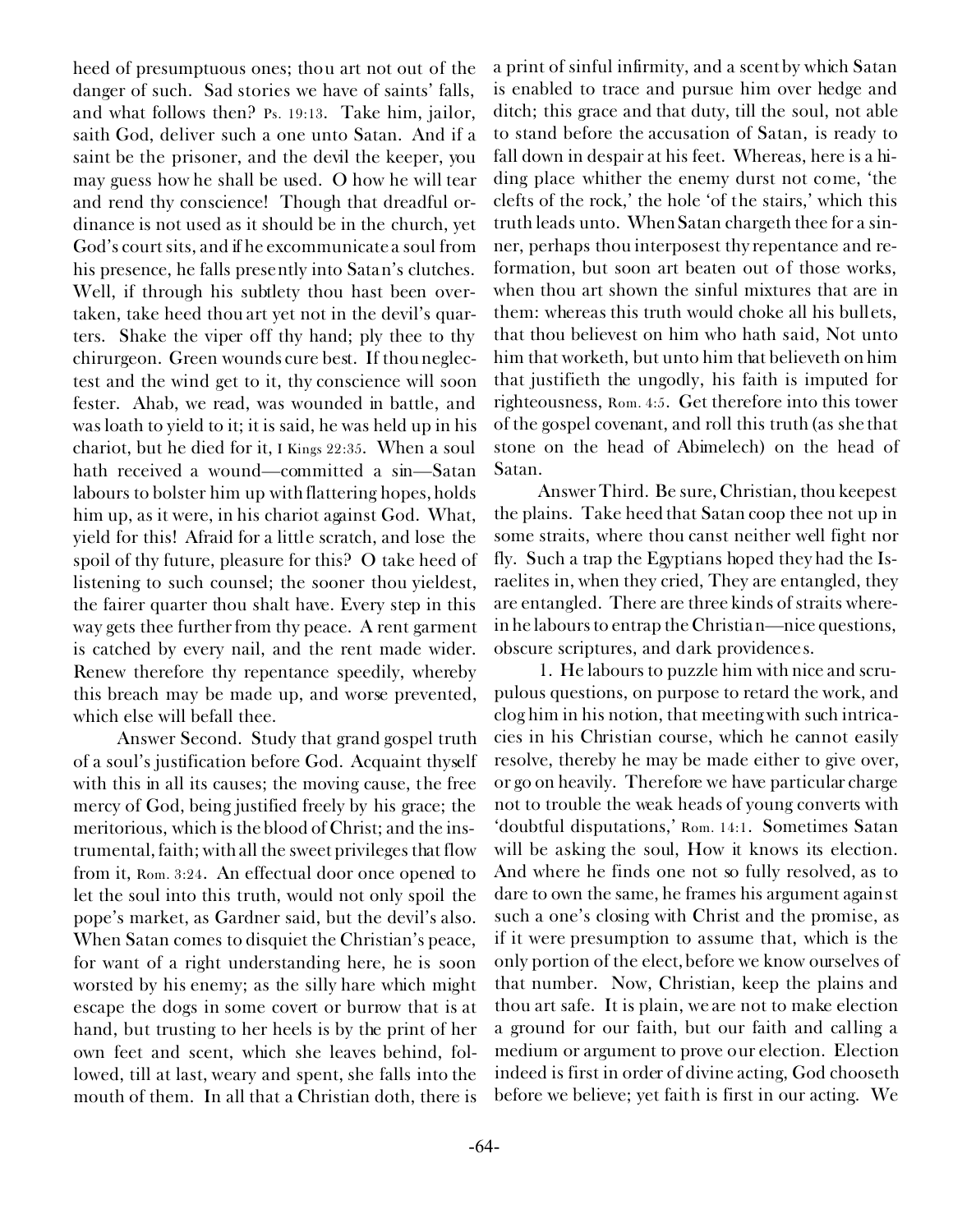must believe before we can know we are elected, yea, by believing we know it. The husbandman knows it is spring by the sprouting of the grass, though he hath no astrology to know the position of the heavens. Thou mayest know thou art elect, as surely by a work of grace in thee, as if thou hadst stood by God's elbow when he writ thy name in the book of life. It had been presumption for David to have thought he should have been king, till Samuel anointed him, but then none at all. When thou believest first, and closest with Christ, then is the Spirit of God sent to anoint thee to the kingdom of heaven; this is that holy oil which is poured upon none but heirs of glory; and it is no presumption to read what God's gracious purpose was towards thee of old, when prints those his thoughts, and makes them legible in thy effectual calling. Here thou dost not go up to heaven, and pry into God's secrets, but heaven comes down to thee, and reveals them. Again, he will ask the Christian what was the time of his conversion. Art thou a Christian, will he say, and dost thou not know when thou commencedst? Now keep the plains, and content thyself with this, that thou seest the streams of grace, though the time of thy conversion be like the head of Nylus, not to be found. God oft betimes, before gross sins have deflowered the soul, and steals into the creature's bosom without much noise. In such a case Satan doth but abuse thee when he sends thee in this errand; you may know the sun is up, though you did not observe when it rose. Again, what will become of thee, saith Satan, if God should bring thee into such an affliction or trial, when thou must burn or turn, or when all thy outward estate shall be rent from thee, no meal in the barrel, no money in the purse? Darest thou have so good an opinion of thyself, as to think that thy faith will hold out in such an hour of temptation? If thou hast but half an eye, Christian, thou mayest see what Satan drives at. This is an ensnaring question; by the fear of future troubles he labours to bring thee into a neglect of thy duty, and indispose thee also for such a state whenever it falls. If a man hath much business to do on the morrow, it is his wisdom to discharge his mind thereof, when composing to sleep, lest the thoughts thereof break his rest, and make him the more unfit in the morning. The less rest the soul hath in God and his promise concerning future events, the less

strength it will find to bear them when the pinch comes. When therefore thou art molested with such fears, pacify thy heart with these three plain conclusions.

(1.) Every event is the product of God's providence; not a sparrow, much less a saint, falls to the ground by poverty, sickness, persecution, &c., but the hand of God is in it.

(2.) God hath put in caution he 'will never leave thee, nor forsake thee,' Heb. 13:5. He that enables thee in one condition, will in another. God learns his servants their whole trade. Grace is a universal principle. At the first moment of thy spiritual life, suffering grace was infused as well as praying grace.

(3.) God is wise to conceal the succours he intends in the several changes of thy life, that so he may draw thy heart into an entire dependence on his faithful promise. Thus to try the metal of Abraham's faith, he let him go on, till his hand was stretched forth, and then he comes to the rescue. Christ sends his disciples to sea, but stays behind himself, on a design to try their faith, and show his love. Comfort thyself therefore with this, though thou seest not thy God in the way, yet thou shalt find him in the end.

2. Satan perplexeth the tender consciences of doubting Christians, *with obscure scriptures,* whose sense lies too deep for their weak and distempered judgments readily to find out, and with these he hampers poor souls exceedingly. Indeed as melancholy men delight in melancholy walks, so doubting souls most frequent such places of Scripture in their musing thoughts, as increase their doubts. How many have I known that have looked so long on those difficult places, Heb. 6:6; 10:26, which pass the understanding, as a swift stream the eye, so that the sense is not perceived without great observation, till their heads have turned round, and they at last, not able to untie the difficulties, have fallen down in despairing thoughts and words of their own condition, crying out, O they have sinned against knowledge of the truth, and therefore no mercy remains for them. [Now] if they have refreshed their understandings by looking off these places, whose engraving is too curious to be long pored on by a weak eye, they might have found that in other scriptures plainly expressed, which would have enabled them, as through a glass, more safely to have viewed these. Therefore, Chris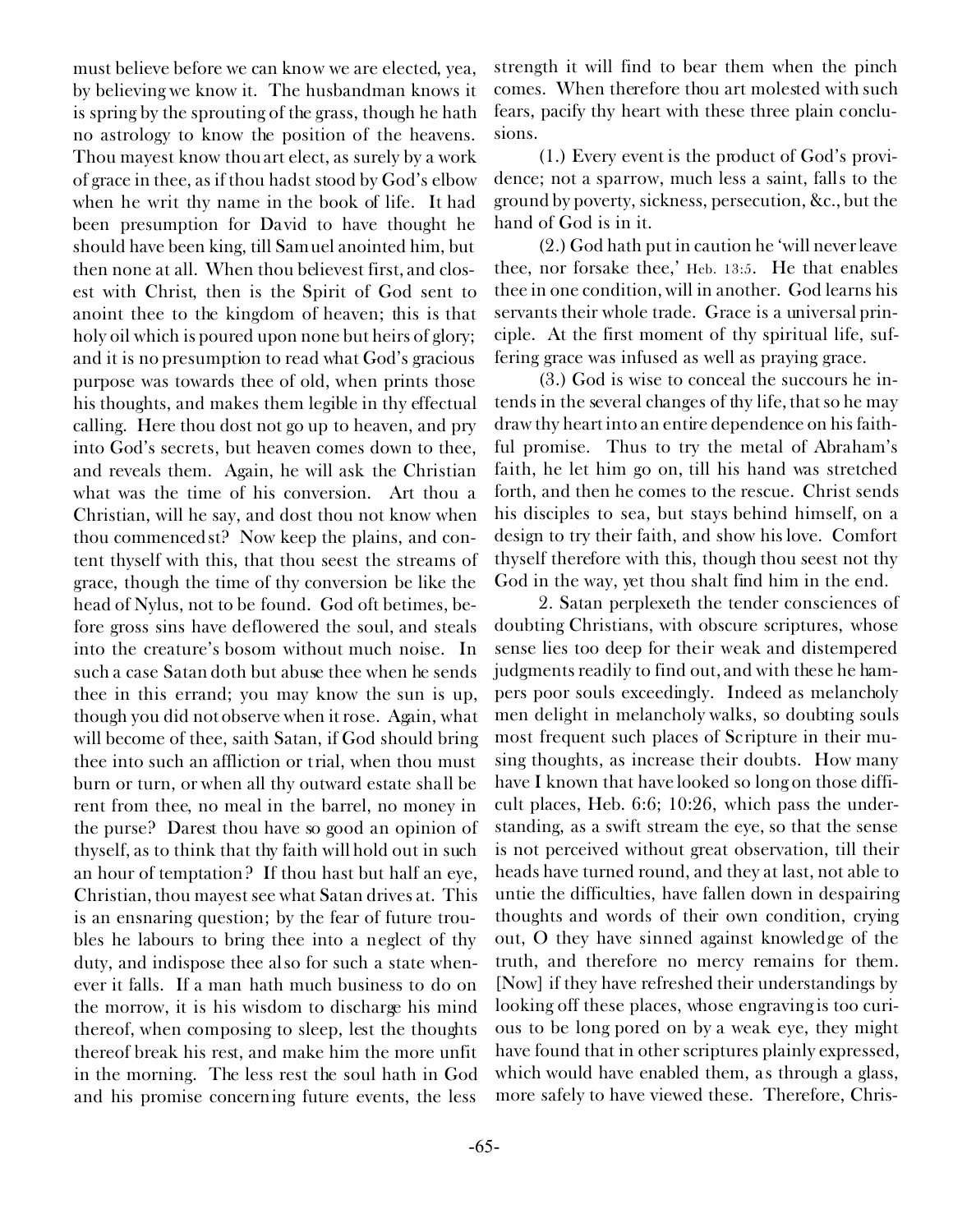tian, keep the plains; thou mayest be sure it is thine enemy that gives thee such stones to break thy teeth, when thy condition calls rather for bread and wine —such scriptures, I mean, as are most apt to nourish thy faith, and cheer thy drooping spirit. When thou meetest such plain scriptures which speak to thy case, go over where it is fordable, and do not venture beyond thy depth. Art thou afraid because thou hast sinned since the knowledge of truth, and [that] therefore no sacrifice remains for thee? See David and Peter's case, how it patterns thine, and [is] left upon record that their recovery may be a key in thine hand to open such places as these. Mayest thou not safely conclude from these, [that] this is not their meaning, that none can be saved the sin after knowledge? Indeed in both these places, it is neither meant of the falls of such as ever had true grace, nor of a falling away in some particular acts of sin, but of a total universal falling away from the faith, the doctrine as well as seeming practice of it. Now if the root of the matter were ever in thee, other scriptures will first comfort thee against those particular apostasies into which thou hast relapsed, by sweet promises inviting such to return, and [giving] precedents of saints, who have had peace spoken to them after such folly, and also they will satisfy thee against the other, by giving full security to thy faith, that thy little grace shall not die, being immortal, though not in its proper essence, because but a creature, yet by covenant, as it is a child of promise.

3. *Dark providences.* From these Satan disputes against God's love to, and grace in, a soul. First, he got a commission to plunder Job of his temporal estate, and bereave him of his children, and then labours to make him question his spiritual estate and sonship. His wife would have him entertain hard thoughts of God, saying, 'Curse God and die;' and his friends as hard thoughts of himself, as if he were an hypocrite; and both upon the same mistake, as if such an afflicted condition and a gracious state were inconsistent. Now, Christian, keep the plains, and neither from this, charge God foolishly for thine enemy, nor thyself as his. Read the saddest providence with the comment of the Word, and thou canst not make such a harsh interpretation. As God can make a straight line with a crooked stick, be righteous when he useth wicked instruments; so also gracious when he dispen-

cause they are in the warm sun. Alas! they are strangers to God's counsels, void of his Spirit, and sensual, judging of God and his providence, by the report their present feeling makes of them like little children, who think every one loves them that gives them plums. But it is strange that a saint should be at a loss for his afflicted state, when he hath a key to decipher God's character. Christian, hath not God secretly instructed thee by his Spirit from the Word, how to read the shorthand of his providence? Dost not thou know that the saint's afflictions stand for blessings? Every son whom he loves he corrects; and prosperity in a wicked state, must it not be read a curse? Doth not God damn such to be rich, honourable, victorious in this world, as well as to be tormented in another world? God gives them more of these than they seem to desire sometimes, and all to bind them faster up in a deep sleep of security, as Jael served Sisera: he shall have milk though he asked but water, that she might nail him surer to the ground —milk having a property, as some write, to incline to sleep, Jud. 5:25. *Answer Fourth.* Be careful to *keep thy old receipts* which thou hast had from God *for the pardon*

seth harsh providences. Joseph kept his love, when he spake roughly to his brethren. I do not wonder that the wicked think they have God's blessing, be-

*of thy sins.* There are some gaudy days, and jubileelike festivals, when God comes forth clothed with the robes of his mercy, and holds forth the sceptre of his grace more familiarly to his children than ordinary, bearing witness to their faith, sincerity, &c., and then the firmament is clear, not a cloud to be seen to darken the Christian's comfort. Love and joy are the soul's repast and pastime, while this feast lasts. Now when God withdraws, and this cheer is taken off, Satan's work is how he may deface and wear off the remembrance of this testimony, which the soul so triumphs in for its spiritual standing, that he may not have it as an evidence when he shall bring about the suit again, and put the soul to produce his writings for his spiritual state, or renounce his claim. It behoves thee therefore to lay them safely; such a testimony may serve to nonsuit thy accuser many years hence; one affirmative from God's mouth for thy pardoned state, carries more weight, though of old date, than a thousand negatives from Satan's. David's songs of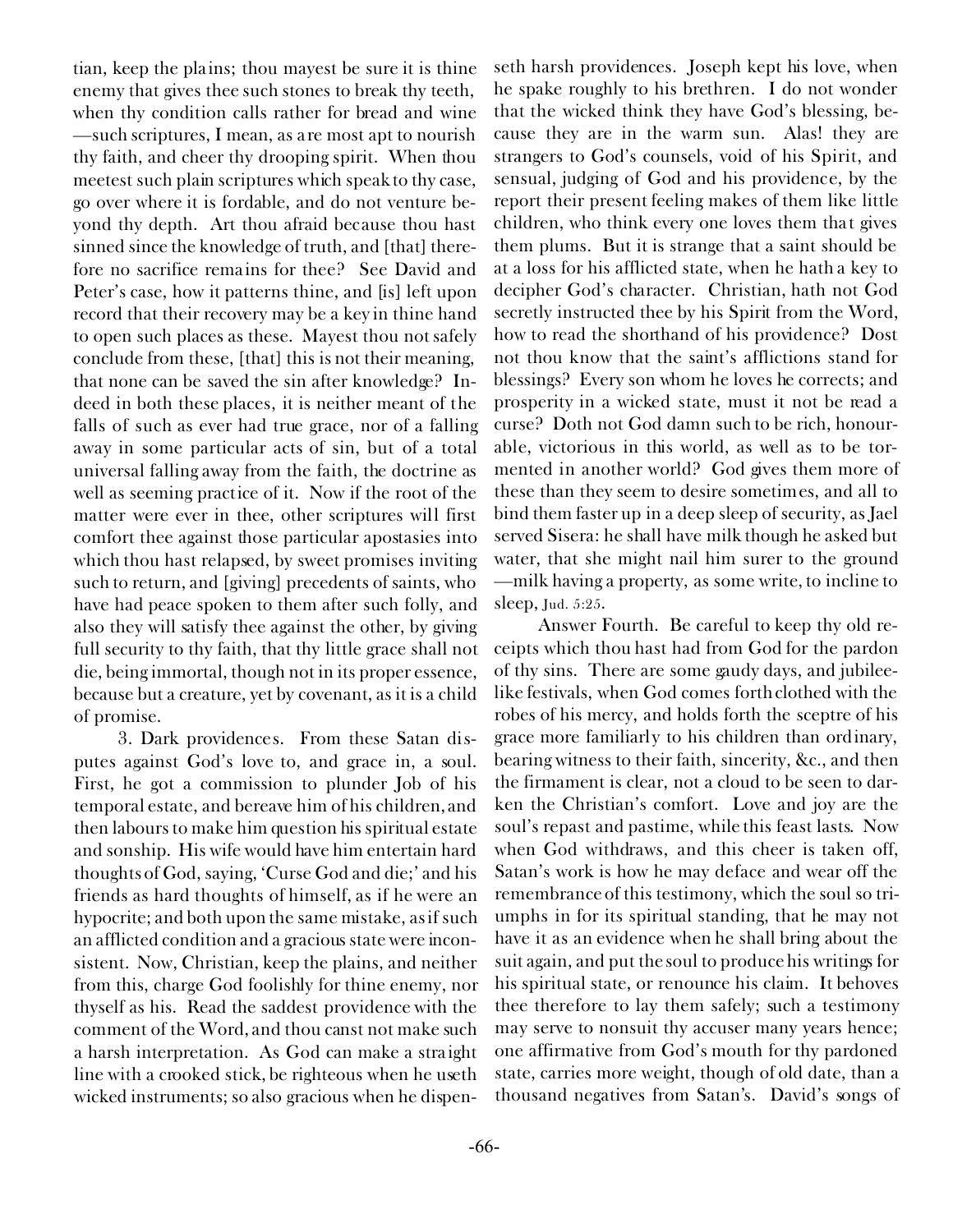old spring in with a light to his soul in his midnight sorrows.

*Question.* But what counsel would you give me, saith the distressed soul, who cannot fasten on my former comforts, nor dare to vouch those evidences which once I thought true? I find indeed there have been some treaties of old between God and my soul; some hopes I have had, but these are now so defaced and interlined with backslidings, repentances, and falls again, that now I question all my evidences, whether true or counterfeit; what should one in this case do?

*Answer First.* Renew thy repentance, as if thou hadst never repented. Put forth fresh acts of faith, as if thou hadst never believed. This seriously done, will stop Satan's mouth with an unexpected answer. Let him object against thy former actions as hypocritical; what can he say against thy present repenting and believing? which, if true, sets thee beyond his shot. It will be harder for Satan to disprove the present workings of God's gracious Spirit, whilst the impression thereof are fresh, than to pick a hole in thy old deeds and evidences. Acts are transient, and as wicked men look at sins committed many years since as little or none, by reason of that breadth of time which interposeth; so the Christian upon the same account stands at great disadvantage, to take the true aspect of those acts of grace, which so long ago passed between God and him, though sometimes even these are of great use. As God can make a sinner possess the sins of his youth, as if they were newly acted, to his terror in his old age, so God can present the comforts and evidences which of old the saint received, with those very thoughts he had then of them, as if they were fresh and new.

*Answer Second.* And therefore, if yet he haunts thee with the fears of thy spiritual estate, ply thee to the throne of grace, and beg a new copy of thy old evidence, which thou hast lost. The original is in the pardon office in heaven, whereof Christ is master, [and] if thou beest a saint, thy name is upon record in that court. Make thy moan to God, hear what news from heaven, rather than listen to the tales which are brought by thine enemy from hell. Did such reason less with Satan, and pray over their fears more to God, they might sooner be resolved. Can you expect truth from a liar, and comfort from an enemy? Did

he ever prophesy well of believers? Was not Job the devil's hypocrite, whom God vouched for a non-such in holiness, and proved him so at last? If he knew thou wert a saint, would he tell thee so? If an hypocrite, he would be as loath thou shouldst know it. Turn thy back therefore on him, and go to thy God; fear not, but sooner or later he will give his hand to thy certificate. But look thou dost not rashly pass a censure on thyself, because a satisfactory answer is not presently sent at thy desire; the messenger may stay long, and bring good news at last.

*Answer Third.* Shun battle with thine enemy while [until] thou art in a fitter posture, and that thou mayest draw into thy trenches, and make an honourable retreat into those fastnesses and strengths which Christ hath provided for his sick and wounded soldiers. Now there are two places of advantage into which deserted souls may retire—the name of God, and the absolute promises of the gospel. These I may call the fair havens, which are then chiefly of use, when the storm is so great that the ship cannot live at sea. O, saith Satan, dost thou hope to see God? None but the pure in heart shall be blessed with that vision. Thinkest thou to have comfort? That is the portion of the mourners in spirit. Now, soul, though thou canst not say in the hurry of temptation [that] thou art the pure and the mourner in spirit, yet then say thou believest God is able to work these in thee; yea, hath promised such a mercy to poor sinners; it is his covenant [that] he will give a new heart, a clean heart, a soft heart; and here I wait, knowing, as there was nothing in the creature to move the great God to make such promises, so there can be nothing in the creature to hinder the Almighty his performance of them, where and when he pleaseth. This act of faith, accompanied with a longing desire after that grace thou canst not yet find, and an attendance on the means, though it will not fully satisfy all thy doubts, may be, yet will keep thy head above water, that thou despairest not; and such a shore thou needest in this case, or the house falls.

*Answer Fourth.* If yet Satan dogs thee, call in help, and keep not the devil's counsel. The very strength of some temptations lies in the concealing of them, and the very revealing of them to some faithful friend, like the opening and pricking of some impost-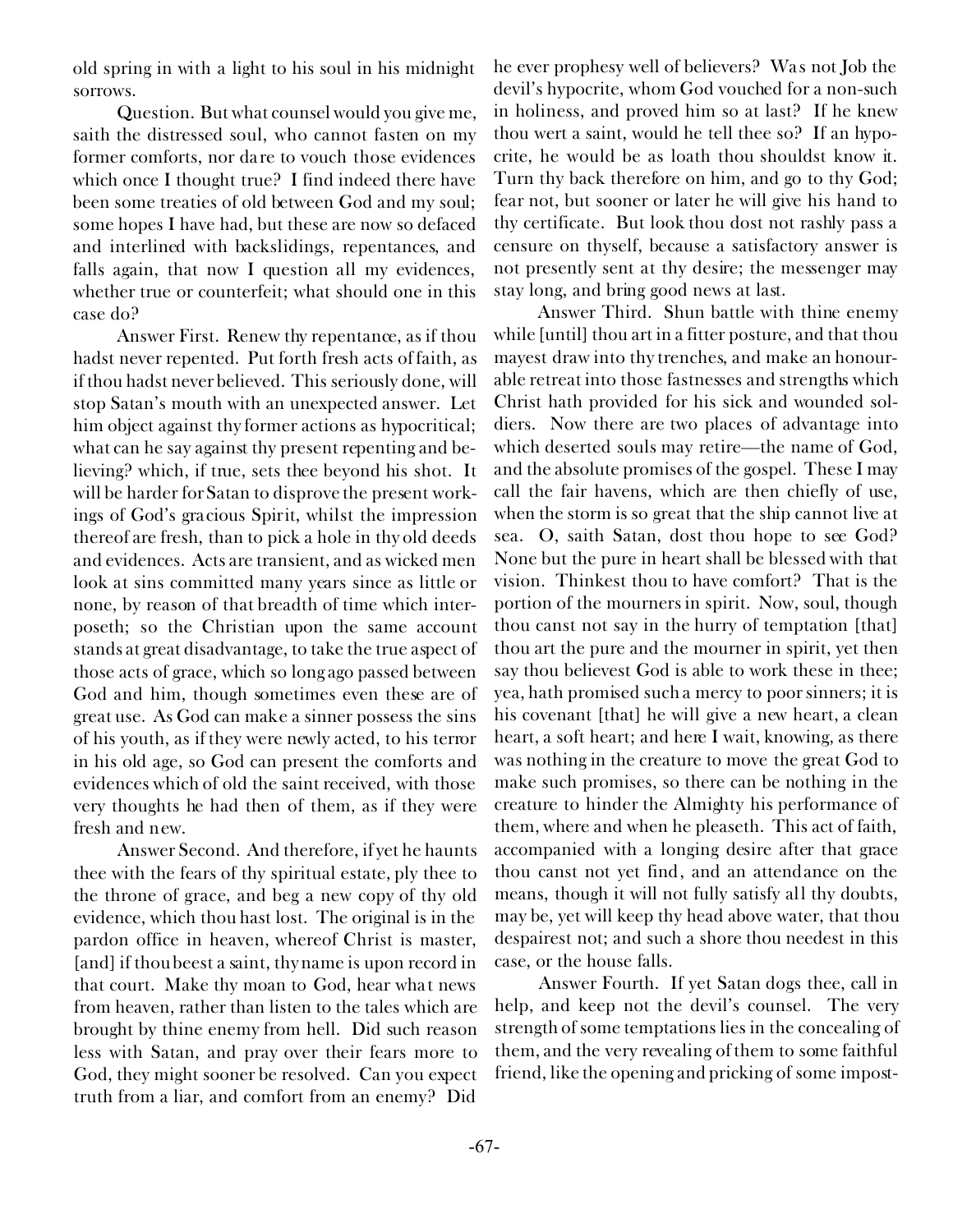hume $^{16}$ , gives the soul present ease. Satan knows this too well; and therefore, as some thieves, when they come to rob a house, either gag them in it, or hold a pistol to their breast, frightening them with death, if they cry or speak; thus Satan, that he may more freely rifle the soul of its peace and comfort, overawes it so, that it dares not disclose his temptation. O, saith Satan, if thy brethren or friends know such a thing by thee, they will cast thee off; others will hoot at thee. Thus many a poor soul hath been kept long in its pangs by biting them in. Thou losest, Christian, a double help by keeping the devil's secret—the counsel and prayers of thy fellow-brethren. And what an invaluable loss is this!

## BRANCH SECOND.

## *[The certainty of standing against all his wiles if we be thus armed.]*

The second branch of the apostle's argument follows, to excite them the more vigorously to their arms; and that is from the possibility yea, certainty of standing against this subtle enemy, if thus armed, *'That ye may be able to stand against the wiles of the devil.'* So that this gives the apostle's argument its due temperament; for he meant not to scare them into a cowardly flight, or sullen despair of victory, when he tells them that their enemy is so subtle and politic, but to excite them to a vigorous resistance, from the assured hope of strength to stand in battle, and victoriously after it; which two I perceive are comprehended in that phrase, standing against the wiles of Satan. Sometimes to stand implies a fighting posture, ver. 14. sometimes a conquering posture: 'I know *that* my redeemer liveth, and *that* he shall stand at the latter *day* upon the earth,' Job 19:25. That earth which was the field where all the bloody battles were fought betwixt him and Satan, on it shall he stand, when not an enemy shall dare to show his head. So that taking both these in, the observation is—

#### 16. *Imposthume* is an archaic term meaning an abscess. — SDB 17. Citation was originally Isa. 10:5 — SDB

### *[Satan shall never vanquish a soul armed with true grace.]*

DOCTRINE. Satan with all his wits and wiles, *shall never vanquish a soul armed with true grace;* nay, he that hath this armour of God on shall vanquish him. Look into the Word; you shall not find a saint but hath been in the list with him, sifted and winnowed more or less by this enemy, yet at last we find them all coming off with an honourable victory: as in David, Job, Peter, Paul, who were the hardest put to it of any upon record; and lest some should attribute their victory to the strength of their inherent grace above other of their weaker brethren, you have the glory of their victories appropriated to God, in whom the weak are as strong as the strongest. We shall give a double reason of this truth, why the Christian who seems to be so overmatched, is yet so unconquerable, II Cor. 12:9; James 5:11.

*First Reason.* The curse that lies upon Satan and his cause. God's curse blasts wherever it comes. The Canaanites with their neighbour nations were bread for Israel, though people famous for war; and why? They were cursed nations. The Egyptians [were] a politic people; let us deal wisely, say they; yet being cursed of God, this lay like a thorn at their heart, and at last was their ruin. Yea, let the Israelites themselves, who carry the badge of God's covenant on their flesh, by their sins once become the people of God's curse, and they are trampled like dirt under the Assyrian's feet. This made Balak beg so hard for a curse upon Israel. Now there is an irrevocable curse cleaves to Satan from Gen. 3:14, 15, 'And the Lord God said unto the serpent, Because thou hast done this, thou art cursed,' &c., which place, though partly meant of the literal serpent, yet chiefly of the devil and the wicked—his spiritual serpentine brood—as appears by the enmity pronounced against the serpent's seed and the woman's, Gen. 3:15<sup>17</sup>, which clearly holds forth the feud between Christ with his seed, against the devil and his. Now there are two things in that curse which may comfort the saints. 1. The curse prostrates Satan under their feet: Upon thy belly shalt thou go; which is no more than is elsewhere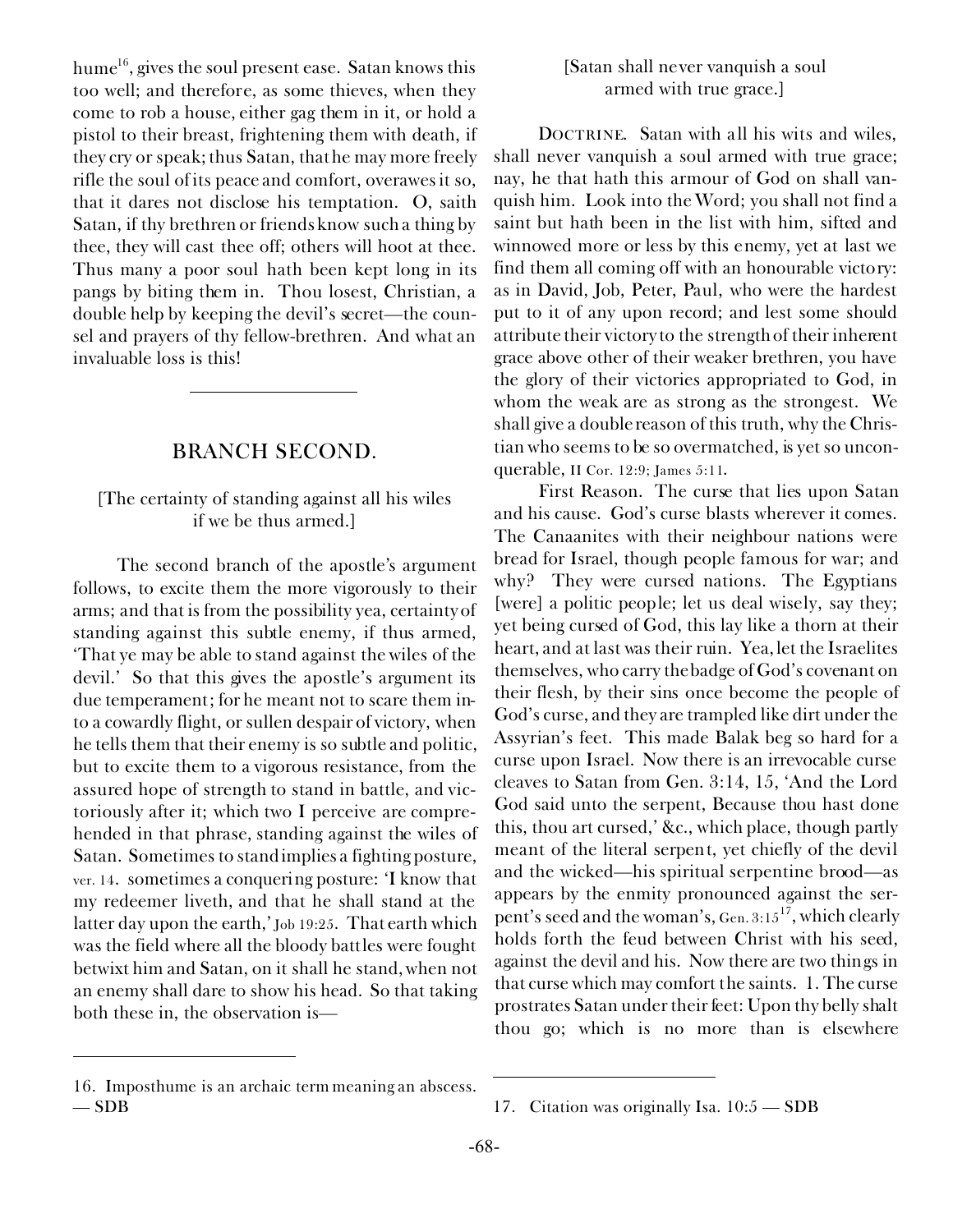promised, that God will subdue Satan under our feet. Now this prostrate condition of Satan assures believers that the devil shall never lift his head, that is, his wily policy, higher than the saint's heel. He may make thee limp, but cannot bereave thee of thy life; and this bruise which he give thee shall be rewarded with the breaking of his own head, that is, the utter ruin of him and his cause. 2. His food is here limited and appointed. Satan will not devour whom he will. The dust is his food; which seems to restrain his power to the wicked, who are of the earth earthy, mere dust; but for those who are of a heavenly extraction, their graces are reserved for Christ's food, Song. 7:13, and their soul's are surely not a morsel for the devil's tooth.

*Second Reason.* The second reason is taken from the wisdom of God, who as he undertakes the ordering of the Christian's way to heaven, Ps. 37:24, so especially this business of Satan's temptations. We find Christ was not led of the evil spirit into the wilderness to be tempted, but of the Holy Spirit, Matt. 4:1. Satan tempts not when he will, but when God pleaseth, and the same Holy Spirit which led Christ into the field, led him off with victory. And therefore we find him marching in the power of his Spirit, after he had repulsed Satan, into Galilee, Luke 4:14. When Satan tempts a saint, he is but God's messenger, II Cor. 12:7. 'There was given to me a thorn in the flesh, the messenger of Satan to buffet me.' So our translation. But rather as Beza, who will have it in [the nominative case<sup>18</sup>], the messenger Satan, implying that he was sent of God to Paul; and indeed the errand he came about was too good and gracious to be his own, lest I should be exalted above measure. The devil never meant to do Paul such a good office, but God sends him to Paul, as David sent Uriah with letters to Joab; neither knew the contents of their message. The devil and his instruments, both are God's instruments, therefore the wicked are called his sword, his axe; now let God alone to wield the one and handle the other. He is but a bungler that hurts and hackles his own legs with his own axe; which God should do, if his children should be the worse for Satan's temptations. Let the devil choose his way,

God is for him at every weapon. If he will try it by force of arms, and assault the saints by persecution, as the Lord of hosts he will oppose him. If by policy and subtilty, he is ready there also. The devil and his whole council are but fools to God. Nay, their wisdom, foolishness, cunning, and art, commend everything but sin. The more artificial the watch, the picture, &c., the better; but the more wit and art in sin, the worse, because it is employed against an allwise God, that cannot be outwitted, and therefore in the end but pay the workmen in greater damnation. 'The foolishness of God is wiser than men;' yea, than the wisdom of men and devils, that is, the means and instruments which God opposeth Satan withal. What weaker than a sermon? Who sillier than the saints in the account of the wise world? Yet God is wiser in a weak sermon, than Satan in his deep plots, wherein the state heads of a whole conclave of profound cardinals are knocked together—wiser in his simple ones, than Satan in his Ahithophels and Sanballats. And truly God chooseth on purpose to defeat the policies of hell and earth by these, that he may put such to greater shame, I Cor. 1:21. How is the great scholar ashamed to be baffled by a plain countryman's argument? Thus God calls forth Job to wrestle with Satan and his seconds—for such his three friends showed themselves in taking the devil's part—and sure *he* is not able to hold up the cudgels against the fencingmaster, who is beaten by one of the scholars. God sits laughing while hell and earth sit plotting, Ps. 2:4; 'He disappointeth the devices of the crafty,' Job 5:12, he breaketh their studied thoughts and plots, as the words import, in one moment pulling down the labours of many years' policy. Indeed as great men keep wild beasts for game and sport, as the fox, the boar, &c., so doth God Satan and his instruments, to manifest his wisdom in the taking of them. It is observed, that the very hunting of some beasts affords not only pleasure to the hunter, but also more sweetness to the eater. Indeed God, by displaying of his wisdom in the pursuit of the saint's enemies, doth superadd a sweet relish to their deliverance at last. He brake the heads of leviathan in pieces, and gave him to be meat to his people. After he had hunted Pharaoh out of all his forms and burrows, now he breaks the very brains of all his plots, and serves him up to his people, with the garnishment of his wisdom 18. *in casu recto.*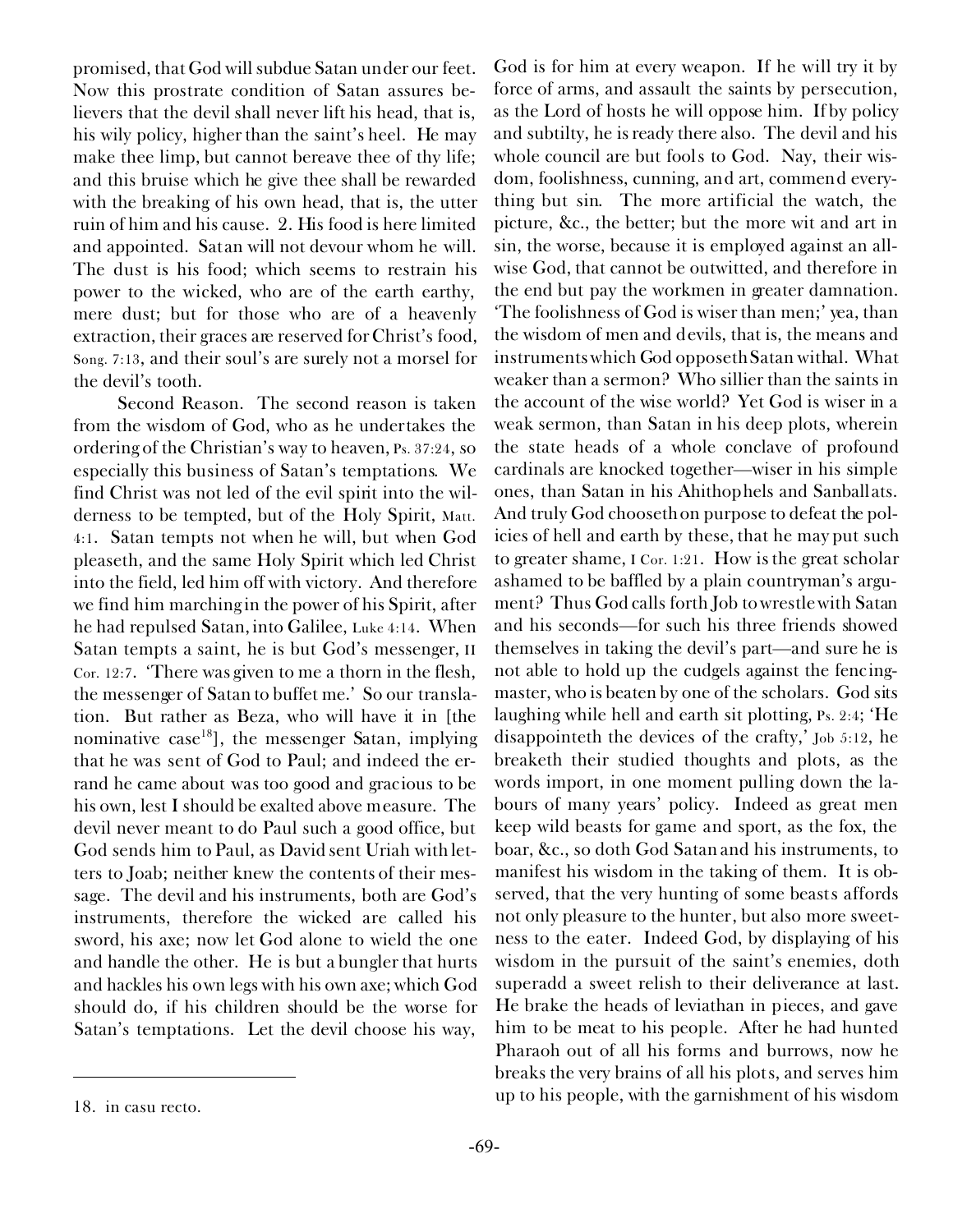and power about.

*[How God doth outwit the devil in his tempting of saints to sin.]*

*Question.* But how doth God defeat Satan, and outwit his wiles in tempting his saints?

*Answer.* This God doth by accomplishing his own gracious ends for the good and comfort of his people out of those temptations from which Satan designs their ruin. This is the noblest kind of conquest, to beat back the devil's weapon to the wounding of his own head, yea, to cut it off with the devil's own sword. Thus God sets the devil to catch the devil, and lays, as it were, his own counsels under Satan's wings, and makes him hatch them. Thus the patriarchs helped to fulfil Joseph's dream, while they were thinking to rid their hands of him. To instance in a few particulars,

#### *[The ends Satan propounds.]*

*First Particular.* Satan by his temptations aims at the defiling of the Christian's conscience, and disfiguring that beautiful face of God's image which is engraven with holiness in the Christian's bosom; he is an unclean spirit himself, and would have them such that he might glory in their shame; but God outwits him, for he turneth the temptations of Satan *to* sin, to purging them *from* sin; they are the black soap with which God washes his saints white.

1. God useth the temptations of Satan to one sin, as a preventive against another; so Paul's thorn in the flesh to prevent his pride. God sends Satan to assault Paul on that side where he is strong, that in the meantime he may fortify him where he is weak. Thus Satan is befooled, as sometimes we see an army sitting down before a town, where it wastes its strength to no purpose, and in the meantime gives the enemy an advantage to recruit; and all this by the counsel of some Hushai, that is a secret friend to the contrary side. God, who is the saint's true friend, sits in the devil's council, and overrules proceedings there to the saint's advantage. He suffers the devil to annoy the Christian with temptations to blasphemy, atheism, and with these, together with the troubles of spirit they produce, the soul is driven to duty, is humbled

in the sense of these horrid apparitions in its imagination, and secured from abundance of formality and pride, which otherwise God saw invading him. As in a family, some business falls out, which keeps the master up later than ordinary, and by this the thief, who that night intended to rob him, is disappointed. Had not such a soul had his spirit of prayer and diligence kept awake by those afflicting temptations, it is likely that Satan might have come as a seducer, and taken him napping in security.

2. God purgeth out the very sin Satan tempts to, even by his tempting. Peter never had such a conquest over his self-confidence, never such an establishment of his faith as after his soul-fall in the highpriest's hall. He that was so well persuaded of himself before, as to say, 'Though all were offended with Christ, yet would not he,' how modest and humble was he in a few days become, when he durst not say he loved Christ more than his fellow-brethren, to whom before he had preferred himself! John 21:15. What an undaunted confessor of Christ and his gospel doth he prove before councils and rulers, who even now was dashed out of countenance by a silly maid, and all this the product of Satan's temptation sanctified unto him! Indeed a saint hath a discovery by his fall, what is the prevailing corruption in him, so that the temptation doth but stir the humour, which the soul having found out, hath the greater advantage to evacuate, by applying those means, and using those ingredients which do purge that malady [with a choice<sup>19</sup>]. Now the soul sure will call all out against this destroyer? Paul had not taken such pains to buffet his body, had he not found Satan knocking at that door.

3. God useth these temptations for the advancing the whole work of grace in the heart. One spot occasions the whole garment to be washed. David overcome with one sin, renews his repentance for all, Ps. 51. A good husband when he seeth it rain at one place, sends for the workman to look over all the house. This indeed differenceth a sincere heart from an hypocrite, whose repentance is partial, soft in one plot, and hard in another. Judas cries out of his treason, but not a word of his thievery and hypocrisy.

<sup>19.</sup> *Cum delectu.*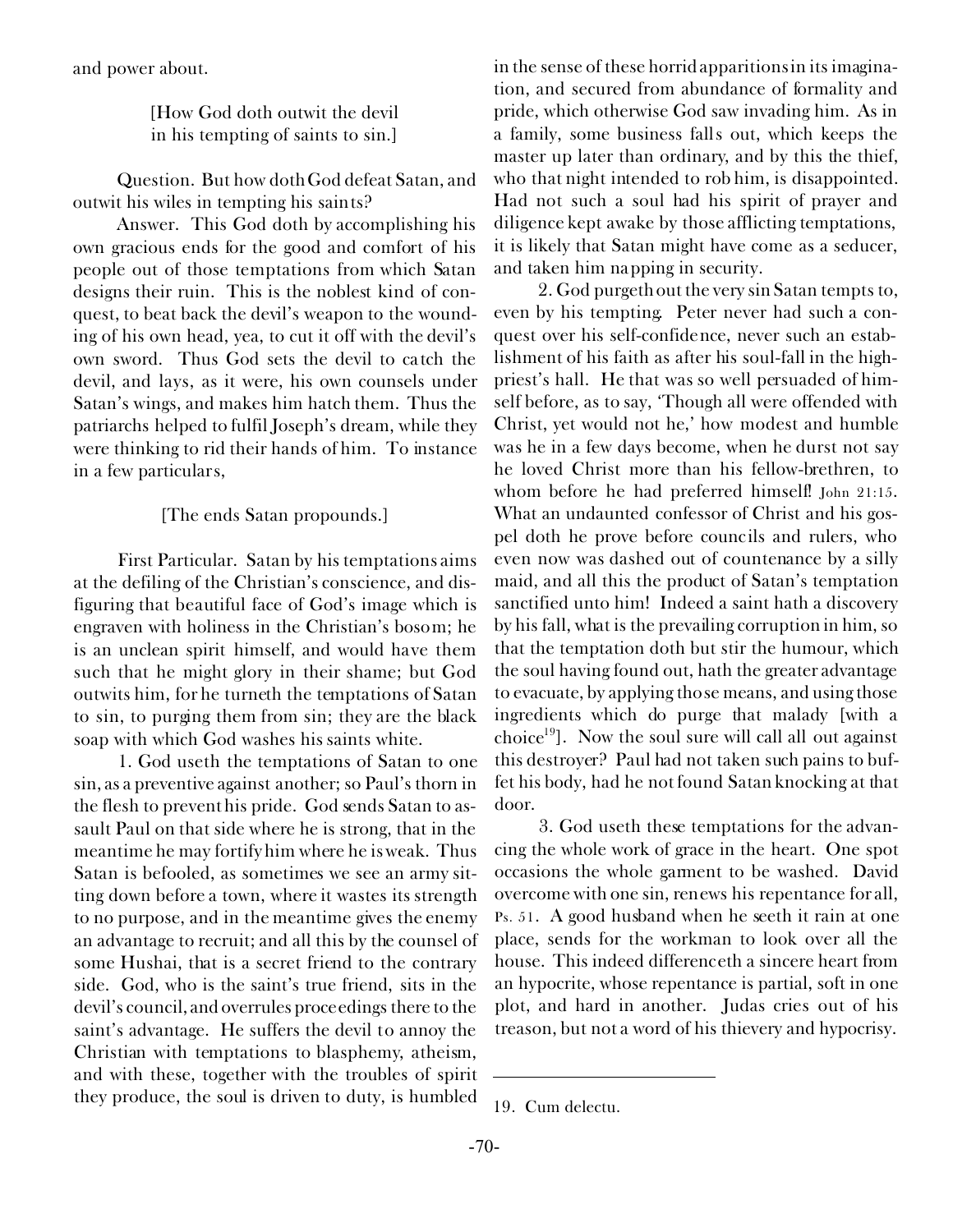The hole was no wider in his conscience than where the bullet went in; whereas true sorrow for one, breaks the heart into shivers for others also.

# *[How Satan is prevented in all.]*

*Second Particular.* Satan by tempting one saint hath a mischievous design against others, either by encouraging then to sin by the example of such a one, or discouraging them in their holy course by the scandal he hath given; but God here befools him.

1. By making the miscarriages of such, a seasonable caveat to others to look to their standing. Dost thou see a meek Moses provoked to anger; what watch and ward hast thou need keep over thy unruly heart! Though loud winds do some hurt by blowing down here a loose tile, and there a turret, which was falling before—yet the common good surmounts the private damage of some few, these being a broom in God's hands to sweep and cleanse the air. So, though some that are wicked are by God's righteous judgment for the same hardened into further abominations by the saints' falls, yet the good which sincere souls receive by having their formality and security in a further degree purged, doth abundantly countervail the other, who are but sent a little faster, whither they were going before.

2. God makes his saints' falls an argument for comfort to distressed consciences. This hath been, and is as a feather—when the passage seems so stopped that no comfort can be got down otherwise —to drop a little hope into the soul, to keep the creature alive from falling into utter despair. Some have been revived with this, when next door to hell in their own fears. David's sin was great, yet [he] found mercy. Peter fell foully, yet [is] now in heaven. Why sittest thou here, O my soul, under the hatches of despair? Up and call upon thy God for mercy, who hath pardoned the same to others.

3. God hath a design in suffering Satan to trounce some of his saints by temptation, to train them up in a fitness to succour their fellow-brethren in the like condition. He sends them hither to school —where they are under Satan's ferula and lash—that his cruel hand over them may make them study the Word and their own hearts, by which they get experience of Satan's policies till at last they commence

masters in this art of comforting tempted souls. It is an art by itself, to speak a word in season to the weary soul. It is not serving out an apprenticeship to human arts [that] will furnish a man for this. Great doctors have proved very dunces here, knowing no more how to handle a wounded conscience than a rustic the chirurgeon's instrument in dissecting the body when an anatomy lecture is to be read. It is not the knowledge of the Scripture—though a man were as well acquainted with it, as the apothecary with his pots and glasses in his shop, and able to go directly to any promise on a sudden—[that] will suffice. No, not grace itself, except exercised with these buffetings and soul conflicts. Christ himself we find trained up at this school. 'He wakeneth mine ear, to hear as the learned,' Isa. 50:4. Even as the tutor calls up his pupil to read to him. And what is the lecture which is read to Christ, that he may have the tongue of the learned to speak a word in season to the weary souls? 'The Lord hath opened mine ear, and I was not rebellious, neither turned I away back; I gave my back to the smiters,' &c., ver. 5, 6. His sufferings (which were all along mingled with temptations), were the lecture from which Christ came out so learned, to resolve and comfort distressed souls. So that the devil had better let Christ alone, yea, and his saints also, who do him but the greater disservice in comforting others. None will handle poor souls so gently as those who remember the smart of their own heart sorrows. None [are] so skilful in applying the comforts of the Word to wounded consciences, as those who have lain bleeding themselves; such know the symptoms of soul-troubles, and feel others' pains in their own bosoms, which some that know the Scriptures, for lack of experience do not, and therefore are like a novice physician, who perhaps can tell you every plant in the herbal, yet wanting the practical part, when a patient comes, knows not well how to make use of his skill. The saints' experiences help him to a sovereign treacle made of the scorpion's own flesh—which they through Christ have slain—and that hath a virtue above all other to expel the venom of Satan's temptations from the heart.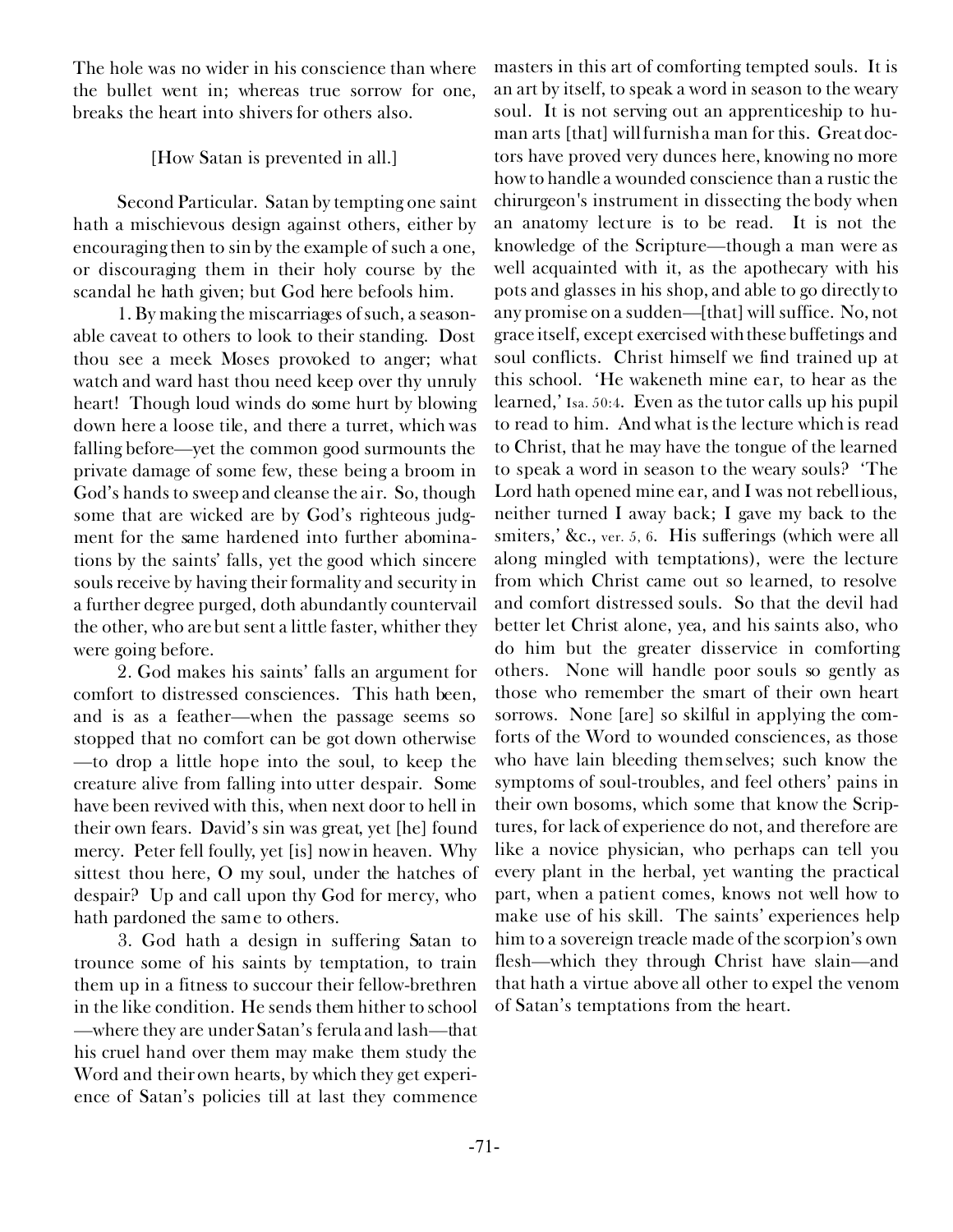# *[The gracious issue God puts to Satan's temptations.]*

*Third Particular.* Satan, in tempting the saint to sin, labours to make a breech between God and the soul. He hates both, and therefore labours to divide these dear friends. If I can, thinks he, get such a one to sin, God will be angry, and when angry he will whip his child soundly; this will be some sport; and when God is correcting the saint, he will be questioning the love of God to him, and cool in his love to God. So though I should not keep him from heaven at last, yet he shall have little joy thither in the way. In this case God and the soul will be like man and wife fallen out, who neither of them look kindly one upon another. Now see how God befools Satan in both these.

1. God useth his saints' temptations, as his method by which he advanceth the communications of his love unto them. The devil thought he had got the goal when he got Adam to eat the forbidden fruit; he thought now he had man in the same predicament with himself, as unlikely ever to see the face of God, as those apostate spirits. But, alas! this was by God intended to usher in that great gospel-plot of saving man by Christ, who (as soon as this prologue of man's fall is done) is brought upon the stage in that grand promise of the gospel made to Adam, and, at God's command, undertakes the charge of recovering lost man out of Satan's clutches, and reinstating him in his primitive glory, with an access of more than ever man had at first, so that the meanest lily in Christ's field exceeds Adam in all his native royalty. And as Satan sped in his first temptation, so he is still on the losing hand. What got he by all his pains upon Job, but to let that holy man know at last how dearly God loved him? When he foiled Peter so shamefully, do we not find Christ owning Peter with as much love as ever? Peter must be the only disciple to whom by name the joyful news of the resurrection is sent. 'Go tell my disciples and Peter;' as if Christ had said, Be sure let his sad heart be comforted with this news, that he may know I am friends with him for all his late cowardice.

But doth not this seem to countenance sin, and make Christians heedless whether they fall into temptation or no? If God do thus show his love to the saints after their falls and foils, why should we be so

shy of sin, which ends so well at last? Two things will prevent the danger of such an inference.

(1.) We must distinguish between a soul who is foiled through his own infirmity, and his enemies' subtlety and power over-matching him; and another thorough a false heart doth voluntarily prostrate himself to the lust of Satan, Though a general will show little pity to a soldier that should traitorously throw down his arms, and run to the enemy, yet if another in fighting receives a wound and be worsted, it will be no dishonour for him to express his pity and love, no, though he should send him out of the field in his own coach, lay him in his own bed, and appoint him his own chirurgeon. God doth not encourage wickedness in his saints, but pities weakness. Even when the saints fall into a sin, in its nature presumptuous, they do not commit it so presumptuously as others; there is a part true to God in their bosoms, though overvoted. Moses spake unadvisedly, but the devil had his instruments to provoke him, quite against the good man's temper. David numbers the people, but see how the devil dogged and hunted him, till at last he got the better: 'Satan stood up against Israel, and provoked David to number Israel,' I Chr. 21:1. How bravely did Job repel Satan's darts! No wonder if in such a shower someone should get between the joints of his armour! And for Peter, we know—good man! —with what a loyal heart, yea, zealous, he went into the field, though when the enemy appeared his heart failed him.

(2.) Consider but the way how God communicates his love after his saints' falls, not in sinning, or for sinning, but in mourning and humbling their souls for their sins. Indeed did God smile on them while acting sinfully, this might strengthen their sin, as wine in a fever would the disease; but when the fit is off, the venom of the disease spent, and breathed out in a kindly humiliation, now the creature lies low. God's wine of comfort is a cordial to the drooping spirit, not fuel for sin. When David was led into temptation first, he must be clad in sackcloth and mourning, and then God takes it off, and puts on the garment of joy and praise, I Chr. 21:10, 15. Job, though he expressed so much courage and patience, yet, bewraying some infirmities after he was baited long by so many fresh dogs, men and devils, he must cry *Peccavi* [I have sinned], and abhor himself in dust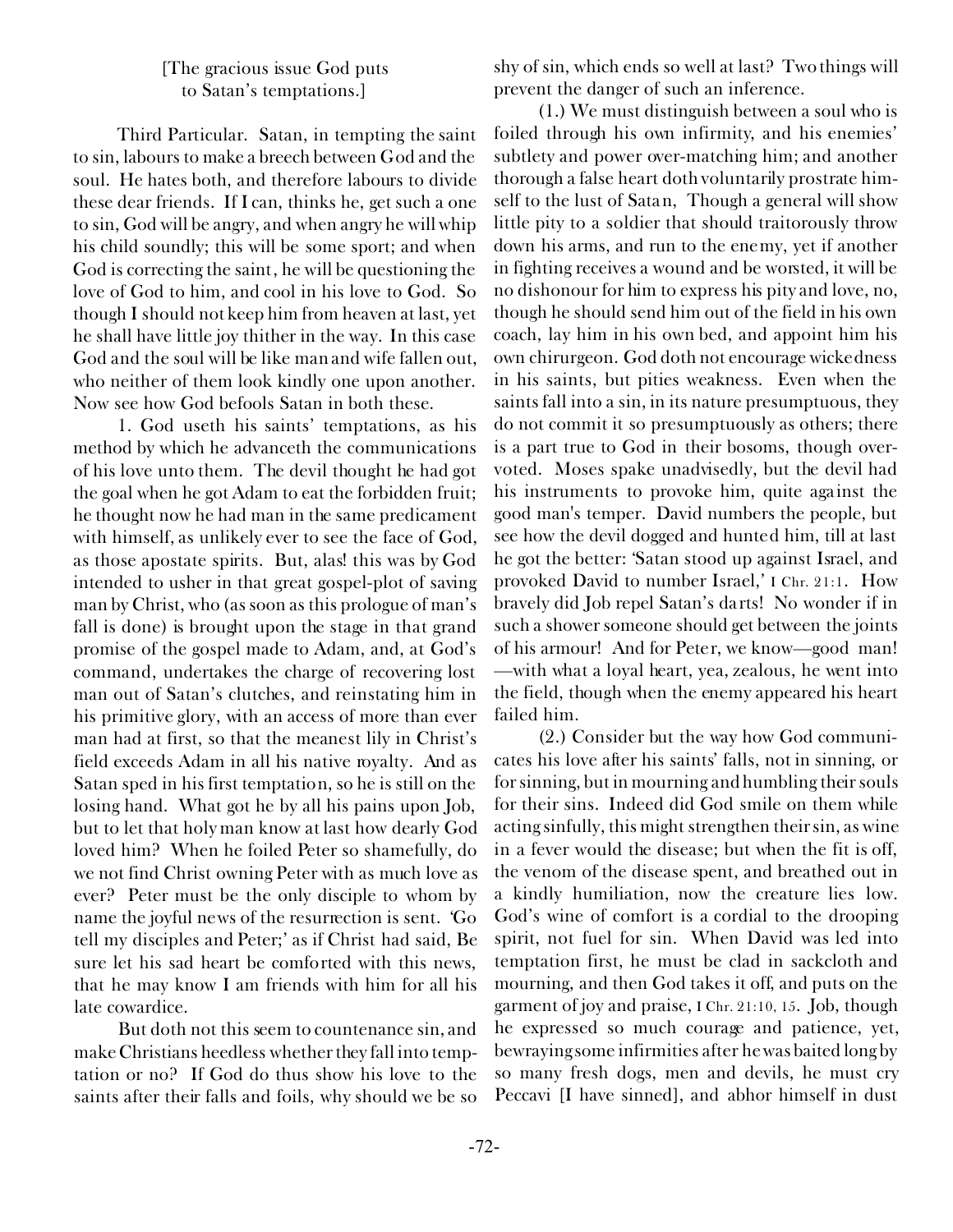and ashes, before God will take him into his arms, Job 42:6. And the same way God takes with all his children. Now to his saints in such a posture, God may with safety to his honour and their good, give a larger draught of love than ordinary. Their fears and sorrows which their sin hath cost them, will serve instead of water to dash this strong wine of joy, and take away its headiness, that it neither fume up into pride, nor occasion them to reel backward into apostasy.

But why doth God now communicate his love? *(a)* From his own pitiful nature; 'You have heard of the patience of Job, and have seen the end of the Lord, that the Lord is very pitiful, and full of tender mercy.' God loves not to rake in bleeding wounds; he knows a mourning soul is subject to be discouraged. A frown or an angry look from God, whom the saint so dearly loves, must needs go near the heart, therefore God declares himself at hand to revive such, Isa. 57:15. And if he gives the reason: 'For I will not contend for ever, neither will I be always wroth: for the spirit should fail before me,' ver. 16. Whose spirit is there meant? Not [that] of the presumptuous sinner; he goes on, and never blunks; but of the contrite and humble ones. As the father observes the disposition of his children; one commits a fault and goes on rebelliously, despising his father's anger; another, when offending him, lays it to heart, refuseth to eat, gets into some corner to lament the displeasure of his father; the father sees it, and his bowels yearn toward him. Indeed should he not put his child out of fear by discovering his love, the spirit of such a one would fail. It is not possible there should be a long breach between such a father and such a son, the one relenting over his sin, the other over his mourning son. *(b)* God doth thus, to pour the greater shame upon Satan, who is the great makebate $20$  between God and the soul. How is the man ashamed that hath stirred up variance between husband and wife, father and son, to see the breach made up, and all set themselves against him! It went ill on Christ's side when Herod and Pilate were made friends; and can it go well with Satan to see all well between God and his children? If Esther be in favour, Haman her enemy shall have

quarrels. — SDB

his face covered. Indeed, this covers Satan's face with shame, to see a poor saint, even now his prisoner, whom he had leave to rob and plunder, tempt and disquiet, now sitting in the sunshine of God's love, while he like a ravening lion takes on for the loss of his prey.

2. Satan's aim is to weaken the saint's faith on God, and cool his love to God, but [he is] befooled in both.

(1.) God turns their temptations, yea, their falls to the further establishment of their faith, which, like the tree, stands stronger for its shaking; or like the giant Anteus, who, in his wrestling with Hercules, is feigned to get strength by every fall to the ground. False faith, indeed, once foiled, seldom comes on again; but true faith riseth and fights more valiantly, as we see in Peter and other Scripture examples. Temptation to faith, is like fire to gold, I Pet. 1:7. The fire doth not only discover which is true gold, but makes the true gold more pure; it comes out, may be, less in bulk and weight, because severed from that soil and dross which embased it, but more in value and worth. When Satan is bound up, and the Christian walks under the shines of divine favour, and [the] encouragement of divine assistance, his faith may appear great, if compared with another under the withdrawings of God and buffetings of Satan, but this is not equal judging. As if to try who is the bigger of two men, we should measure one naked, and the other over his clothes; or in comparing two pieces of gold, [we] weighed one with the dross and dirt it contracts in the purse, with the purged from these in the fire. Faith before temptation hath much heterogeneal stuff that cleaves to it, and goes for faith; but when temptation comes these are discovered. Now the Christian feels corruption stir, which lay as dead before; now a cloud comes between the soul and the sweet face of God—the sense of which latter, and the little sense of the other bore up his faith before—but these bladders [being] pricked, he comes now to learn the true stroke in this heavenly art of swimming on the promise, having nothing else to bear him up but that. And a little of this carries more of the precious nature of faith in it, than all the other; yea, is, like Gideon's handful of men, stronger when all these accessories to faith are sent away, than when they were present. 20. Makebate:—One that excites contentions and And here is all the devil gets; instead of destroying his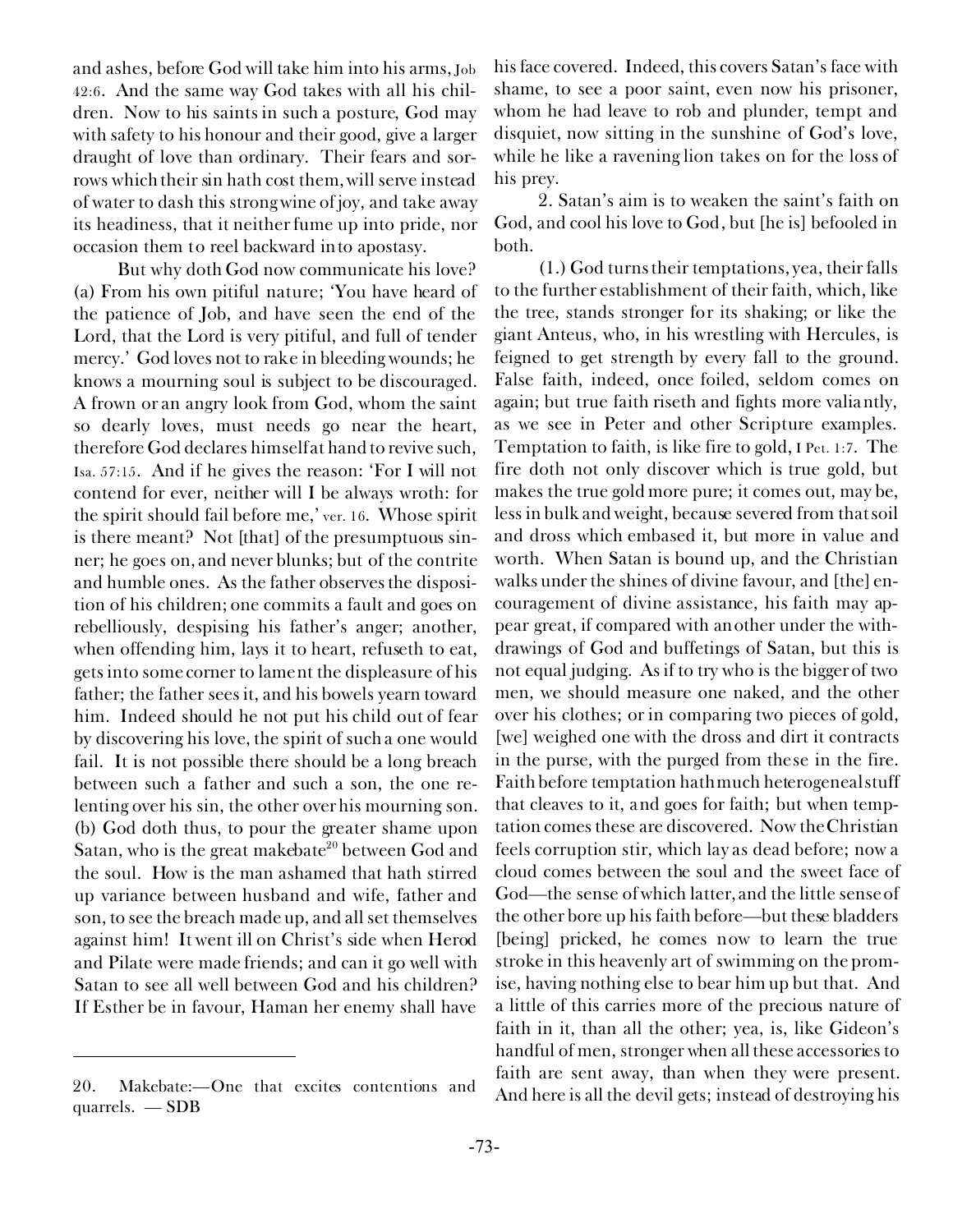faith which he aims at, he is the occasion of the refining of it, and thereby adding to its strength.

(2.) The love of tempted saints is enkindled to Christ by their temptations, and foils in their temptations. Possibly in the fit there may seem a damp upon their love, as when water is first sprinkled upon the fire, but when the conflict is a little over, and the Christian comes to himself, his love to Christ will break out like a vehement flame. *(a)* The shame and sorrow which a gracious soul must needs feel in his bosom for his sinful miscarriage while under the temptation, will provoke him to express his love to Christ above others; as is sweetly set forth in the spouse, who, when the cold fit of her distemper was off, and the temptation over, bestirs her to purpose; her lazy sickness is turned to love-sickness; she finds it as hard now to sit, as she did before to rise; she can rest in no place out of her Beloved's sight, but runs and asks every one she meets for him. And whence came all this vehemency of her zeal? All occasioned by her undutiful carriage to her husband; she parted so unkindly with him, that bethinking what she had done, away she goes to make her peace. If sins committed in unregeneracy have such a force upon a gracious soul, that the thought of them, though pardoned, will still break and melt the heart into sorrow (as we see in Magdalene), and prick on to show zeal for God above others (as in Paul), how much more will the sins of a saint, who, after sweet acquaintance with Jesus Christ, lifts up the heel against that bosom where he hath lain, affect, yea, dissolve the heart as into so many drops of water, and that sorrow provoke him to serve God at a higher rate than others? No child so dutiful in all the family as he who is returned from his rebellion. *(b)* Again, as his own shame, so the experience which such a one hath of Christ's love above all others will increase his love. Christ's love is to fuel ours<sup>21</sup>; as it gives its being, so it affords growth. It is both mother and nurse to our love. The more Christ puts forth his love, the more heat our love gets; and next to Christ's dying love, none greater than his succouring love in temptation. The mother never hath such advantage to show her affection to her child as when in distress, sick, poor or imprisoned; so

neither hath Christ to his children as when tempted, yea, worsted by temptation. When his children lie in Satan's prison, bleeding under the wounds of their consciences, this is the season he takes to give an experiment of his tender heart in pitying, his faithfulness in praying for them, his mindfulness in sending succour to them, yea, his dear love in visiting them by his comforting Spirit. Now when the soul hath got off some great temptation, and reads the whole history thereof together (wherein he finds what his own weakness was to resist Satan, nay his unfaithfulness in complying with Satan, which might have provoked Christ to leave him to the fury of Satan), now to see both his folly pardoned and ruin graciously prevented, and that by no other hand but Christ's coming unto his rescue (as Abishai to David, when that giant thought to have slain him,  $II$  Sam. 21.) This must needs exceedingly endear Christ to the soul. At the reading of such records the Christian cannot but inquire—Ahasuerus concerning Mordecai, who by discovering a treason had saved the king's life—What honour hath been done to his sweet Saviour for all this? And thus Jesus Christ, whom Satan thought to bring out of the soul's favour and liking, comes in the end to sit higher and surer in the saint's affections than ever.

#### *[Use or Application.]*

*Use First.* This affords a reason why God suffers his dear children to fall into temptation, because he is able to outshoot Satan in his own bow, and in the thing wherein he thinks to outwit the Christian to be above him. God will not only be admired by his saints in glory for his love in their salvation, but for his wisdom in the way to it. The love of God in saving them will be the sweet draught at the marriagefeast, and the rare wisdom of God in effecting this, as the curious workmanship with which the cup will be enamelled. Now wisdom appears most in untying knots and wading through difficulties. The more cross wards there are in a business, the more wisdom to fit a key to the lock, to make choice of such means as shall meet with the several turnings in the same. On purpose therefore doth God suffer such temptations to intervene, that his wisdom may be the more admired in opening all these, and leading his saints 21. *Ex iisdem nutrimur quibus constamus.*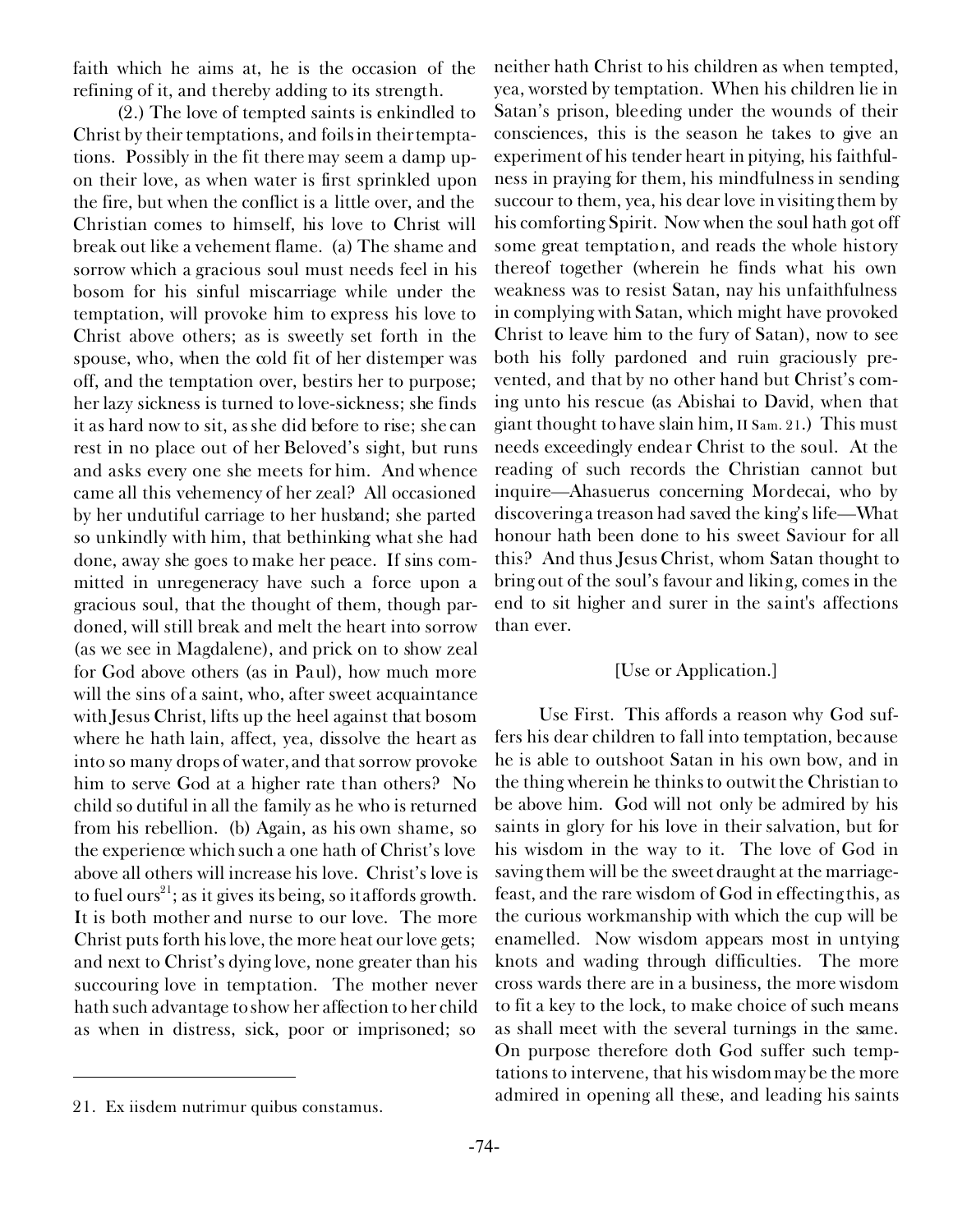that way to glory, by which Satan thought to have brought them to hell. The Israelites are bid remember all the way that God led them in the wilderness for forty years, Deut. 8:2. The history of these wars, Christian, will be pleasant to read in heaven, though bloody to fight on earth. Moses and Elias talked with Christ on Tabor—an emblem of the sweet communion which shall pass between Christ and his saints in glory,—and what was their talk, but of his death and sufferings? Luke 9:30. It seems a discourse of our sufferings and temptations is not too low a subject for that blissful state. Indeed this left out, would make a blemish in the fair face of heaven's glory. Could the damned forget he way they went into hell, how oft the Spirit of God was wooing, and how far they were overcome by the conviction of it; in a word, how many turns and returns there were in their journey forward and backward, what possibilities, yea, probabilities they had for heaven, when on earth; were but some hand so kind as to blot these tormenting passages out of their memories, it would ease them wonderfully. So, were it possible, glorified saints could forget the way wherein they went to glory, and the several dangers that intervened from Satan and their own backsliding hearts, they and their God too would be losers by it, I mean in regard to his manifestative glory. What is the glory wherein God appears at Zion's deliverance—those royal garments of salvation, that make so admired of men and angels —but the celebration of all his attributes, according to what every one hath done towards their salvation? Now wisdom being that which the creature chiefly glories in, and that which was chosen by Satan for his first bait, [when he] made Eve believe she should be like God in knowledge and wisdom, therefore God, to give Satan the more shameful fall, gives him leave to use his wits and wiles in tempting and troubling his children, in which lies his great advantage over the saints, that so the way to his own throne—where his wisdom shall at last, as well as his mercy, sit in all its royalty—may be paved with the skulls, as I may so speak, of devils.

*Use Second.* This gives a strong cordial to our fainting faith, in the behalf of the church of Christ. If all the devil's wits and wiles will not serve him to overcome one single soldier in Christ's camp, much less shall he ever ruin the whole army. These are the

days of great confusion in the Christian world, and the chief fear of a gracious heart is for the ark, lest that should fall into the enemies' hand; and when this palladium is taken, [lest] the city of God, his church, be trod under the feet of pride. I confess Satan seems to get ground daily; he hath strangely wriggled into the bosoms and principles of many, who, by the fame of their profession and zeal, had obtained, in the opinion of others, to be reckoned among the chief of Christ's worthies in their generation. He hath sadly corrupted the truths of Christ; brought a disesteem on ordinances, [so] that by this, and as a judgment for this, the womb of the gospel is become in a great measure barren, and her children which hang upon her breasts thrive not in love and holiness as of old, when the milk was not so much, nor that so spiritful. He hath had advantage by the divisions of the godly, to harden those that are wicked into a further disdain of religion; and by the bloody wars of late years, to boil up the wrath of the popish and profane crew to a higher pitch of rage and fury against Christ's little remnant than ever: so that if ever God should suffer the sword to fall into their hand, they are disciplined and fitted to play the bloody butchers on Christ's sheep above their forefathers. Neither are they so crest-fallen, but that they can hope for such a day, yea [they] take up some of those joys upon trust aforehand, to solace themselves, while the rest follow. And now, Christian, may be their confidence, together with the distracted state of Christ's affairs in the world, may discompose thy spirit, concerning the issue of these rolling providences that are over our heads; but be still, poor heart, and know that the contest is not between the church and Satan, but between Christ and him. These are the two champions. Stand now, O ye army of saints, still, by faith, to see the all-wise God wrestle with a subtle devil. If you live not to see the period of these great confusions, yet generations after you shall behold the Almighty smite off this Goliath's head with his own sword, and take this cunning hunter in the toil of his own policies; that faith which ascribes greatness and wisdom to God, will shrink up Satan's subtlety into a *nigrum nihil—*a thing of nothing. Unbelief fears Satan as a lion, faith treads on him as